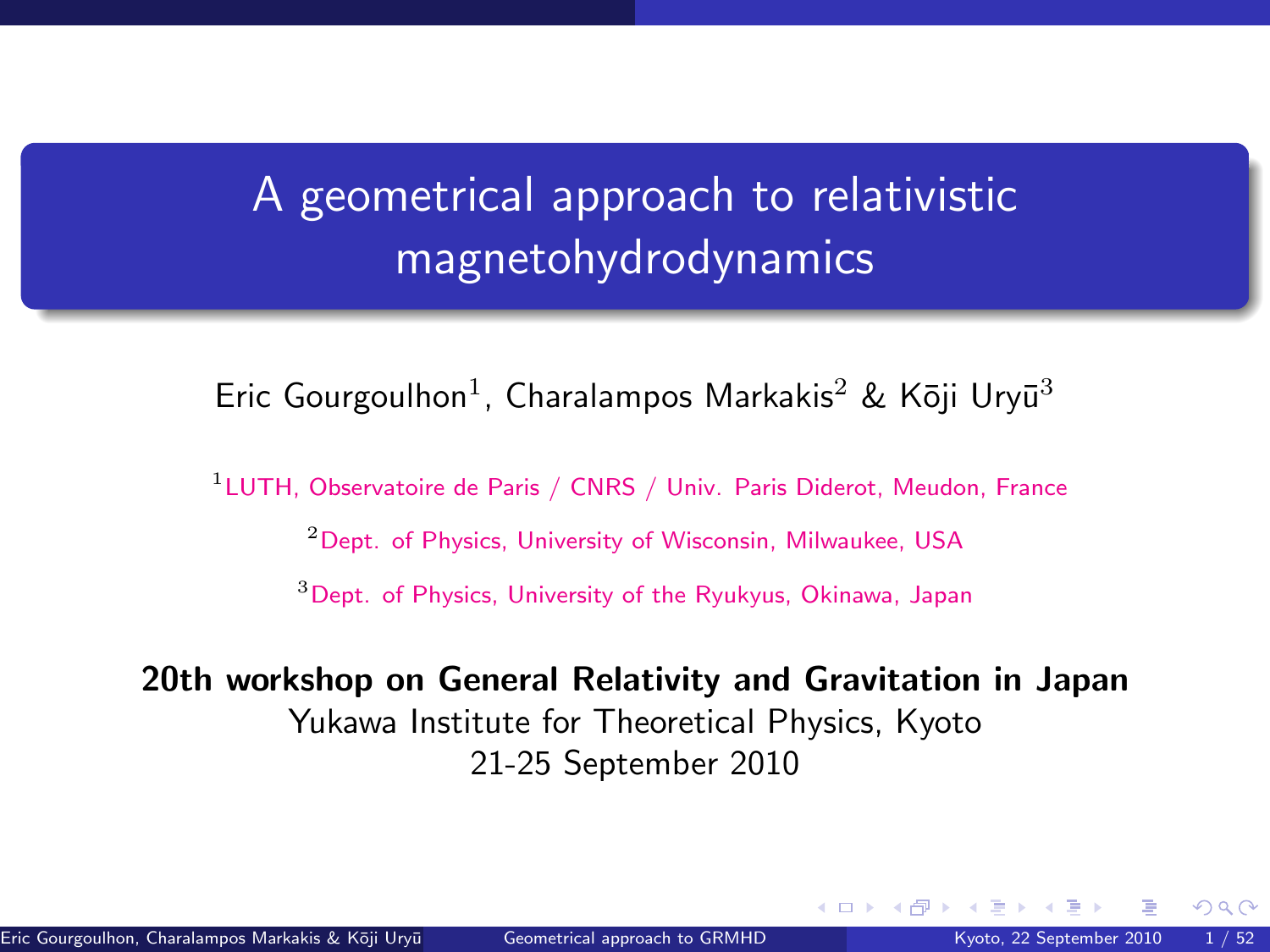# *Bon anniversaire !*

### to Takashi Nakamura and Kei-ichi Maeda

Eric Gourgoulhon, Charalampos Markakis & Kōji Uryū () [Geometrical approach to GRMHD](#page-0-0) Kyoto, 22 September 2010 2 / 52

4 0 8 4

 $\Omega$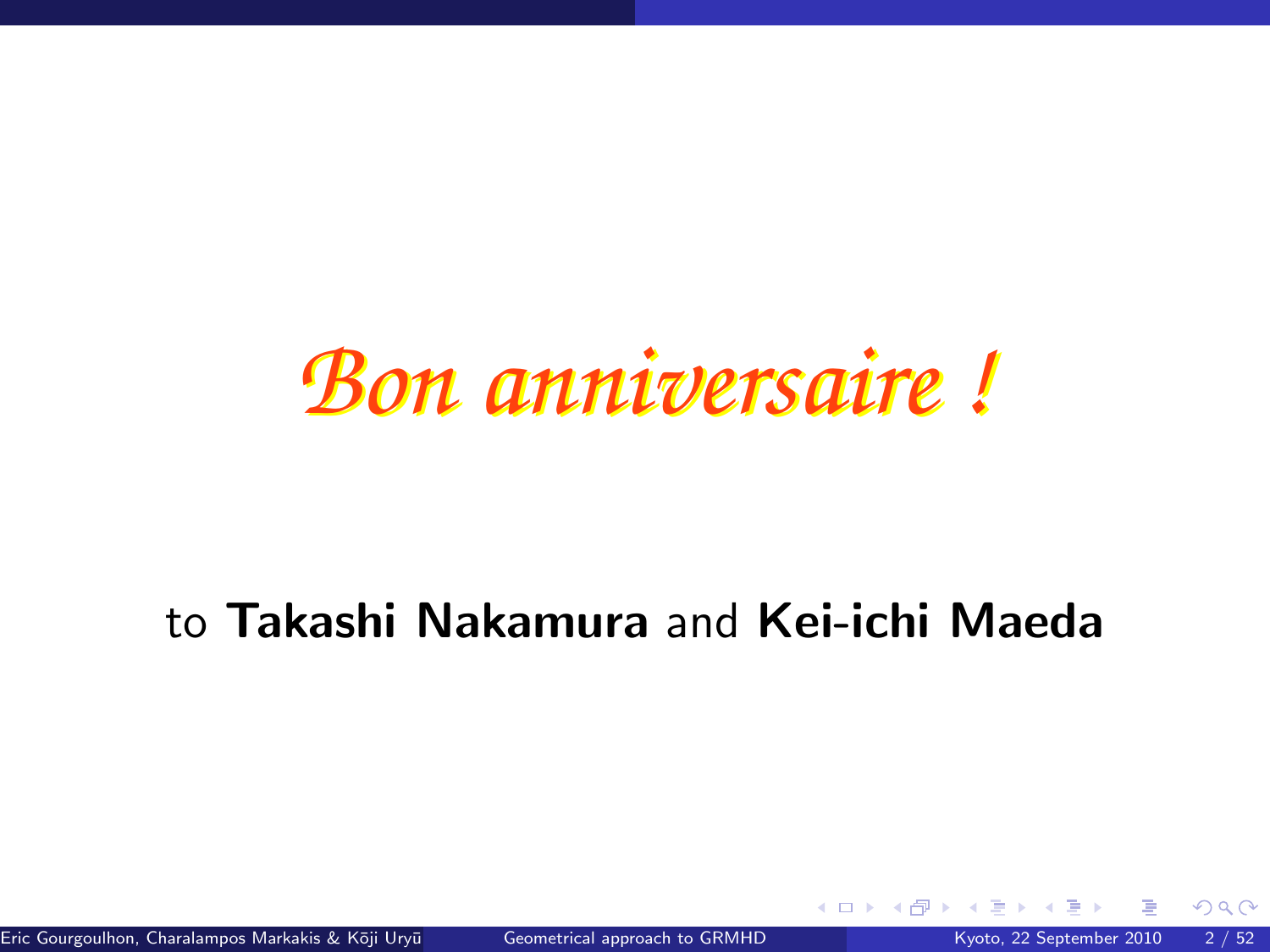#### **[Introduction](#page-3-0)**

- <sup>2</sup> [Relativistic MHD with exterior calculus](#page-8-0)
- <sup>3</sup> [Stationary and axisymmetric electromagnetic fields in general relativity](#page-18-0)
- <sup>4</sup> [Stationary and axisymmetric MHD](#page-32-0)
- <sup>5</sup> [Grad-Shafranov and transfield equations](#page-50-0)

 $\Omega$ 

**← ロ ▶ → イ 同**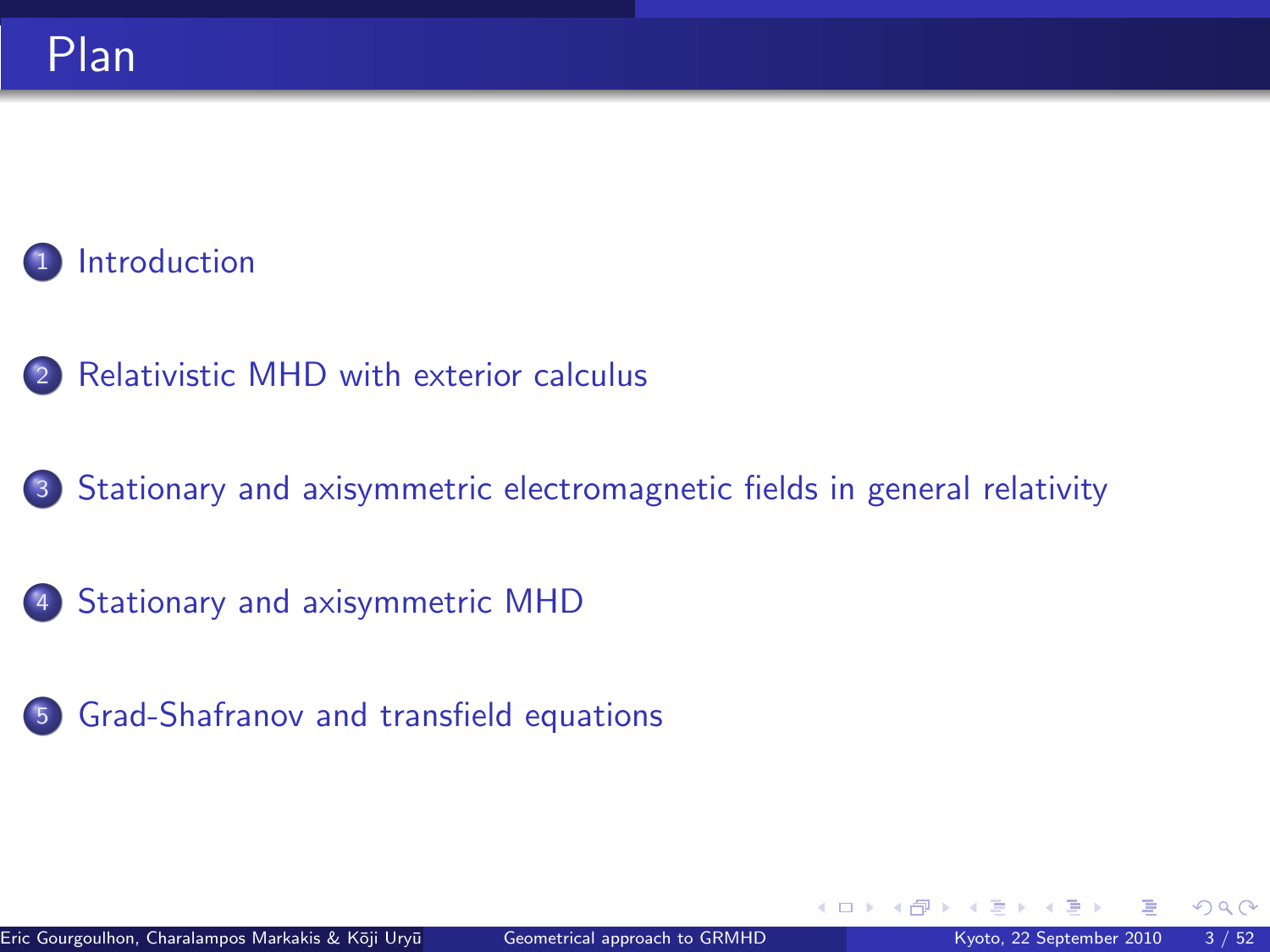#### **Outline**

#### **[Introduction](#page-3-0)**

- [Relativistic MHD with exterior calculus](#page-8-0)
- [Stationary and axisymmetric electromagnetic fields in general relativity](#page-18-0)
- [Stationary and axisymmetric MHD](#page-32-0)
- <sup>5</sup> [Grad-Shafranov and transfield equations](#page-50-0)

<span id="page-3-0"></span> $\Omega$ 

**K ロ ト K 何 ト**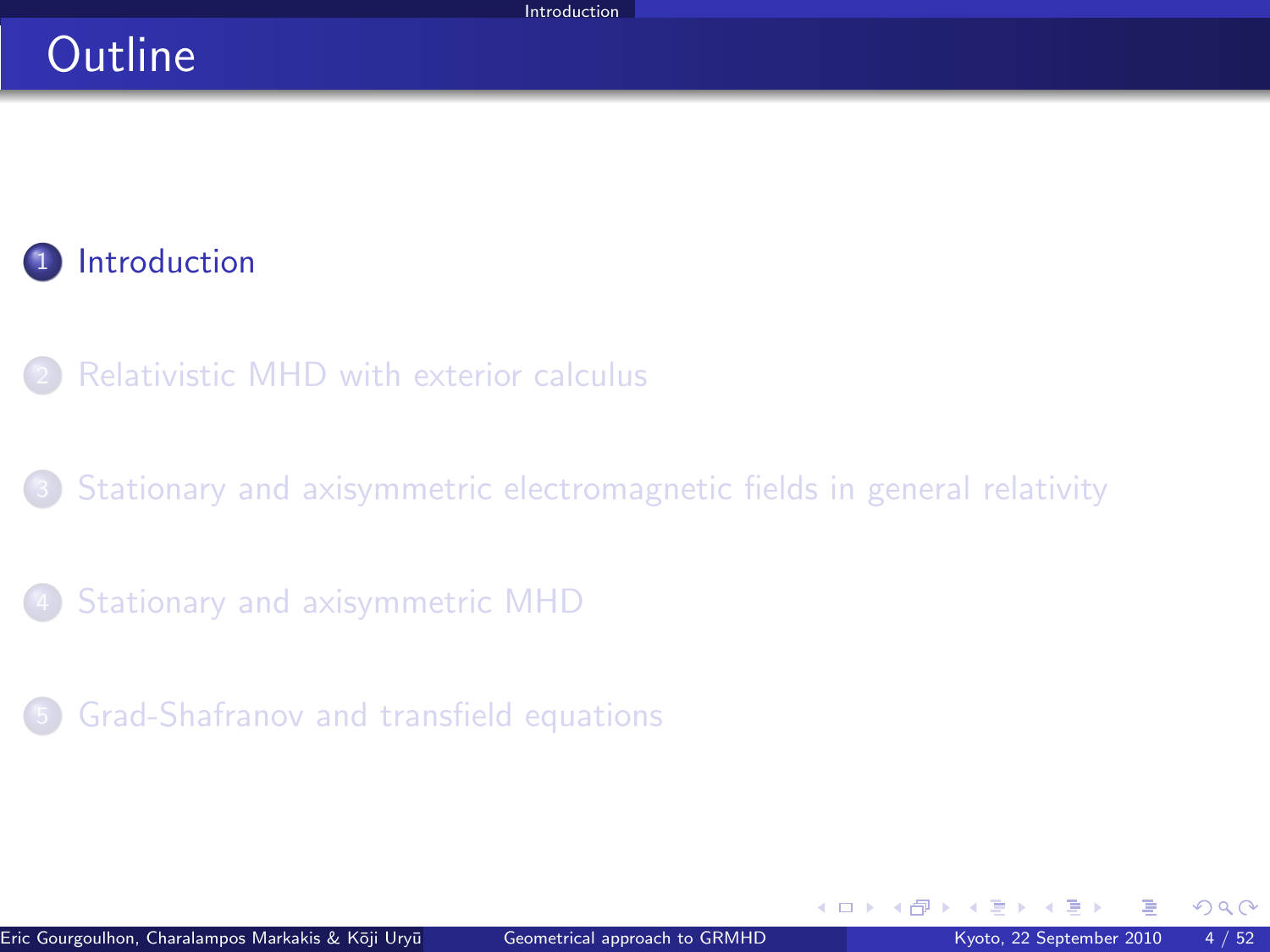#### Short history of general relativistic MHD focusing on stationary and axisymmetric spacetimes

- Lichnerowicz (1967): formulation of GRMHD
- Bekenstein & Oron (1978), Carter (1979) : development of GRMHD for stationary and axisymmetric spacetimes
- Mobarry & Lovelace (1986) : Grad-Shafranov equation for Schwarzschild spacetime
- Nitta, Takahashi & Tomimatsu (1991), Beskin & Par'ev (1993) : Grad-Shafranov equation for Kerr spacetime
- $\bullet$  loka & Sasaki (2003) : Grad-Shafranov equation in the most general (i.e. noncircular) stationary and axisymmetric spacetimes

NB: not speaking about *numerical* GRMHD here (see e.g. Shibata & Sekiguchi (2005))

 $\Omega$ 

**K ロ ト K 何 ト K 日**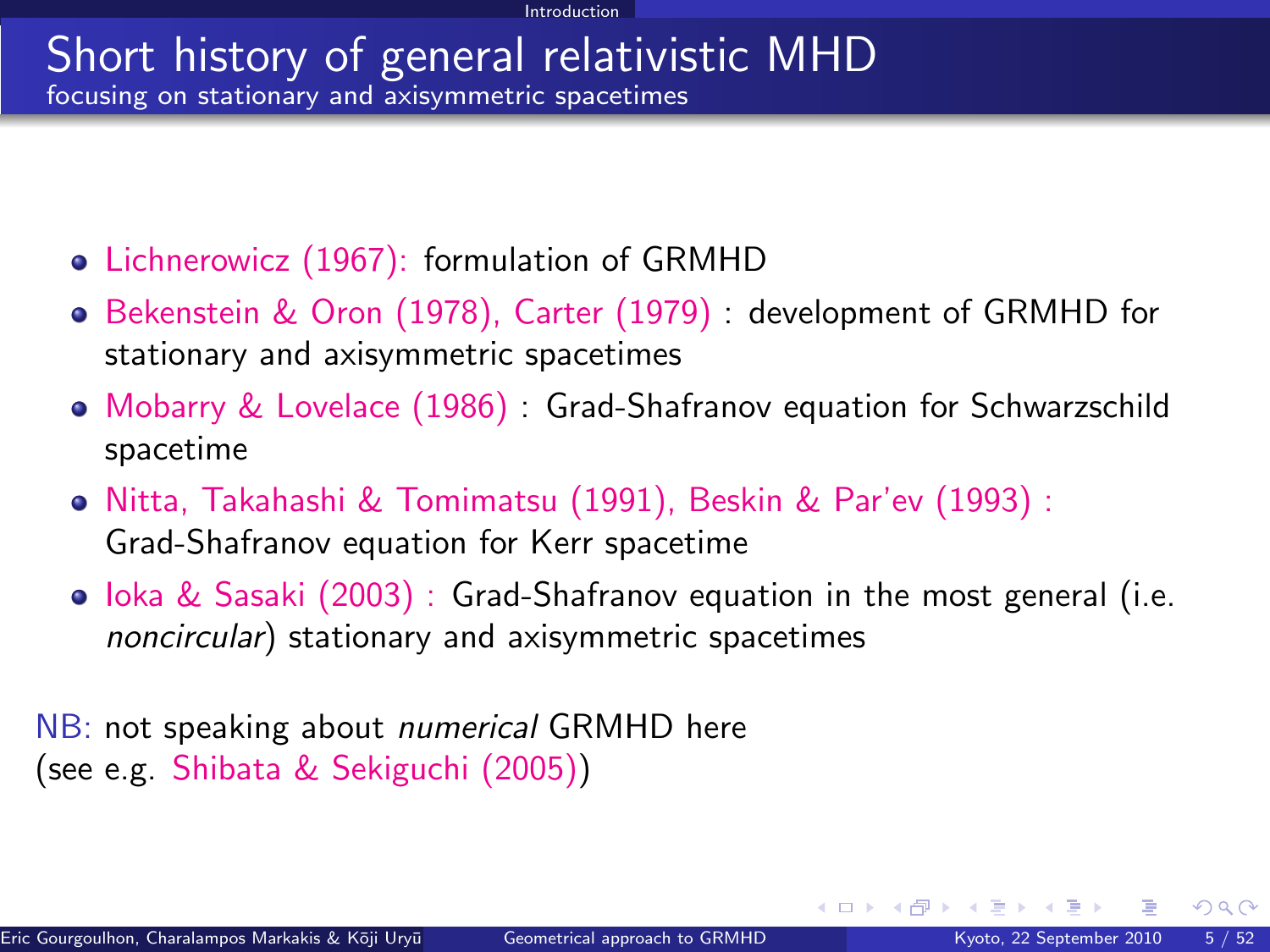# Why a geometrical approach ?

**•** Previous studies made use of component expressions, the covariance of which is not obvious

**Introduction** 

For instance, two of main quantities introduced by Bekenstein & Oron (1978) and employed by subsequent authors are

$$
\omega:=-\frac{F_{01}}{F_{31}}\qquad\text{and}\qquad C:=\frac{F_{31}}{\sqrt{-g}nu^2}
$$

GRMHD calculations can be cumbersome by means of standard tensor calculus

<span id="page-5-0"></span> $\Omega$ 

**← ロ ▶ → イ 同**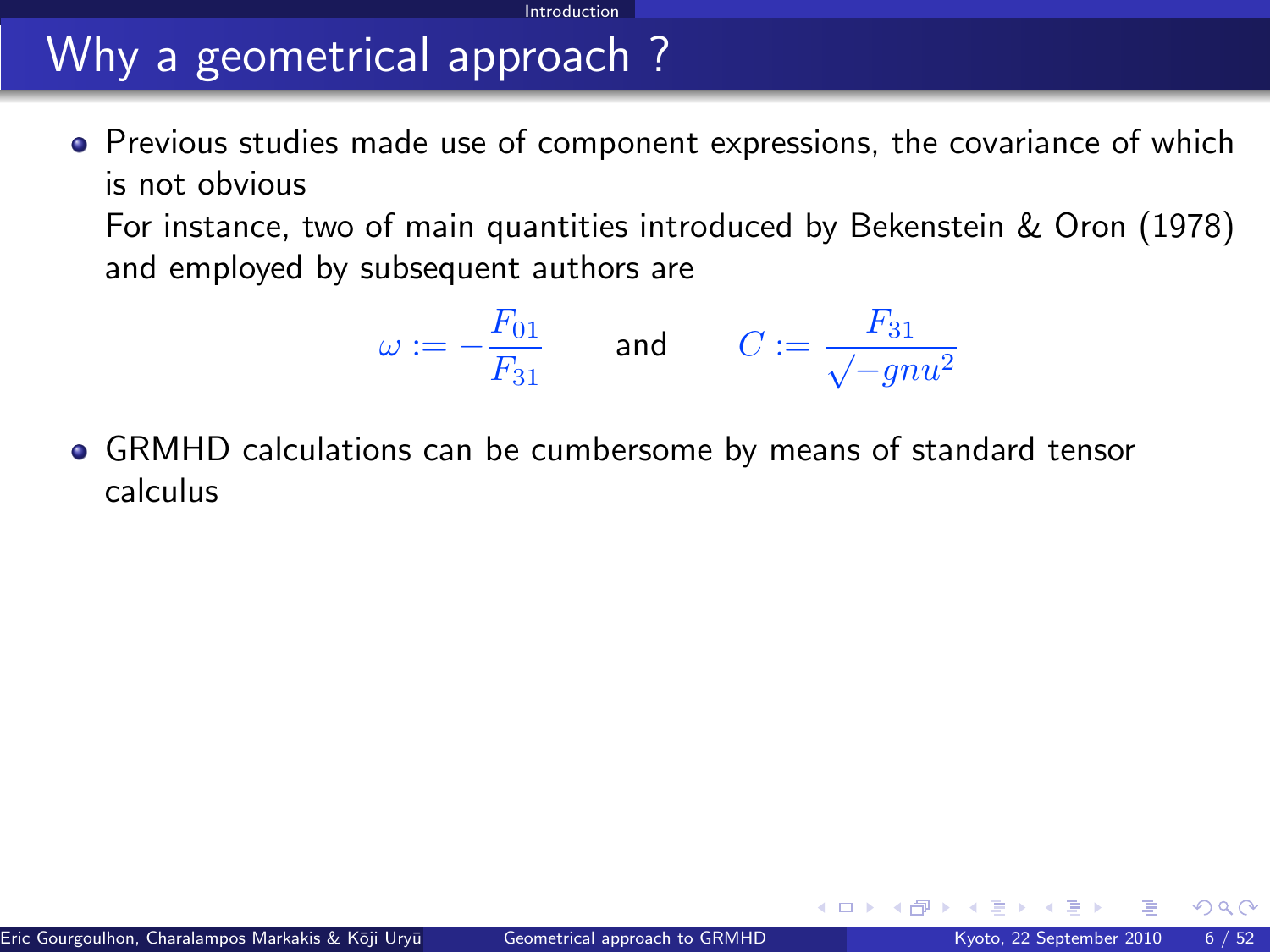# Why a geometrical approach ?

**•** Previous studies made use of component expressions, the covariance of which is not obvious

**Introduction** 

For instance, two of main quantities introduced by Bekenstein & Oron (1978) and employed by subsequent authors are

$$
\omega:=-\frac{F_{01}}{F_{31}}\qquad\text{and}\qquad C:=\frac{F_{31}}{\sqrt{-g}nu^2}
$$

GRMHD calculations can be cumbersome by means of standard tensor calculus

#### On the other side

- As well known, the electromagnetic field tensor  $\mathbf{F}$  is fundamentally a 2-form and Maxwell equations are most naturally expressible in terms of the exterior derivative operator
- The equations of perfect hydrodynamics can also be recast in terms of exterior calculus, by introducing the fluid vorticity 2-form (Synge 1937, Lichnerowicz 1941)
- Cartan's exterior calculus makes calculations eas[ier](#page-5-0) [!](#page-7-0)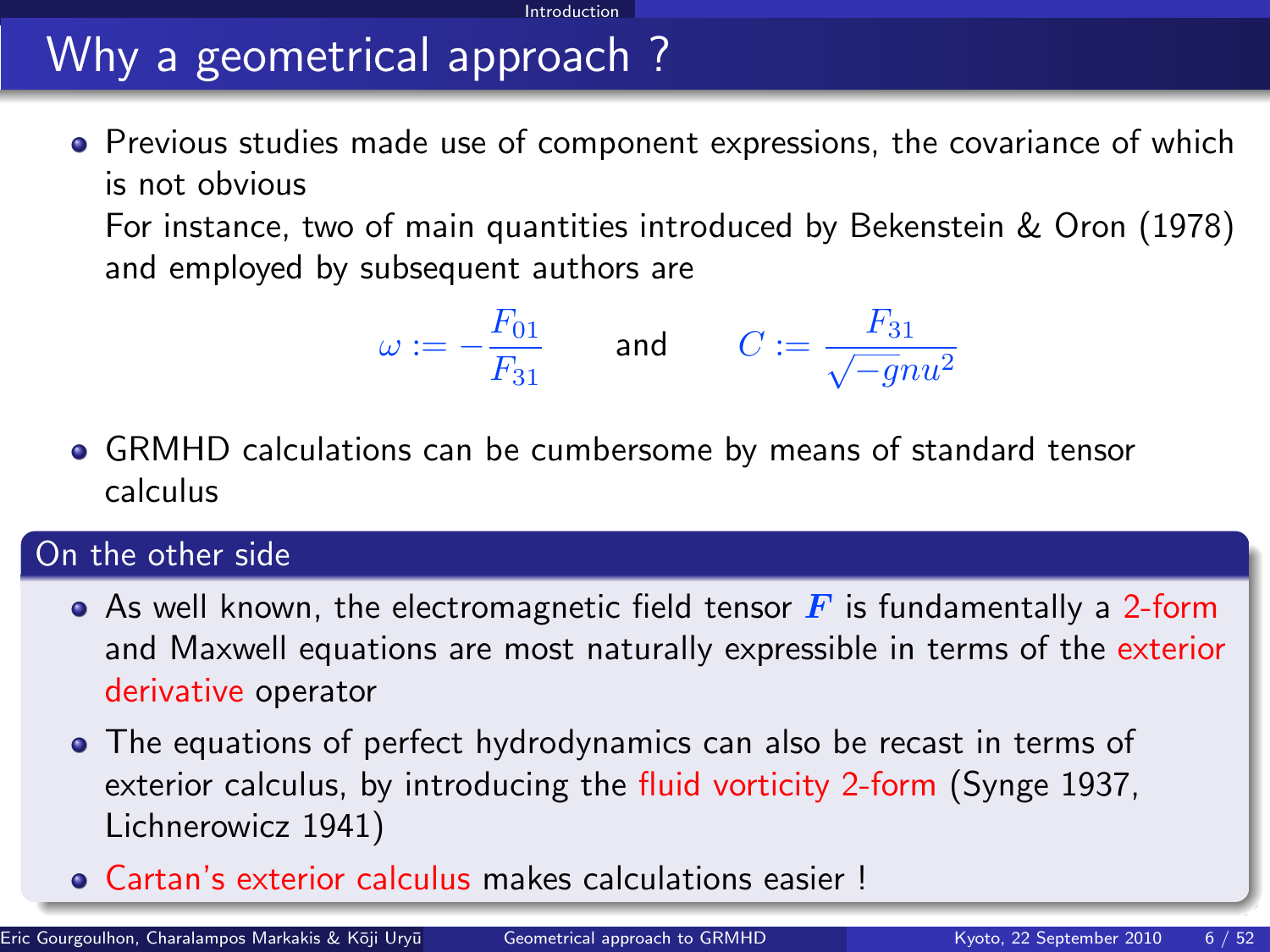### Exterior calculus in one slide

#### cf. Valeri Frolov's talk

• A p-form  $(p = 0, 1, 2, ...)$  is a multilinear form (i.e. a tensor 0-times contravariant and  $p$ -times covariant:  $\omega_{\alpha_1...\alpha_p})$  that is fully *antisymmetric* 

Introduction

 $\bullet$  Index-free notation: given a vector  $\vec{v}$  and a p-form  $\omega$ ,  $|\vec{v}\cdot\omega|$  and  $|\omega\cdot\vec{v}|$  are the  $(p-1)$ -forms defined by

$$
\begin{array}{ll}\n\vec{v} \cdot \omega := \omega(\vec{v}, \ldots, \ldots) & \left[ (\vec{v} \cdot \omega)_{\alpha_1 \cdots \alpha_{p-1}} = v^{\mu} \omega_{\mu \alpha_1 \cdots \alpha_{p-1}} \right] \\
\omega \cdot \vec{v} := \omega(\ldots, \ldots, \vec{v}) & \left[ (\omega \cdot \vec{v})_{\alpha_1 \cdots \alpha_{p-1}} = \omega_{\alpha_1 \cdots \alpha_{p-1} \mu} v^{\mu} \right]\n\end{array}
$$

**•** Exterior derivative : p-form  $\omega \mapsto (p+1)$ -form  $d\omega$  such that

0-form :  $(\mathbf{d}\omega)_{\alpha} = \partial_{\alpha}\omega$ 1-form :  $(d\omega)_{\alpha\beta} = \partial_{\alpha}\omega_{\beta} - \partial_{\beta}\omega_{\alpha}$ 2-form :  $(d\omega)_{\alpha\beta\gamma} = \partial_{\alpha}\omega_{\beta\gamma} + \partial_{\beta}\omega_{\gamma\alpha} + \partial_{\gamma}\omega_{\alpha\beta}$ 

The exterior derivative is nilpotent:  $\left| \frac{d d\omega}{ } \right| = 0$ 

A very powerful tool : Cartan's identity expressing the Lie derivative of a p-form along a vector field:  $\left|\mathcal{L}_{\vec{v}}\omega = \vec{v}\cdot \mathrm{d}\omega + \mathrm{d}(\vec{v}\cdot \omega)\right|$ 

**K ロ ト K 何 ト K 日** 

<span id="page-7-0"></span> $QQ$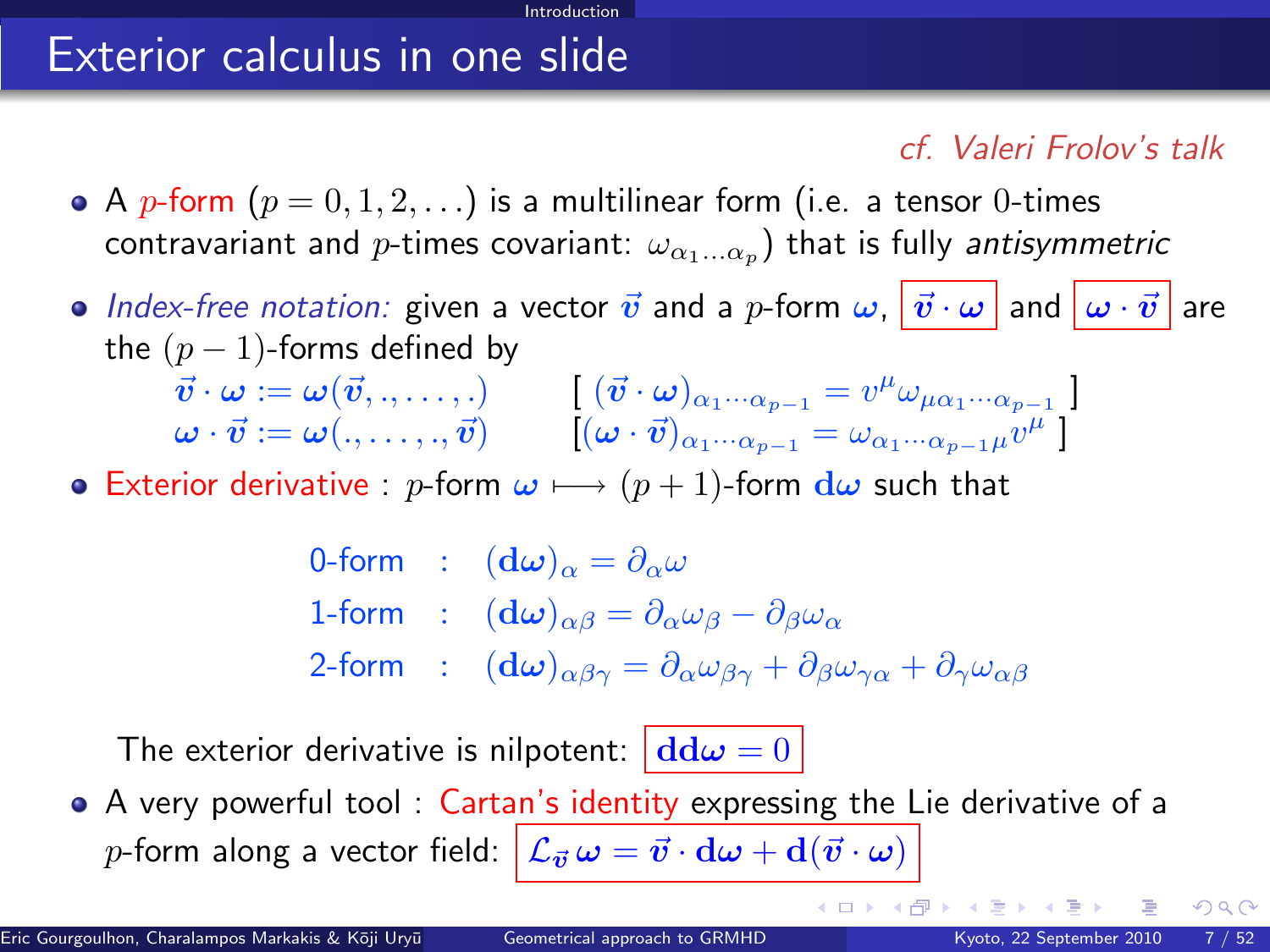### **Outline**

#### **[Introduction](#page-3-0)**

#### <sup>2</sup> [Relativistic MHD with exterior calculus](#page-8-0)

#### [Stationary and axisymmetric electromagnetic fields in general relativity](#page-18-0)

#### [Stationary and axisymmetric MHD](#page-32-0)

#### <sup>5</sup> [Grad-Shafranov and transfield equations](#page-50-0)

<span id="page-8-0"></span> $\Omega$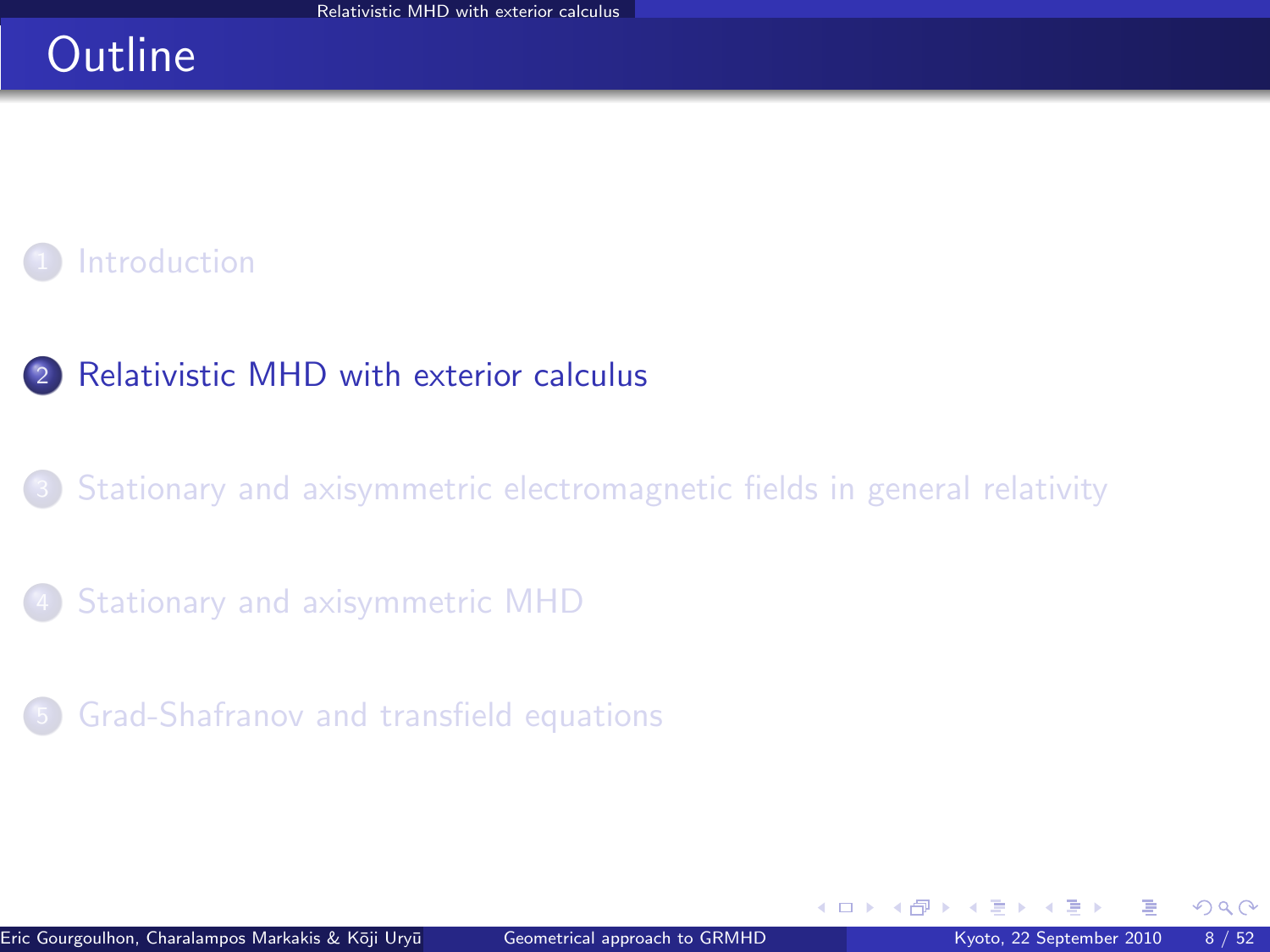### General framework and notations

Spacetime:

- $\bullet$   $\mathcal{M}$  : four-dimensional orientable real manifold
- $\bullet$  g : Lorentzian metric on  $\mathcal{M}$ , sign  $g = (-, +, +, +)$
- $\bullet$   $\epsilon$  : Levi-Civita tensor (volume element 4-form) associated with g: for any orthonormal basis  $(\vec{e}_{\alpha})$ ,

 $\epsilon(\vec{e}_0, \vec{e}_1, \vec{e}_2, \vec{e}_3) = \pm 1$ 

 $\epsilon$  gives rise to Hodge duality : p-form  $\longmapsto (4 - p)$ -form

 $\Omega$ 

**4 ロ ト 4 何 ト 4**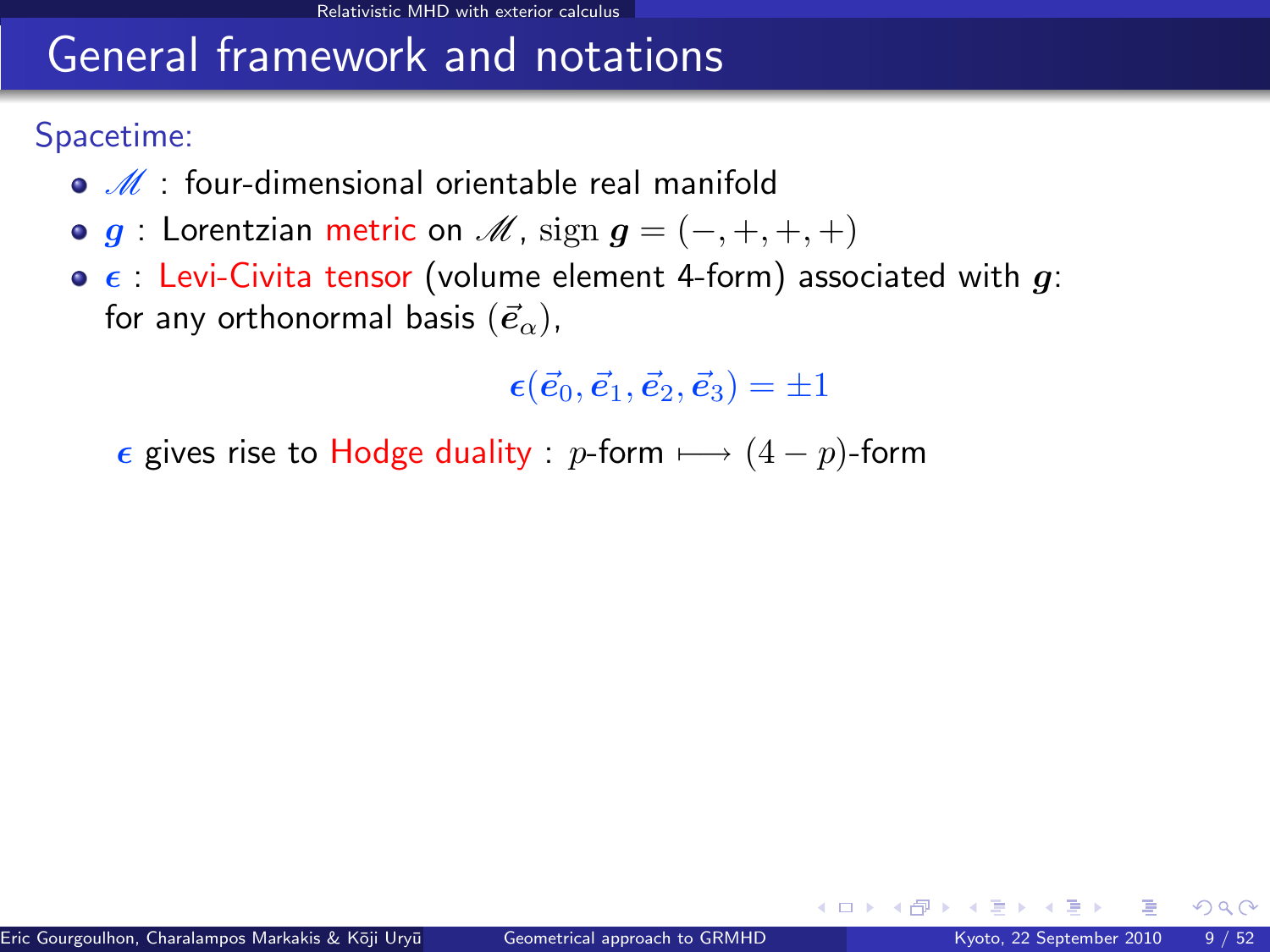### General framework and notations

Spacetime:

- $\bullet$   $\mathscr{M}$  : four-dimensional orientable real manifold
- $\bullet$  g : Lorentzian metric on  $\mathcal{M}$ , sign  $g = (-, +, +, +)$
- $\bullet$   $\epsilon$  : Levi-Civita tensor (volume element 4-form) associated with g: for any orthonormal basis  $(\vec{e}_{\alpha})$ ,

 $\epsilon(\vec{e}_0, \vec{e}_1, \vec{e}_2, \vec{e}_3) = \pm 1$ 

 $\epsilon$  gives rise to Hodge duality : p-form  $\longmapsto (4 - p)$ -form

Notations:

•  $\vec{v}$  vector  $\Longrightarrow$   $\boxed{v}$  1-form associated to  $\vec{v}$  by the metric tensor:

$$
\underline{\boldsymbol{v}}:=\boldsymbol{g}(\vec{\boldsymbol{v}},.)\qquad[\underline{\boldsymbol{v}}=\boldsymbol{v}^\flat]\qquad[u_\alpha=g_{\alpha\mu}u^\mu]
$$

 $\bullet \omega$  1-form  $\Longrightarrow |\vec{\omega}|$  vector associated to  $\omega$  by the metric tensor:  $\bm{\omega} =: \bm{g}(\vec{\bm{\omega}},.) \qquad [\vec{\bm{\omega}} = \bm{\omega}^\sharp] \qquad [\omega^\alpha = g^{\alpha\mu}\omega_\mu]$ 

 $\Omega$ 

メロト メ母 トメミト メミト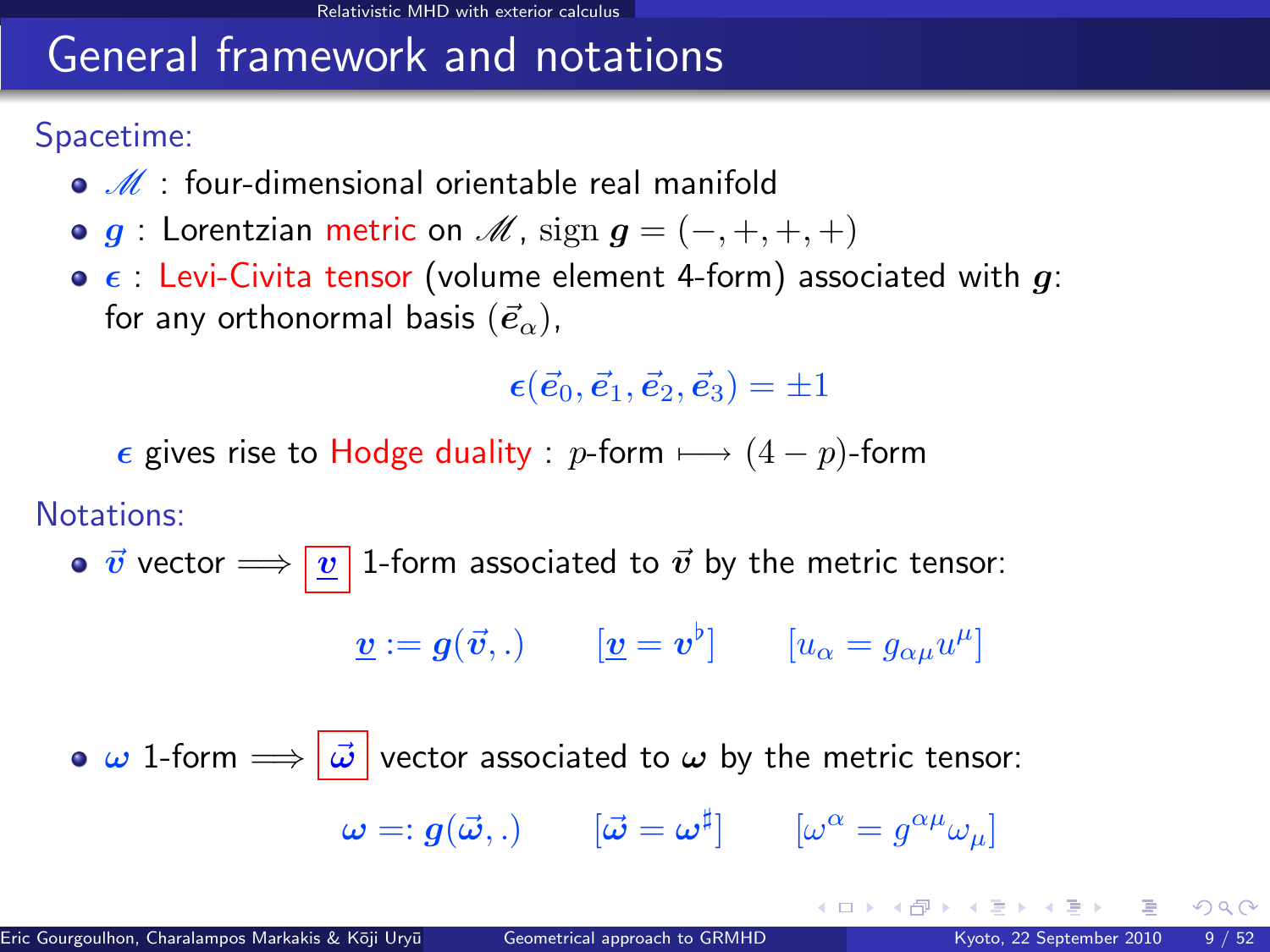### Maxwell equations

**Electromagnetic field** in  $\mathcal{M}$ : 2-form  $\mathbf{F}$  which obeys to Maxwell equations:

$$
\boxed{\mathbf{d} \mathbf{F} = 0}
$$

$$
\mathbf{d} \star \mathbf{F} = \mu_0 \star \underline{\mathbf{j}}
$$

- $\bullet\;{\bf d}F:$  exterior derivative of  $\bm F\colon\,({\bf d}F)_{\alpha\beta\gamma}=\partial_\alpha F_{\beta\gamma}+\partial_\beta F_{\gamma\alpha}+\partial_\gamma F_{\alpha\beta}$
- ?F : Hodge dual of F: ?Fαβ := 1  $\frac{1}{2}\epsilon_{\alpha\beta\mu\nu}F^{\mu\nu}$
- $\bullet \star j$  : 3-form Hodge-dual of the 1-form  $j$  associated to the electric 4-current  $\vec{\boldsymbol{j}}$  :  $\boldsymbol{\vec{y}}$   $:=$   $\boldsymbol{\epsilon}(\vec{\boldsymbol{j}}, ., ., .)$
- $\bullet$   $\mu_0$ : magnetic permeability of vacuum

**←ロ ▶ ← イ 同 →**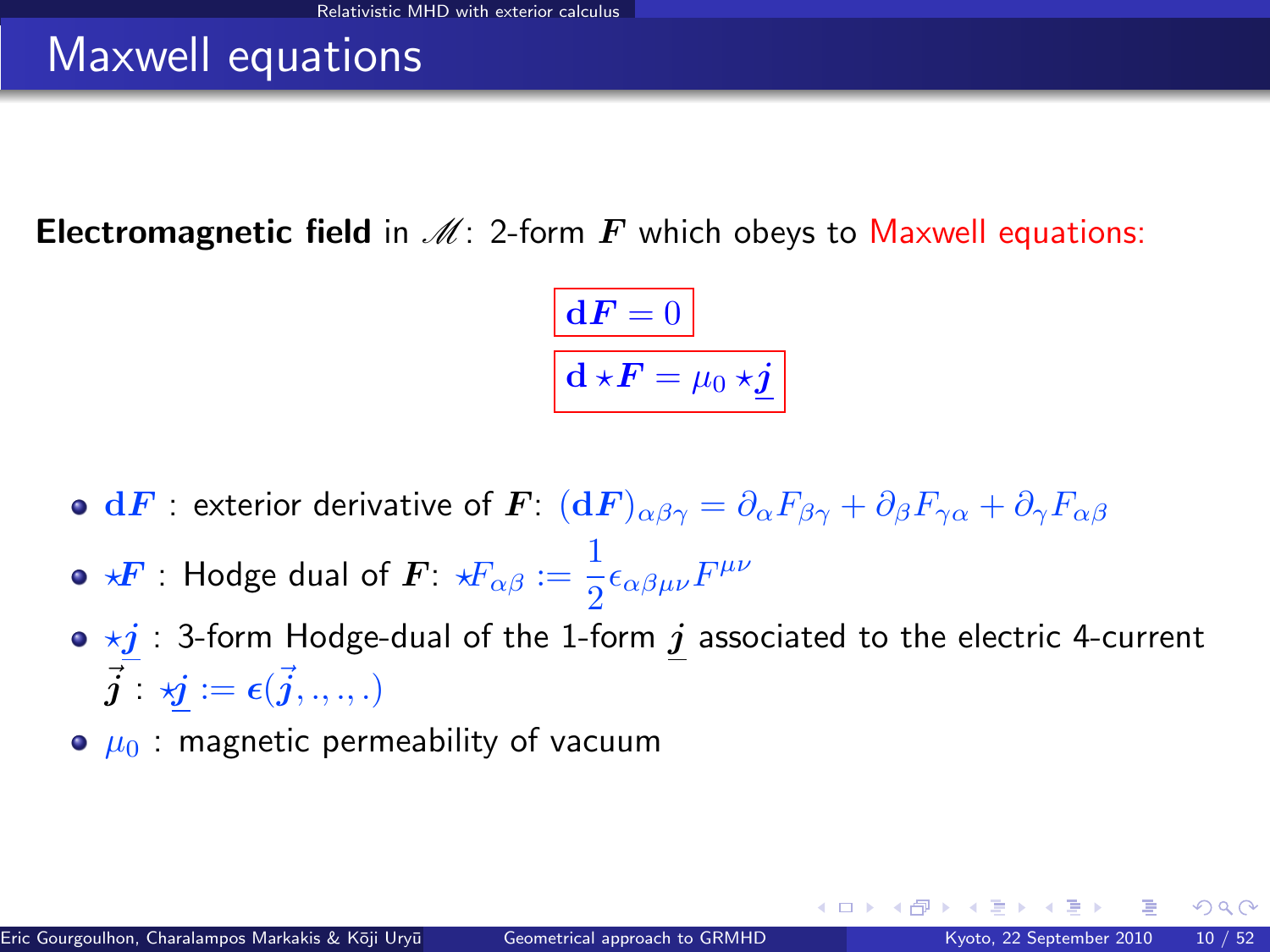### Electric and magnetic fields in the fluid frame

**Fluid** : congruence of worldlines in  $\mathcal{M} \implies$  4-velocity  $\vec{u}$ 



• Magnetic field in the fluid frame: vector  $\vec{b}$  such that  $\left| \,\underline{b} = \vec{u} \cdot \star \!\! F \,\right|$ 

e and  $\vec{b}$  are orthogonal to  $\vec{u}$  :  $e \cdot \vec{u} = 0$  and  $\vec{b} \cdot \vec{u} = 0$ 

$$
\boldsymbol{F} = \underline{\boldsymbol{u}} \wedge \boldsymbol{e} + \boldsymbol{\epsilon}(\vec{\boldsymbol{u}}, \vec{\boldsymbol{b}}, ..)
$$

$$
\star \boldsymbol{F} = -\underline{\boldsymbol{u}} \wedge \underline{\boldsymbol{b}} + \boldsymbol{\epsilon}(\vec{\boldsymbol{u}}, \vec{\boldsymbol{e}}, .., .)
$$

4 0 8

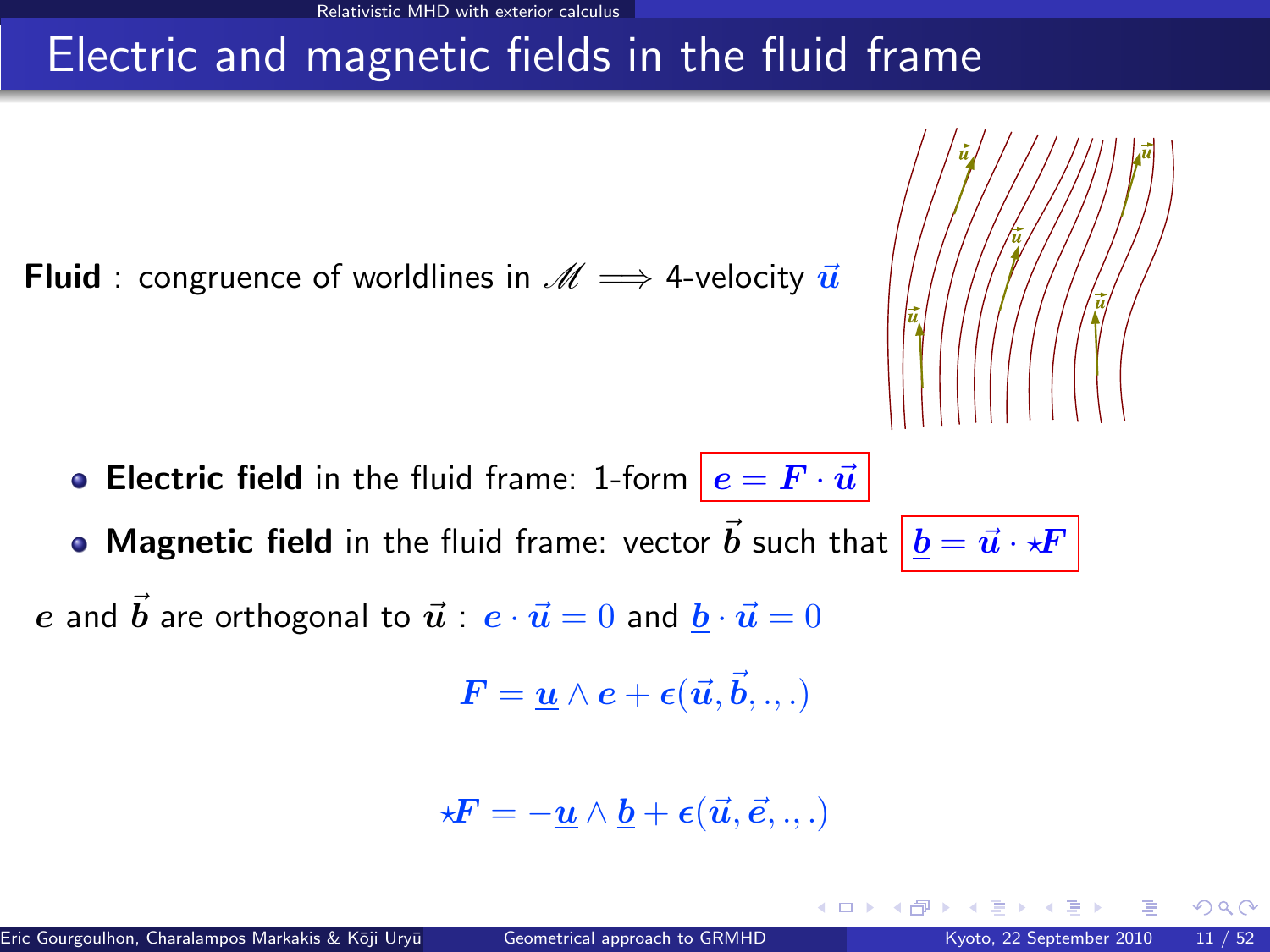#### Perfect conductor

Fluid is a perfect conductor  $\iff \vec{e} = 0 \iff \vec{F} \cdot \vec{u} = 0$ From now on, we assume that the fluid is a perfect conductor (ideal MHD) The electromagnetic field is then entirely expressible in terms of vectors  $\vec{u}$  and  $\vec{b}$ :

$$
\boxed{\bm{F} = \bm{\epsilon}(\vec{\bm{u}}, \vec{\bm{b}}, .., )}
$$

$$
\boxed{ \star \! \! \! F = \underline{b} \wedge \underline{u} }
$$

 $\Omega$ 

**← ロ ▶ → イ 同**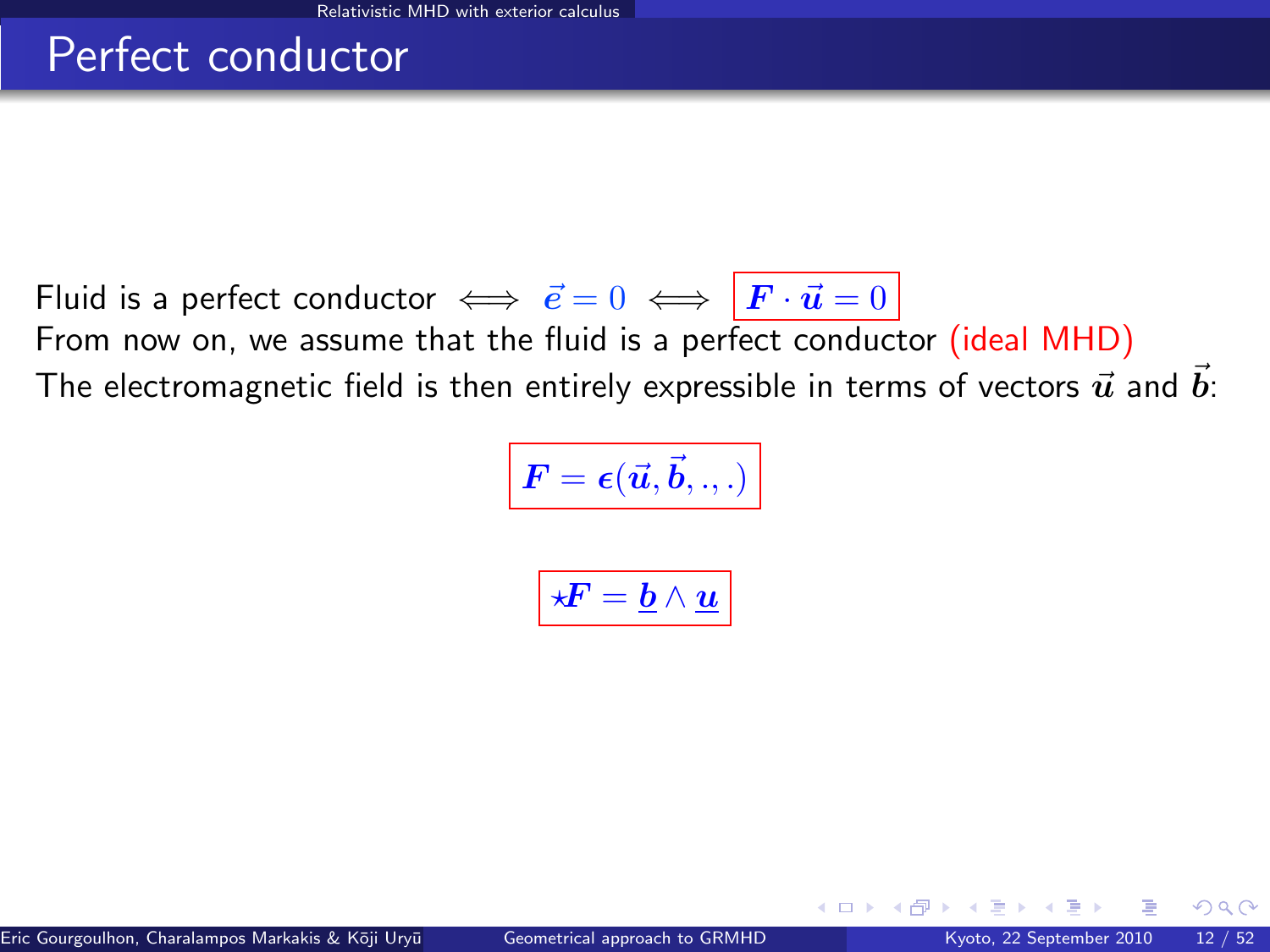### Alfvén's theorem

Cartan's identity applied to the 2-form  $\boldsymbol{F}$ :

 $\mathcal{L}_{\vec{u}}~F = \vec{u}\cdot dF + d(\vec{u}\cdot F)$ 

Now  $dF = 0$  (Maxwell eq.) and  $\vec{u} \cdot \vec{F} = 0$  (perfect conductor) Hence the electromagnetic field is preserved by the flow:

$$
\mathcal{L}_{\vec{\boldsymbol{u}}} \, \boldsymbol{F} = 0
$$

Application: 
$$
\frac{d}{d\tau} \oint_{\mathcal{C}(\tau)} \mathbf{A} = 0
$$

- $\bullet$   $\tau$  : fluid proper time
- $C(\tau)$  = closed contour dragged along by the fluid
- $\bullet$  A : electromagnetic 4-potential :  $F = dA$



Proof: 
$$
\frac{d}{d\tau} \oint_{\mathcal{C}(\tau)} \mathbf{A} = \frac{d}{d\tau} \int_{\mathcal{S}(\tau)} \underbrace{\mathbf{d} \mathbf{A}}_{\mathbf{F}} = \frac{d}{d\tau} \int_{\mathcal{S}(\tau)} \mathbf{F} = \int_{\mathcal{S}(\tau)} \underbrace{\mathcal{L}_{\vec{u}} \mathbf{F}}_{0} = 0
$$
  
\nNon-relativistic limit:  $\int_{\mathcal{S}} \vec{b} \cdot d\vec{S} = \text{const} \leftarrow \text{Alfvén's theorem (mag. flux freezing)}$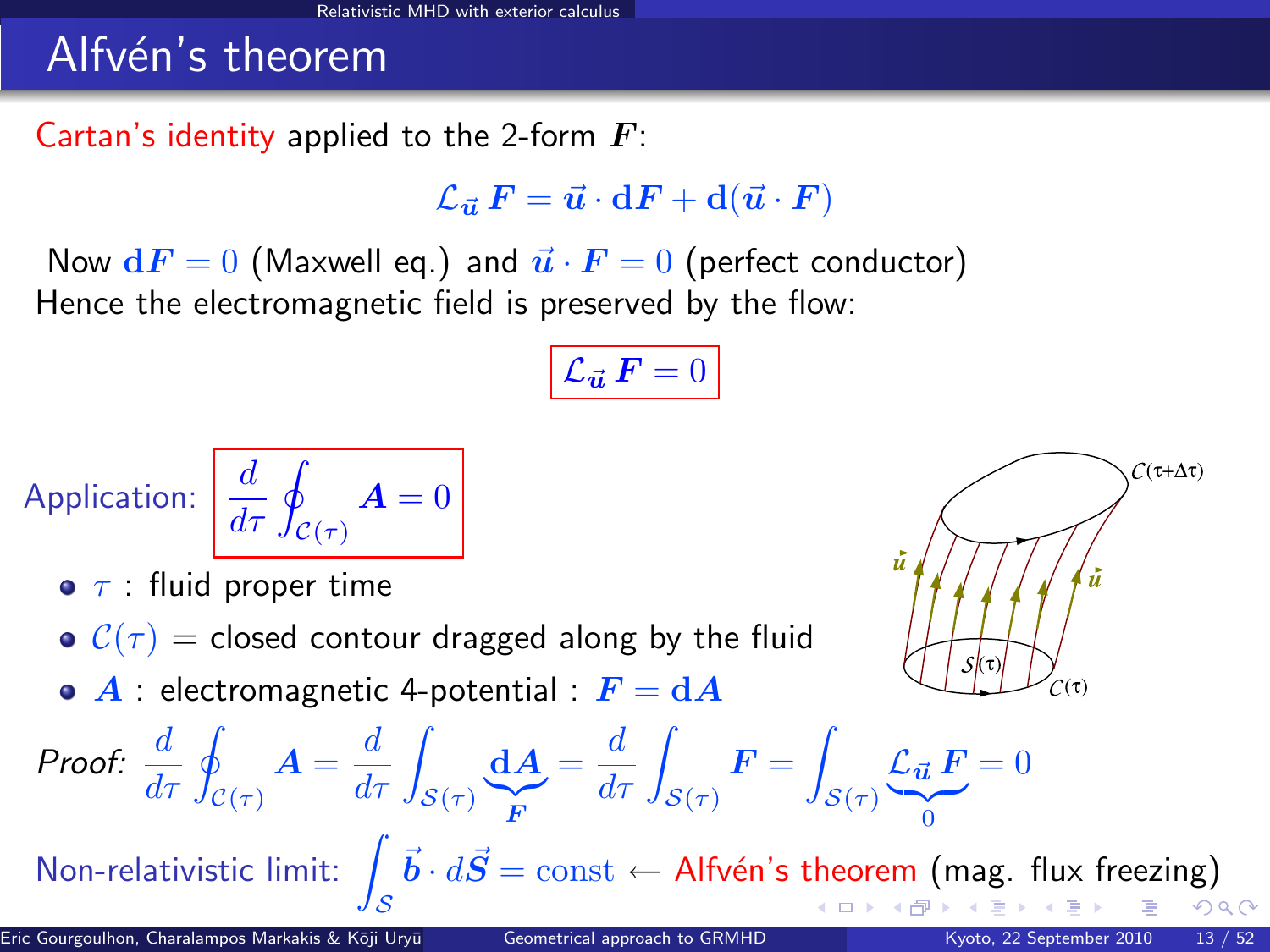#### Perfect fluid

From now on, we assume that the fluid is a perfect one: its energy-momentum tensor is

 $\boldsymbol{T}^{\text{fluid}} = (\varepsilon + p)\boldsymbol{\underline{u}} \otimes \boldsymbol{\underline{u}} + p\boldsymbol{g}$ 

Simple fluid model: all thermodynamical quantities depend on

- $\bullet$  s: entropy density in the fluid frame,
- $\bullet$  n: baryon number density in the fluid frame

Equation of state : 
$$
\varepsilon = \varepsilon(s, n) \Longrightarrow
$$
 
$$
\begin{cases} T := \frac{\partial \varepsilon}{\partial s} \text{ temperature} \\ \mu := \frac{\partial \varepsilon}{\partial n} \text{ baryon chemical potential} \end{cases}
$$

First law of thermodynamics  $\implies p = -\varepsilon + Ts + \mu n$ 

$$
\implies \text{enthalpy per baryon}: \boxed{h = \frac{\varepsilon + p}{n} = \mu + TS}, \text{ with } S := \frac{s}{n} \text{ (entropy per baryon)}
$$

 $\Omega$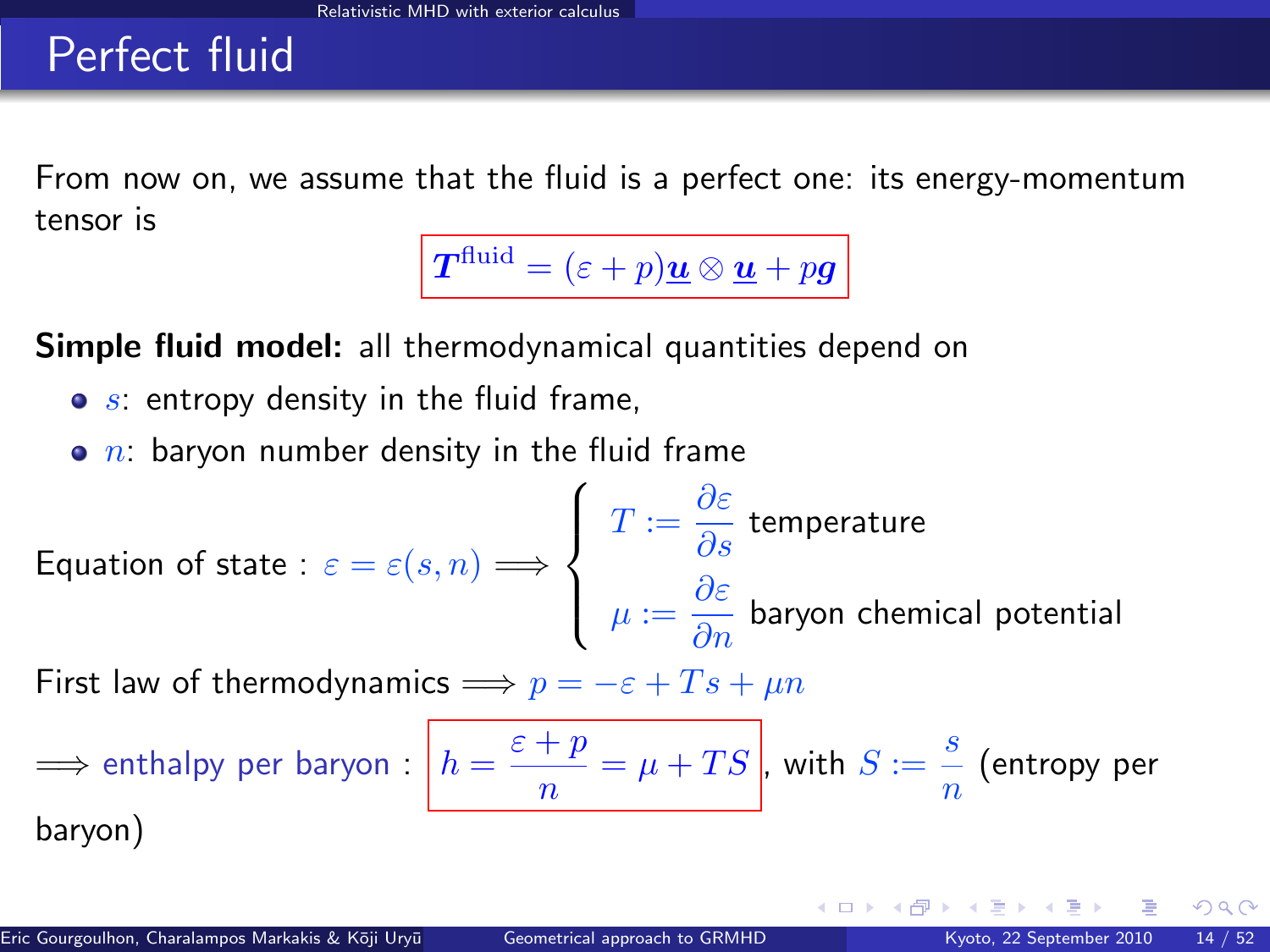### Conservation of energy-momentum

Conservation law for the total energy-momentum:

<span id="page-16-0"></span>
$$
\nabla \cdot (T^{\text{fluid}} + T^{\text{em}}) = 0 \tag{1}
$$

- From Maxwell equations,  $\boldsymbol{\nabla}\cdot\boldsymbol{T}^{\rm em}=-\boldsymbol{F}\cdot\boldsymbol{\vec{j}}$
- Using baryon number conservation,  $\nabla \cdot T^{\text{fluid}}$  can be decomposed in two parts:
	- along  $\vec{u} \colon \vec{u} \cdot \nabla \!\cdot T^\text{fluid} = -nT\vec{u} \cdot \mathbf{d}S$

• orthogonal to 
$$
\vec{u}
$$
 :  $\underline{\begin{bmatrix} \bot_u \nabla \cdot T^{\text{fluid}} = n(\vec{u} \cdot d(h\underline{u}) - T dS) \\ \text{[Synge 1937]} \text{ [Lichnerowicz 1941]} \text{ [Taub 1959]} \text{ [Carter 1979]} \end{bmatrix}}$   
 $\Omega := d(h\underline{u})$  vorticity 2-form

Since  $\vec{\bm{u}}\cdot\vec{\bm{F}}\cdot\vec{\bm{j}}=0$ , Eq.  $(1)$  is equivalent to the system

<span id="page-16-1"></span>
$$
\frac{\vec{u} \cdot dS = 0}{\vec{u} \cdot d(h\underline{u}) - T dS = \frac{1}{n} \mathbf{F} \cdot \vec{j}
$$
 (2)

Eq. [\(3\)](#page-16-1) is the MHD-Euler equation in canonical form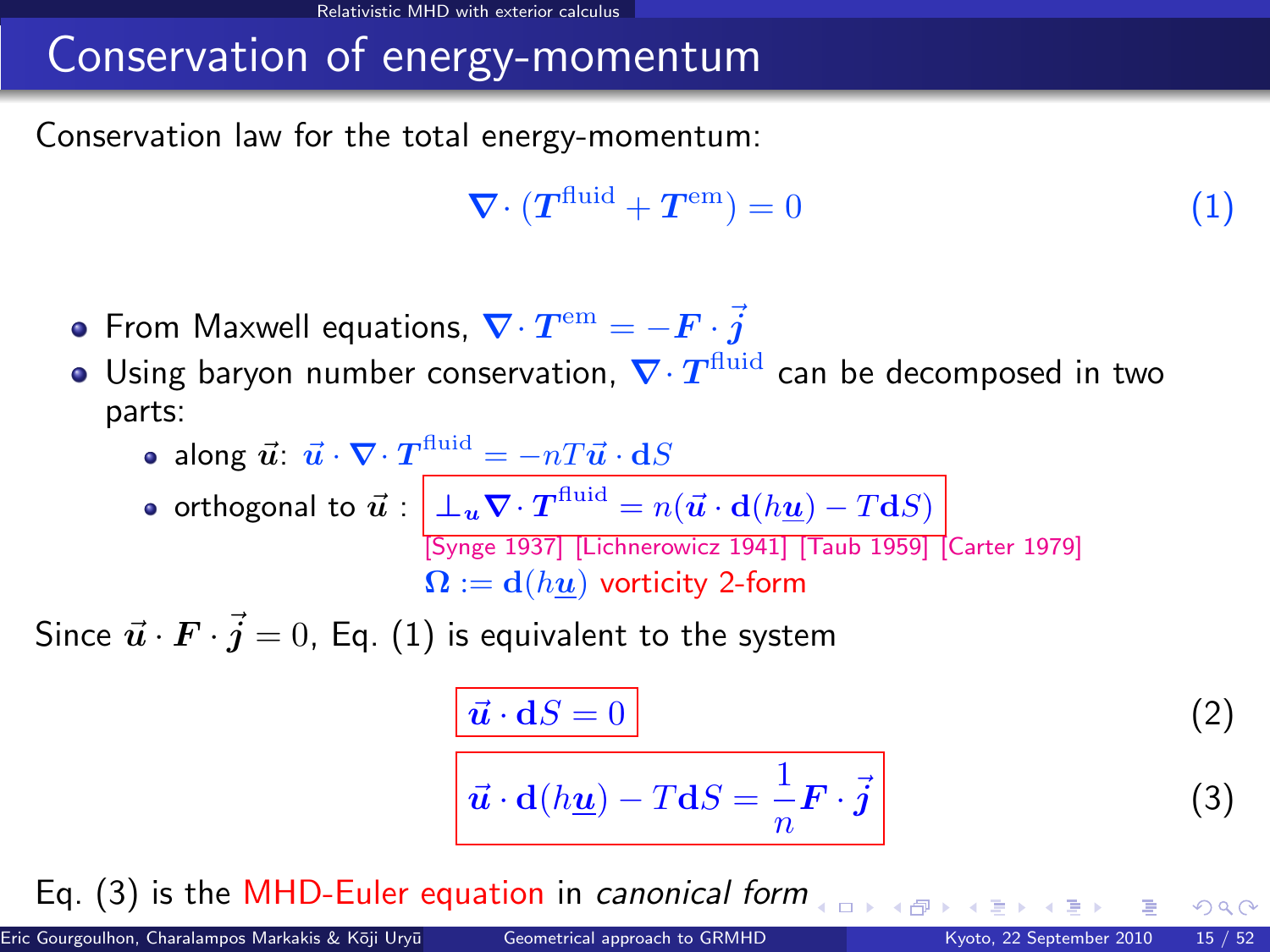### Example of application : Kelvin's theorem

 $C(\tau)$  : closed contour dragged along by the fluid (proper time  $\tau$ ) Fluid circulation around  $\mathcal{C}(\tau)$ :  $C(\tau) := q$  $\mathcal{C}(\tau)$  $h\underline{u}$ Variation of the circulation as the contour is dragged by the fluid:

$$
\frac{dC}{d\tau} = \frac{d}{d\tau} \oint_{\mathcal{C}(\tau)} h\underline{\mathbf{u}} = \oint_{\mathcal{C}(\tau)} \mathcal{L}_{\vec{\mathbf{u}}}\left(h\underline{\mathbf{u}}\right) = \oint_{\mathcal{C}(\tau)} \vec{\mathbf{u}} \cdot \mathbf{d}(h\underline{\mathbf{u}}) + \oint_{\mathcal{C}(\tau)} \mathbf{d}(h\underline{\mathbf{u}} \cdot \vec{\mathbf{u}})
$$

where the last equality follows from Cartan's identity

Now, since  $\mathcal{C}(\tau)$  is closed,  $\varphi$  $\mathcal{C}(\tau)$  $\mathbf{d}h = 0$ Using the MHD-Euler equation [\(3\)](#page-16-1), we thus get

<span id="page-17-0"></span>
$$
\frac{dC}{d\tau} = \oint_{\mathcal{C}(\tau)} \left( T\mathbf{d}S + \frac{1}{n}\mathbf{F} \cdot \vec{\mathbf{j}} \right)
$$

If  $\bm{F}\cdot\vec{\bm{j}}=0$  (force-free MHD) and  $T=\mathrm{const}$  or  $S=\mathrm{const}$  on  $\mathcal{C}(\tau),$  then  $C$  is conserved (Kelvin's theorem)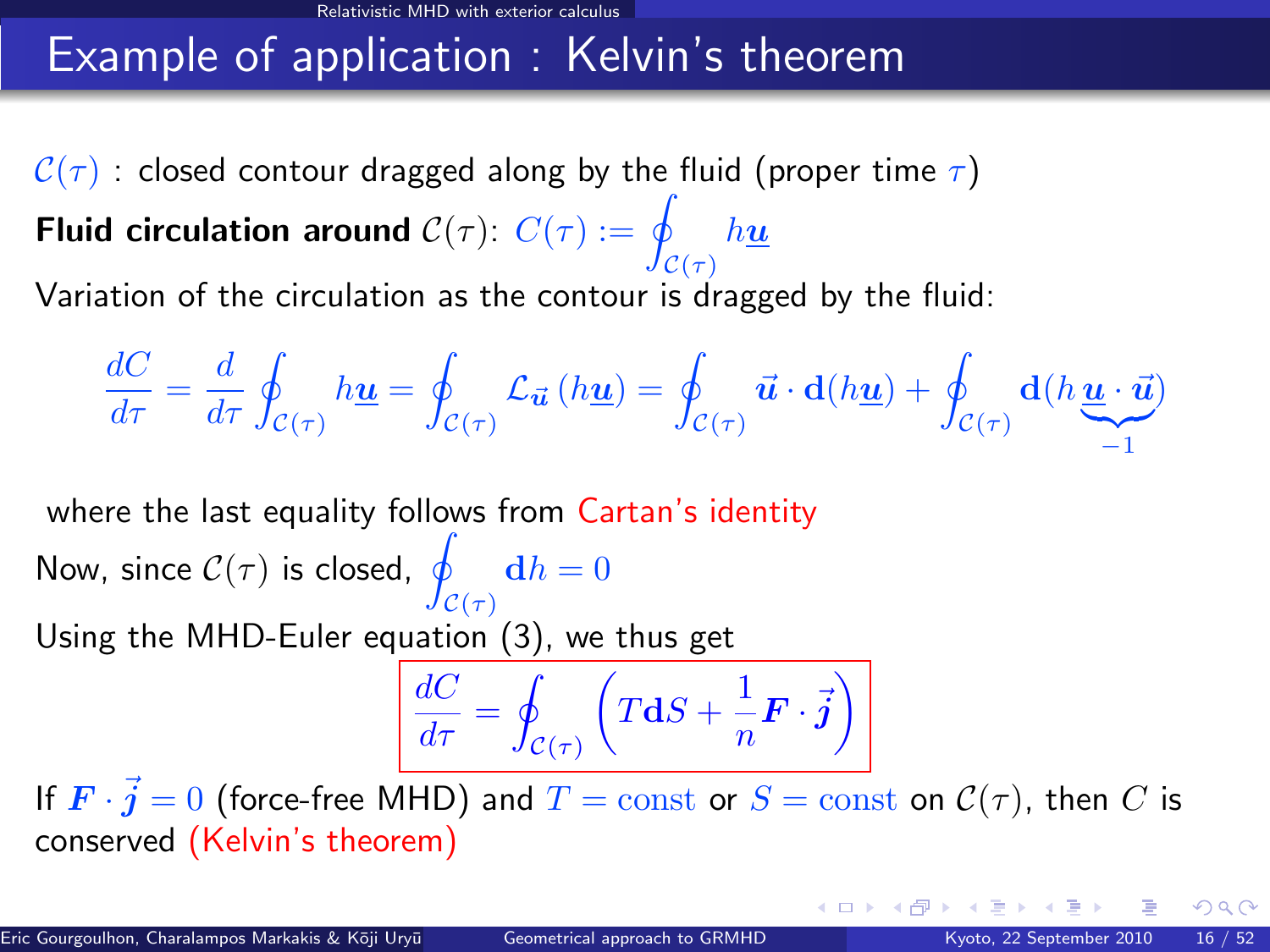#### **Outline**

#### **[Introduction](#page-3-0)**

[Relativistic MHD with exterior calculus](#page-8-0)

#### <sup>3</sup> [Stationary and axisymmetric electromagnetic fields in general relativity](#page-18-0)

- [Stationary and axisymmetric MHD](#page-32-0)
- <sup>5</sup> [Grad-Shafranov and transfield equations](#page-50-0)

**←ロ ▶ ← イ 同 →** 

<span id="page-18-0"></span> $QQ$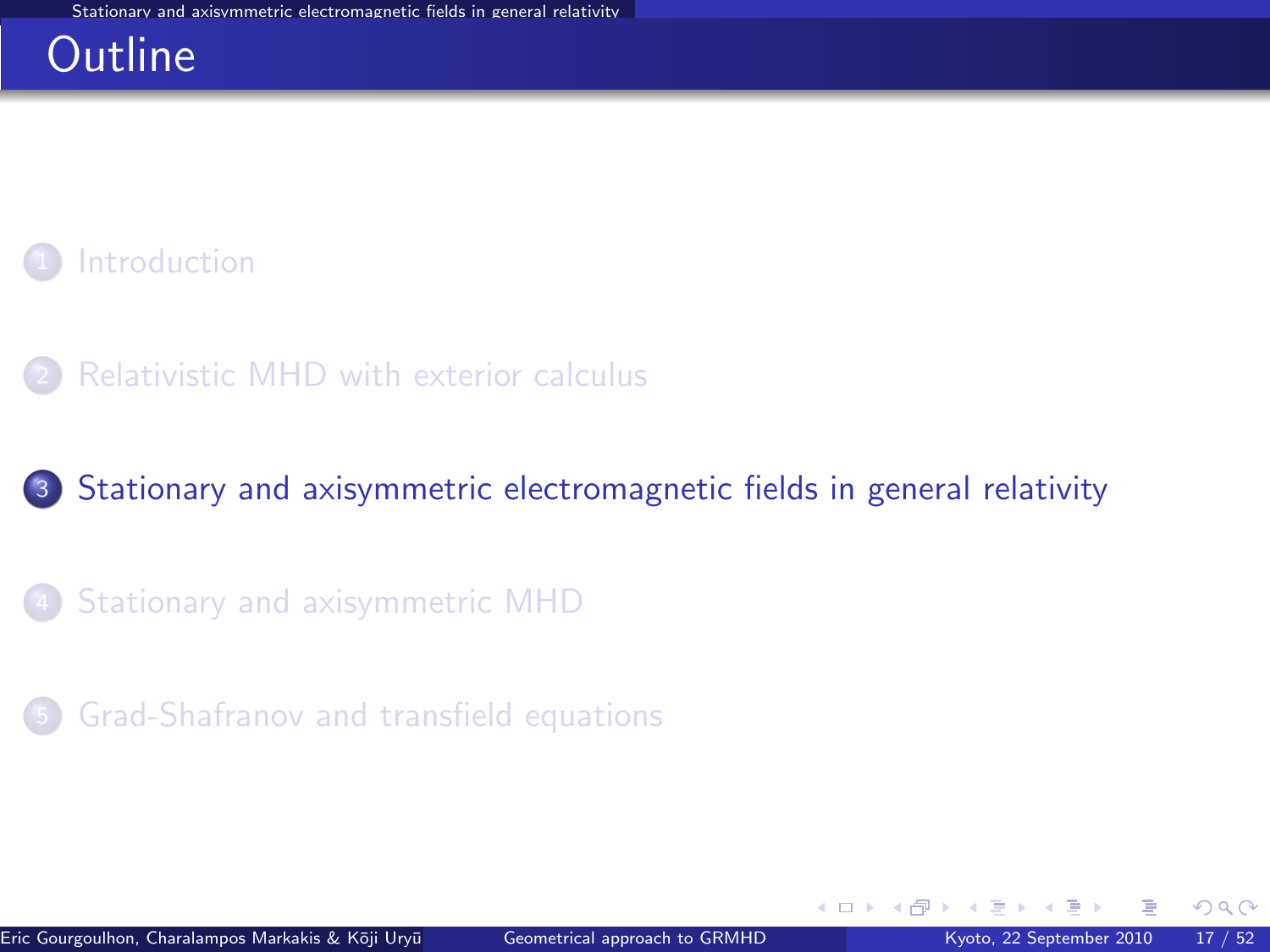### Stationary and axisymmetric spacetimes

Assume that  $(\mathcal{M}, g)$  is endowed with two symmetries:

**■ stationarity** :  $\exists$  a group action of  $(\mathbb{R}, +)$  on  $\mathcal{M}$  such that

- **a** the orbits are timelike curves
- $\bullet$  g is invariant under the  $(\mathbb{R}, +)$  action :

if  $\vec{\xi}$  is a generator of the group action,

<span id="page-19-1"></span>
$$
\mathcal{L}_{\vec{\xi}}g = 0 \tag{4}
$$

**2 axisymmetry** :  $\exists$  a group action of  $SO(2)$  on  $\mathscr{M}$  such that

- the set of fixed points is a 2-dimensional submanifold  $\Delta \subset \mathcal{M}$  (called the rotation axis)
- $\bullet$  g is invariant under the  $SO(2)$  action :
	- if  $\vec{\chi}$  is a generator of the group action,

<span id="page-19-2"></span><span id="page-19-0"></span>
$$
\mathcal{L}_{\vec{\mathcal{X}}} g = 0 \tag{5}
$$

 $(4)$  and  $(5)$  are equivalent to Killing equations:

$$
\nabla_{\alpha}\xi_{\beta} + \nabla_{\beta}\xi_{\alpha} = 0 \text{ and } \nabla_{\alpha}\chi_{\beta} + \nabla_{\beta}\chi_{\alpha} = 0
$$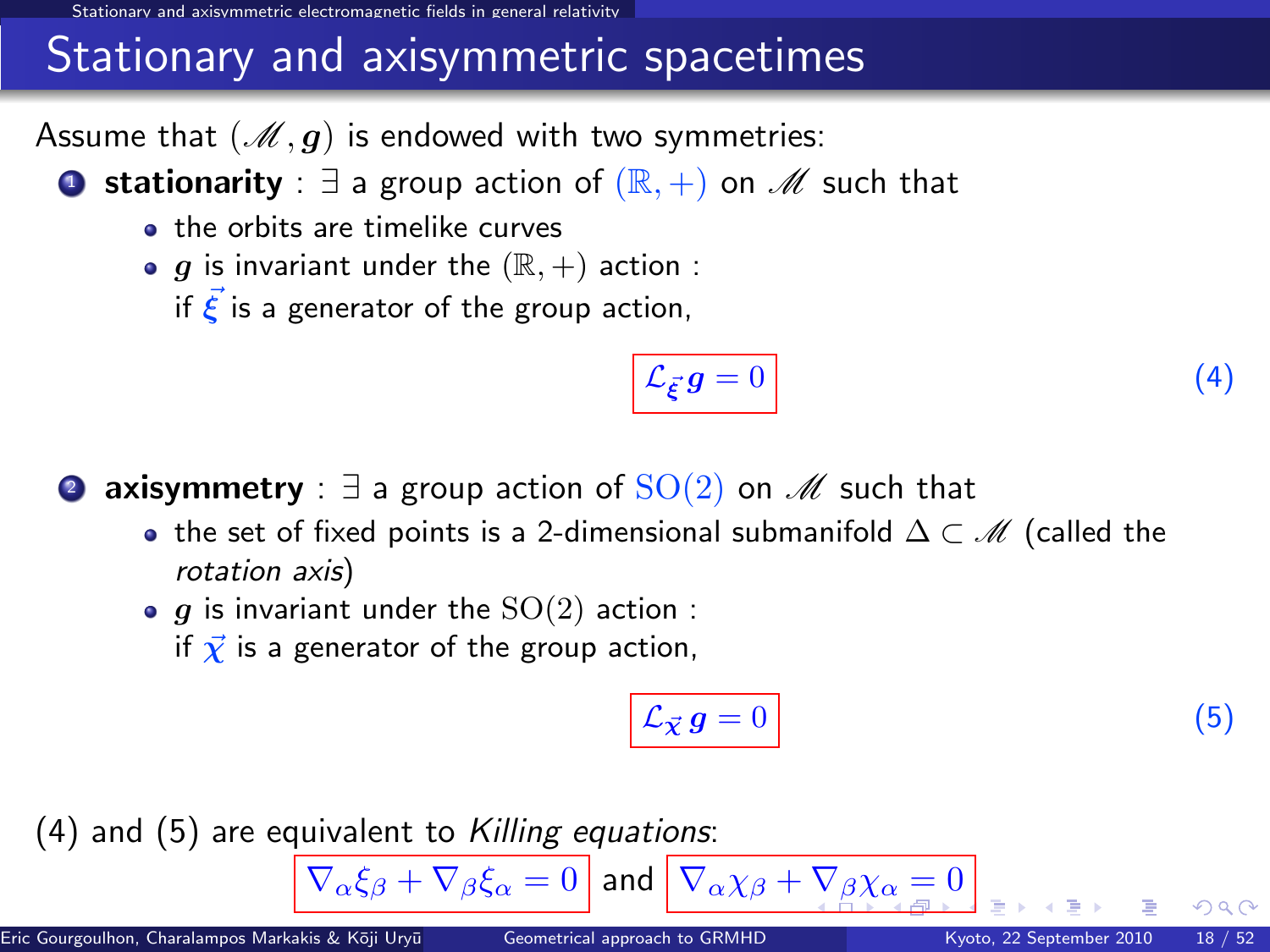#### Stationary and axisymmetric spacetimes

No generality is lost by considering that the stationary and axisymmetric actions commute [\[Carter 1970\]](#page-0-1) :

 $(\mathscr{M}, g)$  is invariant under the action of the Abelian group  $(\mathbb{R}, +) \times \text{SO}(2)$ , and not only under the actions of  $(\mathbb{R}, +)$  and  $SO(2)$  separately. It is equivalent to say that the Killing vectors commute:

$$
\left[ [\vec{\xi}, \vec{\chi}] = 0 \right]
$$

<span id="page-20-0"></span> $\Omega$ 

**←ロ ▶ ← イ 同 →**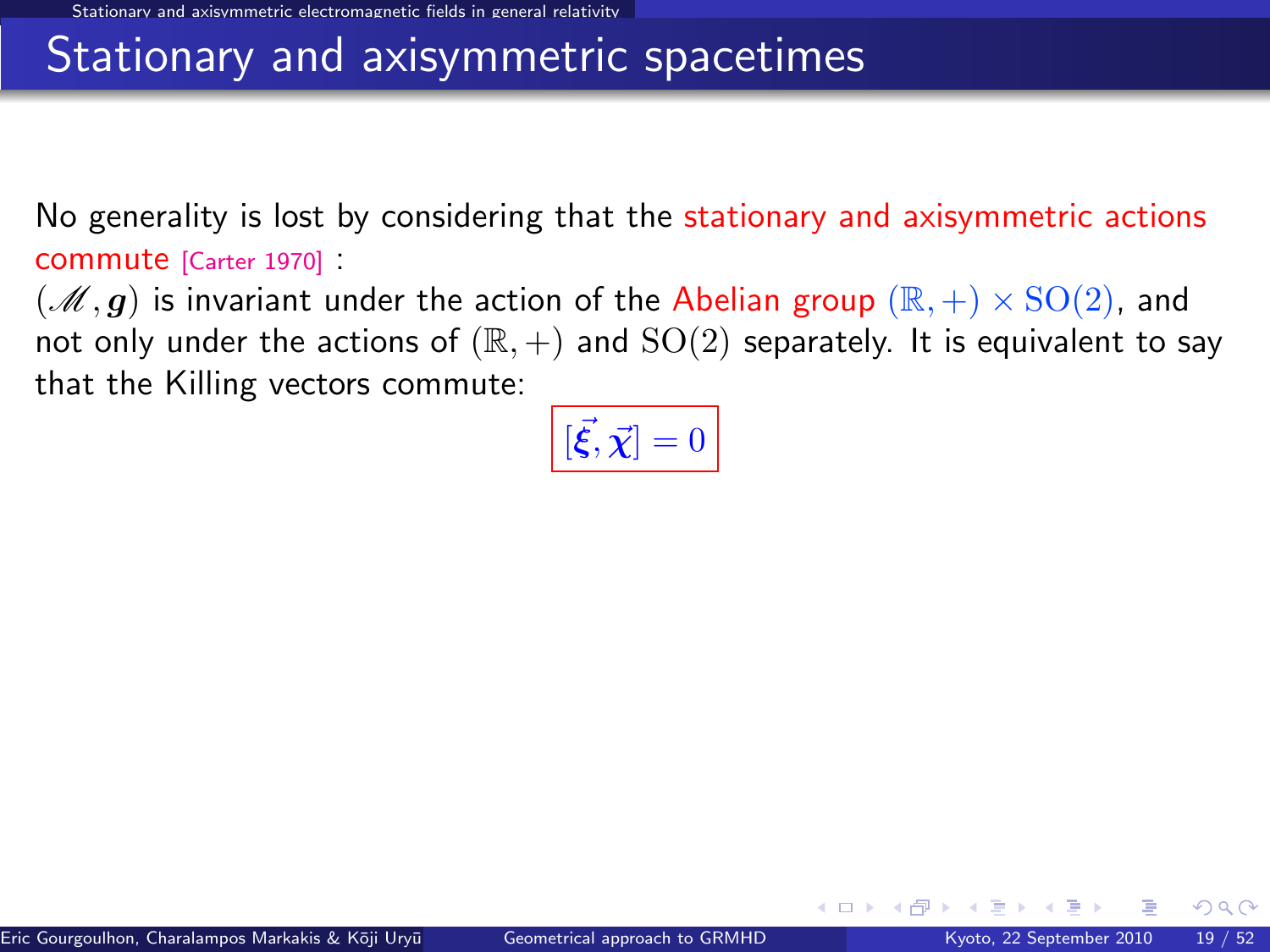#### Stationary and axisymmetric spacetimes

No generality is lost by considering that the stationary and axisymmetric actions commute [\[Carter 1970\]](#page-0-1) :

 $(\mathscr{M}, g)$  is invariant under the action of the Abelian group  $(\mathbb{R}, +) \times \text{SO}(2)$ , and not only under the actions of  $(\mathbb{R}, +)$  and  $SO(2)$  separately. It is equivalent to say that the Killing vectors commute:

 $[\vec{\xi}, \vec{\chi}] = 0$  $\implies$   $\exists$  coordinates  $(x^\alpha)=(t,x^1,x^2,\varphi)$  on  $\mathscr{M}$  such that  $\vec{\bm{\xi}}=\frac{\partial}{\partial t}$  and  $\vec{\bm{\chi}}=\frac{\partial}{\partial \vec{\gamma}}$  $\partial\varphi$ Within them,  $g_{\alpha\beta}=g_{\alpha\beta}(x^1,x^2)$ 

Adapted coordinates are not unique:  $\Big\}$ 

$$
\begin{cases}\n t' &= t + F_0(x^1, x^2) \\
 x'^1 &= F_1(x^1, x^2) \\
 x'^2 &= F_2(x^1, x^2) \\
 \varphi' &= \varphi + F_3(x^1, x^2)\n\end{cases}
$$

**4 ロ ト 4 何 ト 4** 

 $\Omega$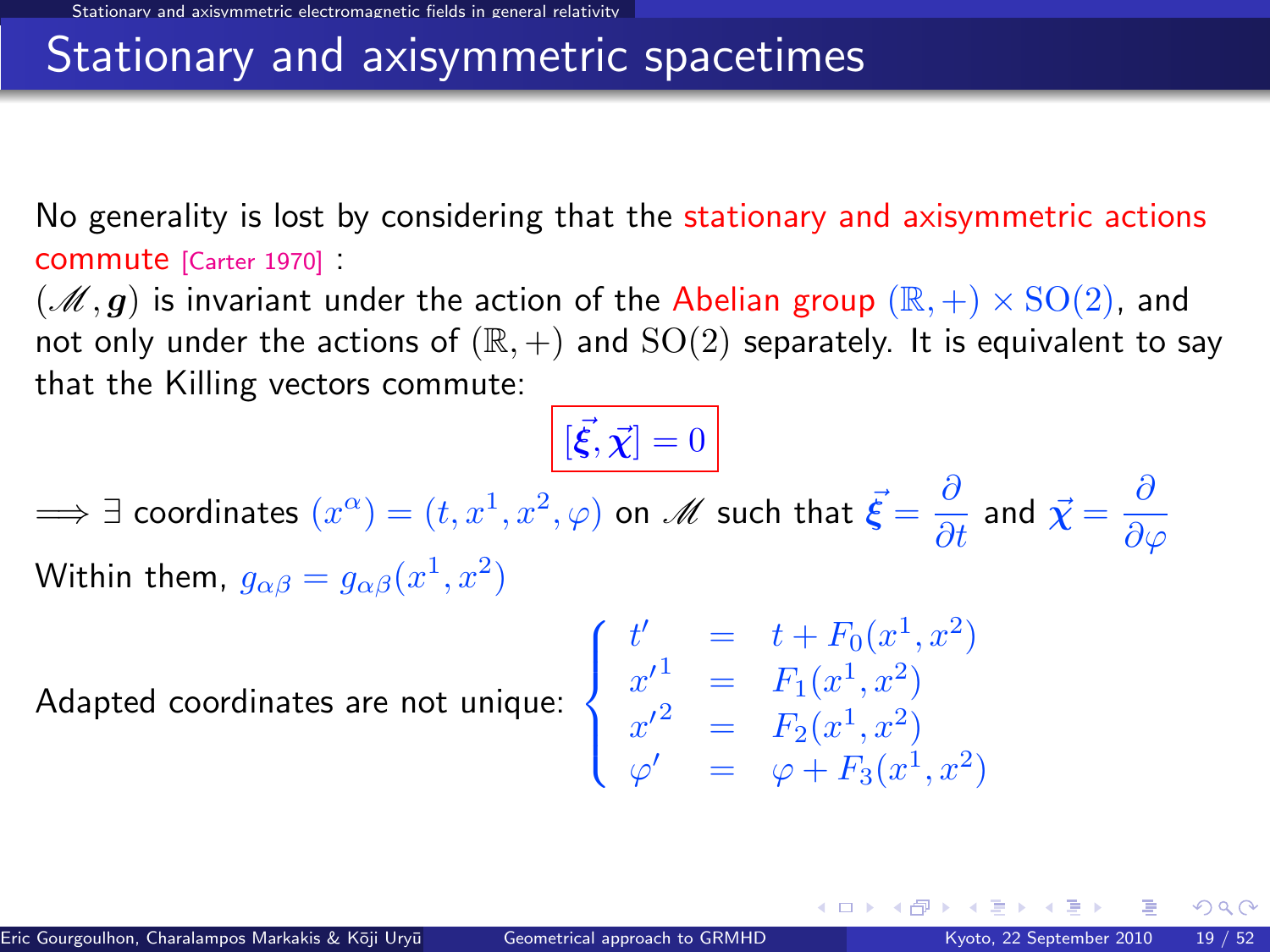### Stationary and axisymmetric electromagnetic field

Assume that the electromagnetic field is both stationary and axisymmetric:

<span id="page-22-0"></span>
$$
\mathcal{L}_{\vec{\xi}} F = 0 \quad \text{and} \quad \mathcal{L}_{\vec{\chi}} F = 0 \tag{6}
$$

**← ロ ▶ → イ 同** 

 $\Omega$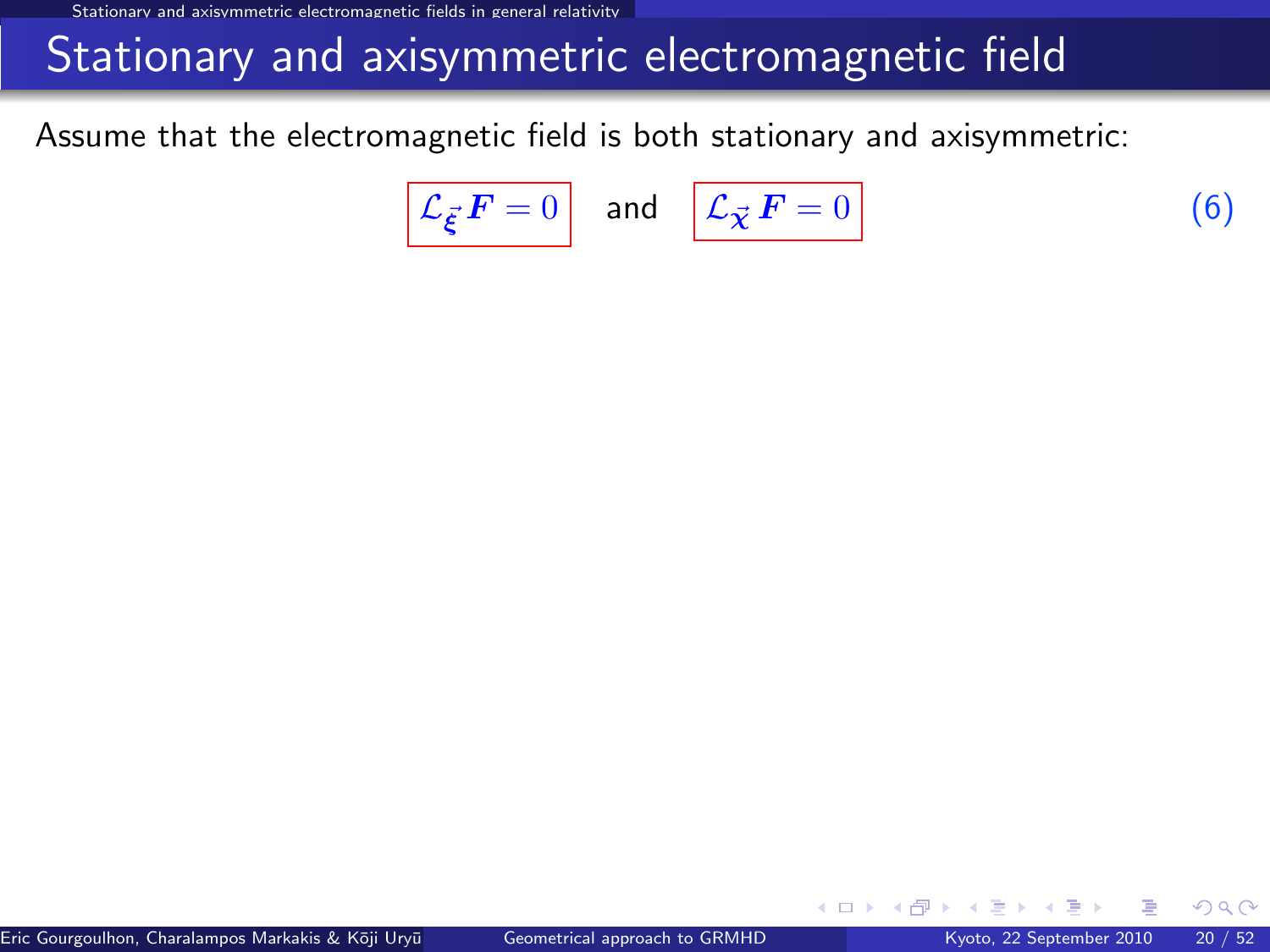### Stationary and axisymmetric electromagnetic field

Assume that the electromagnetic field is both stationary and axisymmetric:

$$
\mathcal{L}_{\vec{\xi}} \mathbf{F} = 0 \quad \text{and} \quad \boxed{\mathcal{L}_{\vec{\chi}} \mathbf{F} = 0} \tag{6}
$$

Cartan's identity and Maxwell eq.  $\Longrightarrow {\mathcal L}_{\vec{\xi}}\, F = \vec{\xi} \cdot \underbrace{{\rm d} F}$  $|{}_{0}$  $+ \mathbf{d}(\vec{\xi}\cdot\bm{F}) = \mathbf{d}(\vec{\xi}\cdot\bm{F})$ 

Hence [\(6\)](#page-22-0) is equivalent to

$$
\mathbf{d}(\vec{\xi} \cdot \boldsymbol{F}) = 0 \quad \text{and} \quad \mathbf{d}(\vec{\chi} \cdot \boldsymbol{F}) = 0
$$

Poincaré lemma  $\implies \exists$  locally two scalar fields  $\Phi$  and  $\Psi$  such that

$$
\vec{\xi} \cdot \vec{F} = -\mathrm{d}\Phi \text{ and } \vec{\chi} \cdot \vec{F} = -\mathrm{d}\Psi
$$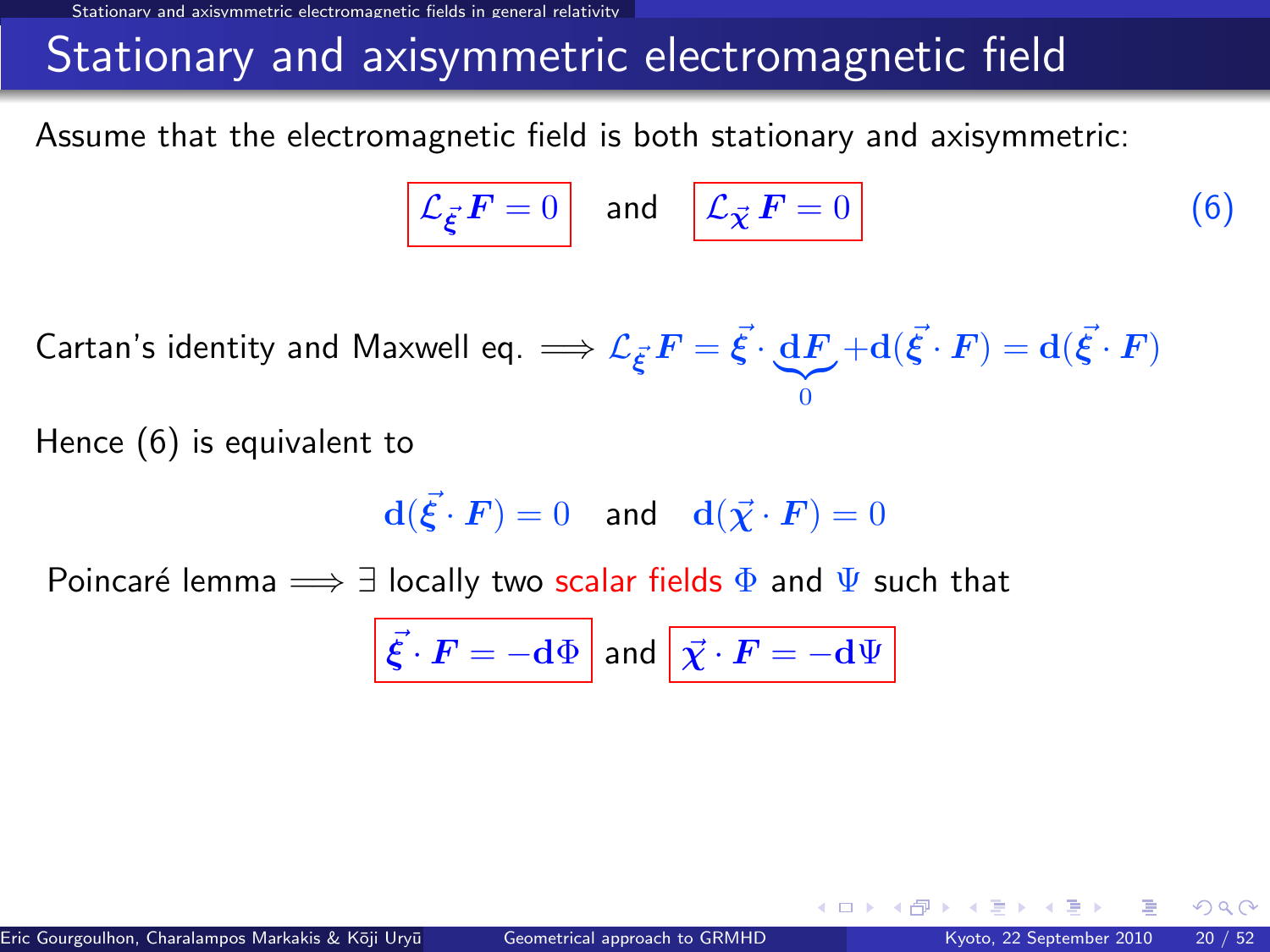### Stationary and axisymmetric electromagnetic field

Assume that the electromagnetic field is both stationary and axisymmetric:

$$
\mathcal{L}_{\vec{\xi}} \mathbf{F} = 0 \quad \text{and} \quad \boxed{\mathcal{L}_{\vec{\chi}} \mathbf{F} = 0} \tag{6}
$$

Cartan's identity and Maxwell eq.  $\Longrightarrow {\mathcal L}_{\vec{\xi}}\, F = \vec{\xi} \cdot \underbrace{{\rm d} F}$  $|{}_{0}$  $+ \mathbf{d}(\vec{\xi}\cdot\bm{F}) = \mathbf{d}(\vec{\xi}\cdot\bm{F})$ 

Hence [\(6\)](#page-22-0) is equivalent to

$$
\mathbf{d}(\vec{\xi} \cdot \boldsymbol{F}) = 0 \quad \text{and} \quad \mathbf{d}(\vec{\chi} \cdot \boldsymbol{F}) = 0
$$

Poincaré lemma  $\implies \exists$  locally two scalar fields  $\Phi$  and  $\Psi$  such that

$$
\vec{\xi} \cdot \vec{F} = -\mathrm{d}\Phi \text{ and } \vec{\chi} \cdot \vec{F} = -\mathrm{d}\Psi
$$

Link with the 4-potential  $\vec{A}$ : one may use the gauge freedom on  $\vec{A}$  to set

$$
\Phi = \boldsymbol{A} \cdot \vec{\boldsymbol{\xi}} = A_t \quad \text{and} \quad \Psi = \boldsymbol{A} \cdot \vec{\boldsymbol{\chi}} = A_\varphi
$$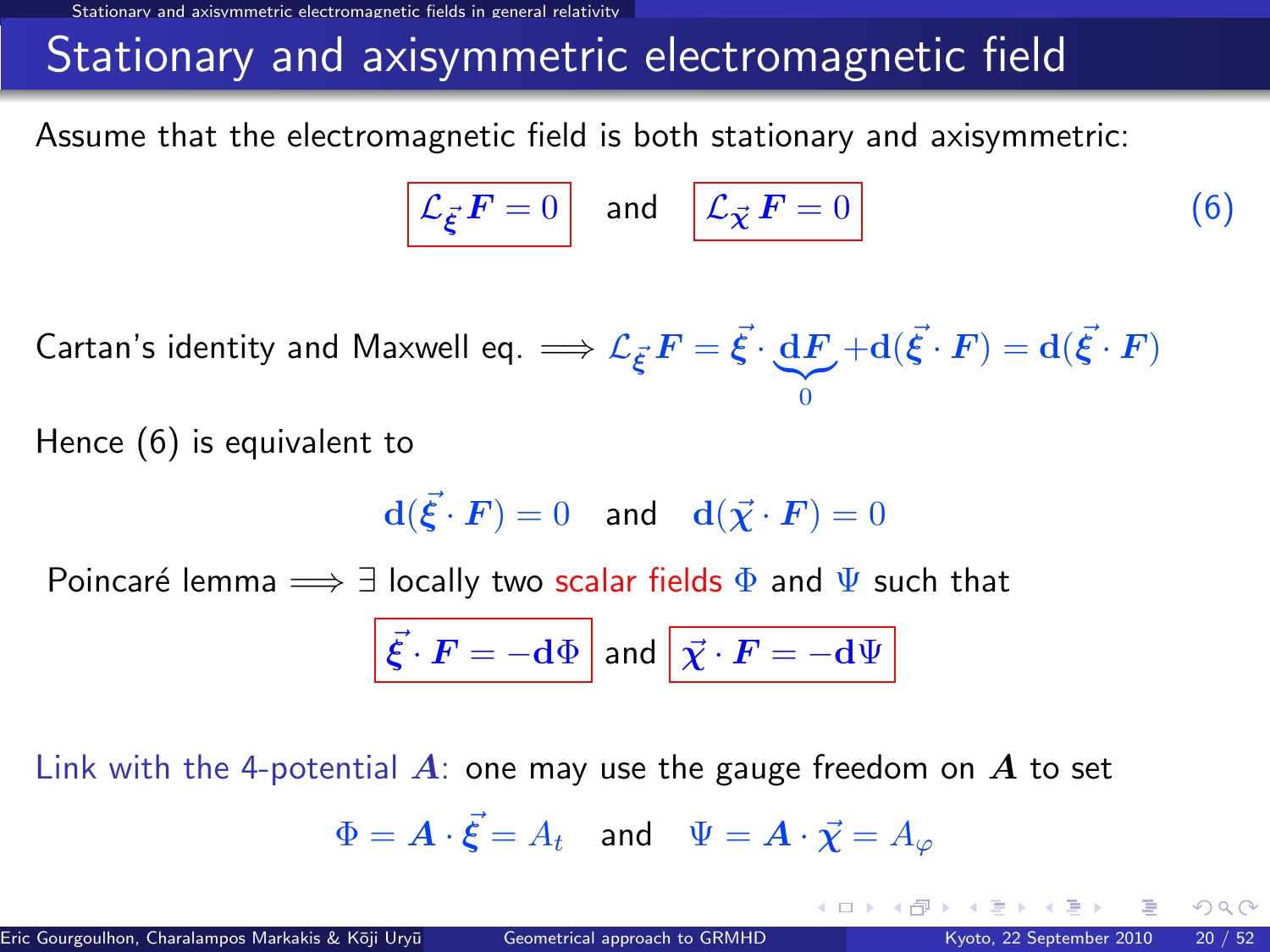#### Symmetries of the scalar potentials

From the definitions of  $\Phi$  and  $\Psi$ :

- $\mathcal{L}_{\vec{\boldsymbol{\xi}}}\Phi=\vec{\boldsymbol{\xi}}\cdot\mathbf{d}\Phi=-\boldsymbol{F}(\vec{\boldsymbol{\xi}},\vec{\boldsymbol{\xi}})=0$
- $\mathbf{L}_{\vec{X}}\Psi = \vec{X}\cdot d\Psi = -\mathbf{F}(\vec{X},\vec{X}) = 0$
- $\mathcal{L}_{\vec{\boldsymbol\chi}}\,\Phi=\vec{\boldsymbol\chi}\cdot{\bf d}\Phi=-{\boldsymbol F}(\vec{\boldsymbol\xi},\vec{\boldsymbol\chi})$
- $\mathcal{L}_{\vec{\bm{\xi}}} \Psi = \vec{\bm{\xi}} \cdot \mathbf{d} \Psi = -\bm{F}(\vec{\chi},\vec{\bm{\xi}}) = \bm{F}(\vec{\bm{\xi}},\vec{\chi})$

 $\Omega$ 

**←ロ ▶ ← イ 同 →**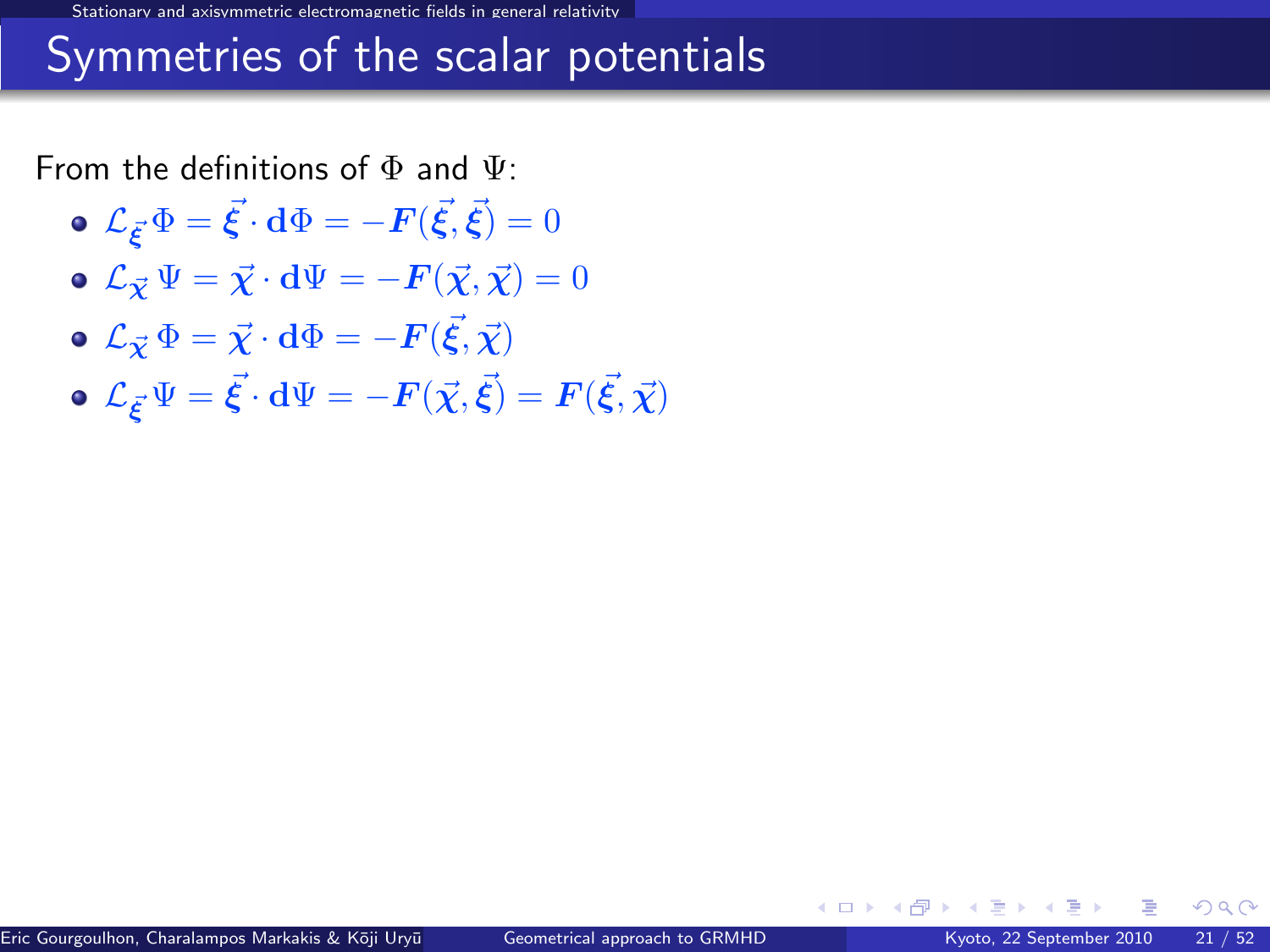#### Symmetries of the scalar potentials

From the definitions of  $\Phi$  and  $\Psi$ :

\n- \n
$$
\mathcal{L}_{\vec{\xi}} \Phi = \vec{\xi} \cdot d\Phi = -F(\vec{\xi}, \vec{\xi}) = 0
$$
\n
\n- \n
$$
\mathcal{L}_{\vec{\chi}} \Psi = \vec{\chi} \cdot d\Psi = -F(\vec{\chi}, \vec{\chi}) = 0
$$
\n
\n- \n
$$
\mathcal{L}_{\vec{\chi}} \Phi = \vec{\chi} \cdot d\Phi = -F(\vec{\xi}, \vec{\chi})
$$
\n
\n- \n
$$
\mathcal{L}_{\vec{\xi}} \Psi = \vec{\xi} \cdot d\Psi = -F(\vec{\chi}, \vec{\xi}) = F(\vec{\xi}, \vec{\chi})
$$
\n
\n- \n
$$
\mathcal{L}_{\vec{\xi}} \Psi = \vec{\xi} \cdot d\Psi = -F(\vec{\chi}, \vec{\xi}) = F(\vec{\xi}, \vec{\chi})
$$
\n
\n- \n
$$
\mathcal{L}_{\vec{\xi}} \Psi = \vec{\xi} \cdot d\Psi = -F(\vec{\chi}, \vec{\xi}) = F(\vec{\xi}, \vec{\chi})
$$
\n
\n

We have  $\mathbf{d}[F(\vec{\xi},\vec{\chi})] = \mathbf{d}[\vec{\xi}\cdot\mathbf{d}\Psi] = \mathcal{L}_{\vec{\xi}}\cdot\mathbf{d}\Psi - \vec{\xi}\cdot\underbrace{\mathbf{d}\mathbf{d}\Psi}_{0} = \mathcal{L}_{\vec{\xi}}\cdot\left(\bm{F}\cdot\vec{\chi}\right) = 0$ 

Hence  $\vec{F}(\vec{\xi}, \vec{\chi}) = \mathrm{const}$ 

Assuming that F vanishes somewhere in  $\mathcal M$  (for instance at spatial infinity), we conclude that

0

$$
\mathbf{F}(\vec{\xi}, \vec{\chi}) = 0
$$

Then 
$$
\mathcal{L}_{\vec{\xi}} \Phi = \mathcal{L}_{\vec{\chi}} \Phi = 0
$$
 and  $\mathcal{L}_{\vec{\xi}} \Psi = \mathcal{L}_{\vec{\chi}} \Psi = 0$ 

i.e. the scalar potentials  $\Phi$  and  $\Psi$  obey to the two spacetime symmetries

<span id="page-26-0"></span> $\Omega$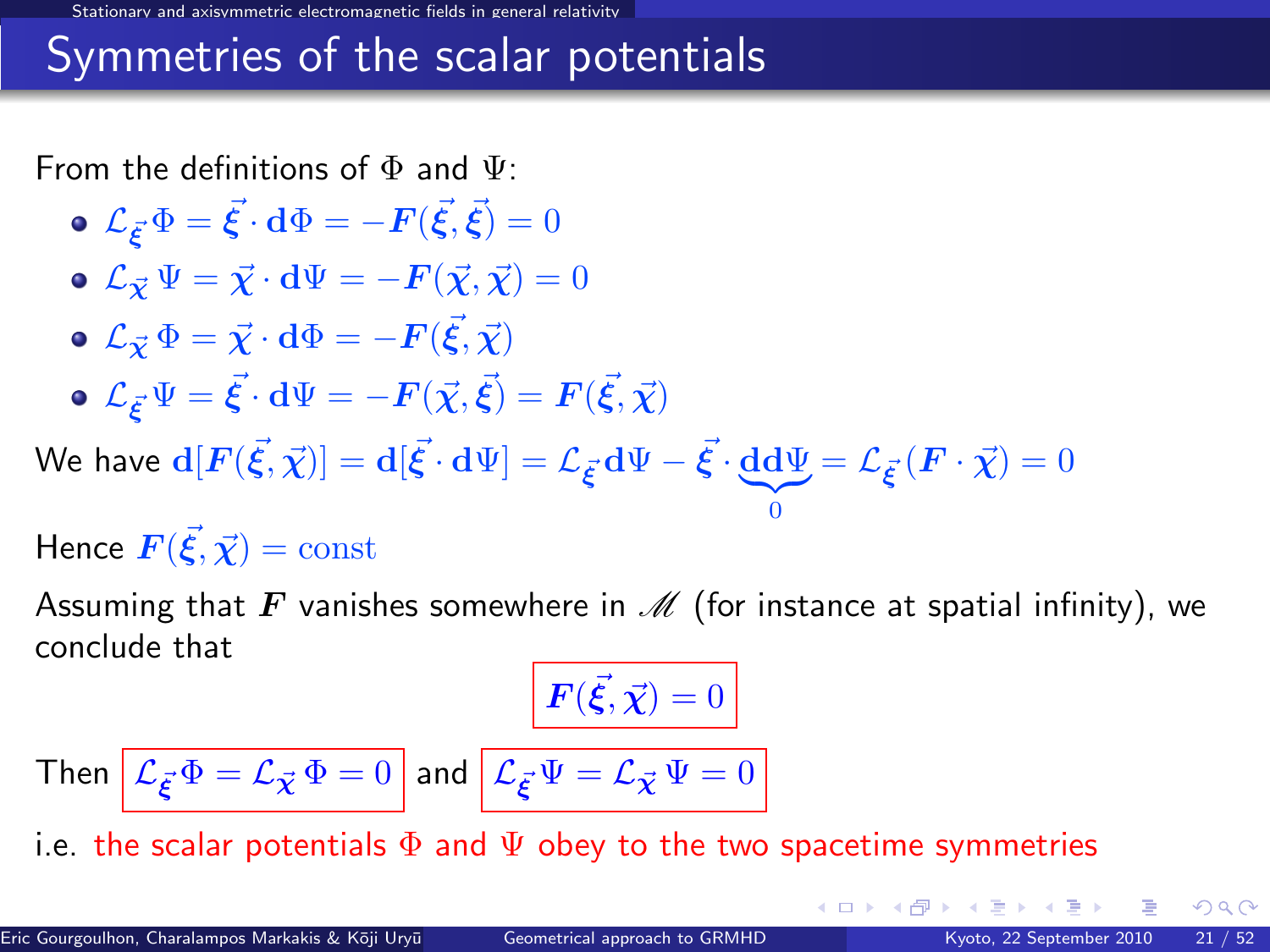### Most general stationary-axisymmetric electromagnetic field

$$
\mathbf{F} = \mathbf{d}\Phi \wedge \boldsymbol{\xi}^* + \mathbf{d}\Psi \wedge \boldsymbol{\chi}^* + \frac{I}{\sigma} \boldsymbol{\epsilon}(\vec{\xi}, \vec{\chi}, \cdot, \cdot) \tag{7}
$$

$$
\ast \boldsymbol{F} = \boldsymbol{\epsilon}(\vec{\boldsymbol{\nabla}} \Phi, \vec{\boldsymbol{\xi}^*}, \ldots) + \boldsymbol{\epsilon}(\vec{\boldsymbol{\nabla}} \Psi, \vec{\boldsymbol{\chi}^*}, \ldots) - \frac{I}{\sigma} \boldsymbol{\underline{\xi}} \wedge \underline{\boldsymbol{\chi}}
$$

with

$$
\begin{aligned}\n\mathbf{e} \quad & \xi^* := \frac{1}{\sigma} \left( -X \, \underline{\xi} + W \underline{\chi} \right), \qquad \chi^* := \frac{1}{\sigma} \left( W \, \underline{\xi} + V \underline{\chi} \right) \\
& \mathbf{e} \quad \boxed{V := -\underline{\xi} \cdot \vec{\xi}}, \qquad \boxed{W := \underline{\xi} \cdot \vec{\chi}}, \qquad \boxed{X := \underline{\chi} \cdot \vec{\chi}}, \qquad \boxed{\sigma := VX + W^2} \\
\text{[Carter (1973) notations]} \\
& \mathbf{e} \quad \boxed{I := \star \mathbf{F}(\vec{\xi}, \vec{\chi})} \leftarrow \text{the only non-trivial scalar, apart from } \mathbf{F}(\vec{\xi}, \vec{\chi}), \text{ one can form from } \mathbf{F}, \, \vec{\xi} \text{ and } \vec{\chi} \\
& (\xi^*, \chi^*) \text{ is the dual basis of } (\vec{\xi}, \vec{\chi}) \text{ in the 2-plane } \boxed{\Pi := \text{Vect}(\vec{\xi}, \vec{\chi})} \\
& \xi^* \cdot \vec{\xi} = 1, \qquad \xi^* \cdot \vec{\chi} = 0, \qquad \chi^* \cdot \vec{\xi} = 0, \qquad \chi^* \cdot \vec{\chi} = 1 \\
& \forall \vec{v} \in \Pi^\perp, \quad \xi^* \cdot \vec{v} = 0 \quad \text{and} \quad \chi^* \cdot \vec{v} = 0\n\end{aligned}
$$

Eric Gourgoulhon, Charalampos Markakis & Kōji Uryū () [Geometrical approach to GRMHD](#page-0-0) Kyoto, 22 September 2010 22 / 52

<span id="page-27-2"></span><span id="page-27-1"></span><span id="page-27-0"></span> $(8)$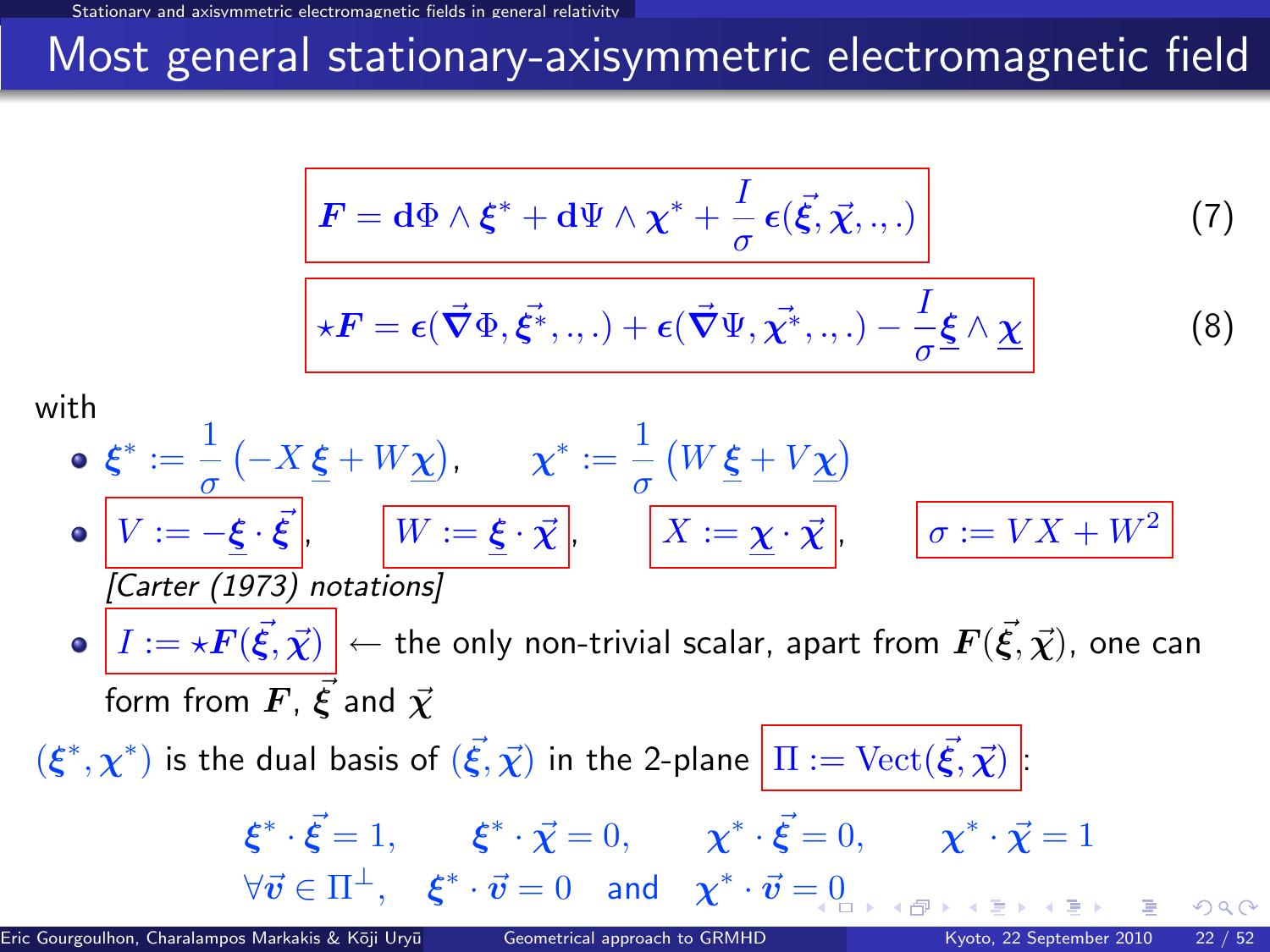Stationarie fields in general relativit

#### Most general stationary-axisymmetric electromagnetic field The proof

Consider the 2-form  $\boldsymbol{H}:=\boldsymbol{F}-\mathbf{d}\Phi\wedge\boldsymbol{\xi}^*-\mathbf{d}\Psi\wedge\boldsymbol{\chi}^*$ It satisfies

$$
\boldsymbol{H}(\vec{\xi},.) = \underbrace{\boldsymbol{F}(\vec{\xi},.)}_{-\mathbf{d}\Phi} - (\underbrace{\vec{\xi} \cdot \mathbf{d}\Phi}_{0})\boldsymbol{\xi}^* + (\underbrace{\boldsymbol{\xi}^* \cdot \vec{\xi}}_{1})\mathbf{d}\Phi - (\underbrace{\vec{\xi} \cdot \mathbf{d}\Psi}_{0})\boldsymbol{\chi}^* + (\underbrace{\boldsymbol{\chi}^* \cdot \vec{\xi}}_{0})\mathbf{d}\Psi = 0
$$

Similarly  $H(\vec{\chi},.)=0$ . Hence  $H|_{\Pi}=0$ 

On  $\Pi^\perp$ ,  $\left. H \right|_{\Pi^\perp}$  is a 2-form. Another 2-form on  $\Pi^\perp$  is  $\left. \epsilon (\vec{\xi},\vec{\chi},.,.) \right|_{\Pi^\perp}$ Since  $\dim \Pi^\perp = 2$  and  $\left. \epsilon(\vec{\xi},\vec{\chi}, ., .) \right|_{\Pi^\perp} \neq 0, \, \exists$  a scalar field  $I$  such that  $\left. H \right|_{\Pi^{\pm}} = \frac{I}{\sigma}$  $\left. \frac{1}{\sigma}\right\vert \epsilon(\vec{\xi},\vec{\chi},.,.)\Big|_{\Pi^{\perp}}$  . Because both  $H$  and  $\epsilon(\vec{\xi},\vec{\chi},.,.)$  vanish on  $\Pi$ , we can extend the equality to all space:

<span id="page-28-0"></span>
$$
\boldsymbol{H}=\frac{I}{\sigma}\boldsymbol{\epsilon}(\vec{\boldsymbol{\xi}},\vec{\boldsymbol{\chi}},.,.)
$$

Thus F has the form [\(7\)](#page-27-1). Taking the Hodge dual gives the form [\(8\)](#page-27-2) for  $\star$ F, on which we readily check [t](#page-27-0)[h](#page-18-0)at  $I = \star \boldsymbol{F}(\vec{\xi},\vec{\chi})$  $I = \star \boldsymbol{F}(\vec{\xi},\vec{\chi})$  $I = \star \boldsymbol{F}(\vec{\xi},\vec{\chi})$ , thereby c[om](#page-27-0)[ple](#page-29-0)t[in](#page-28-0)[g](#page-29-0) [t](#page-17-0)he [p](#page-32-0)[ro](#page-17-0)[o](#page-18-0)[f](#page-31-0)[.](#page-32-0)  $\Omega$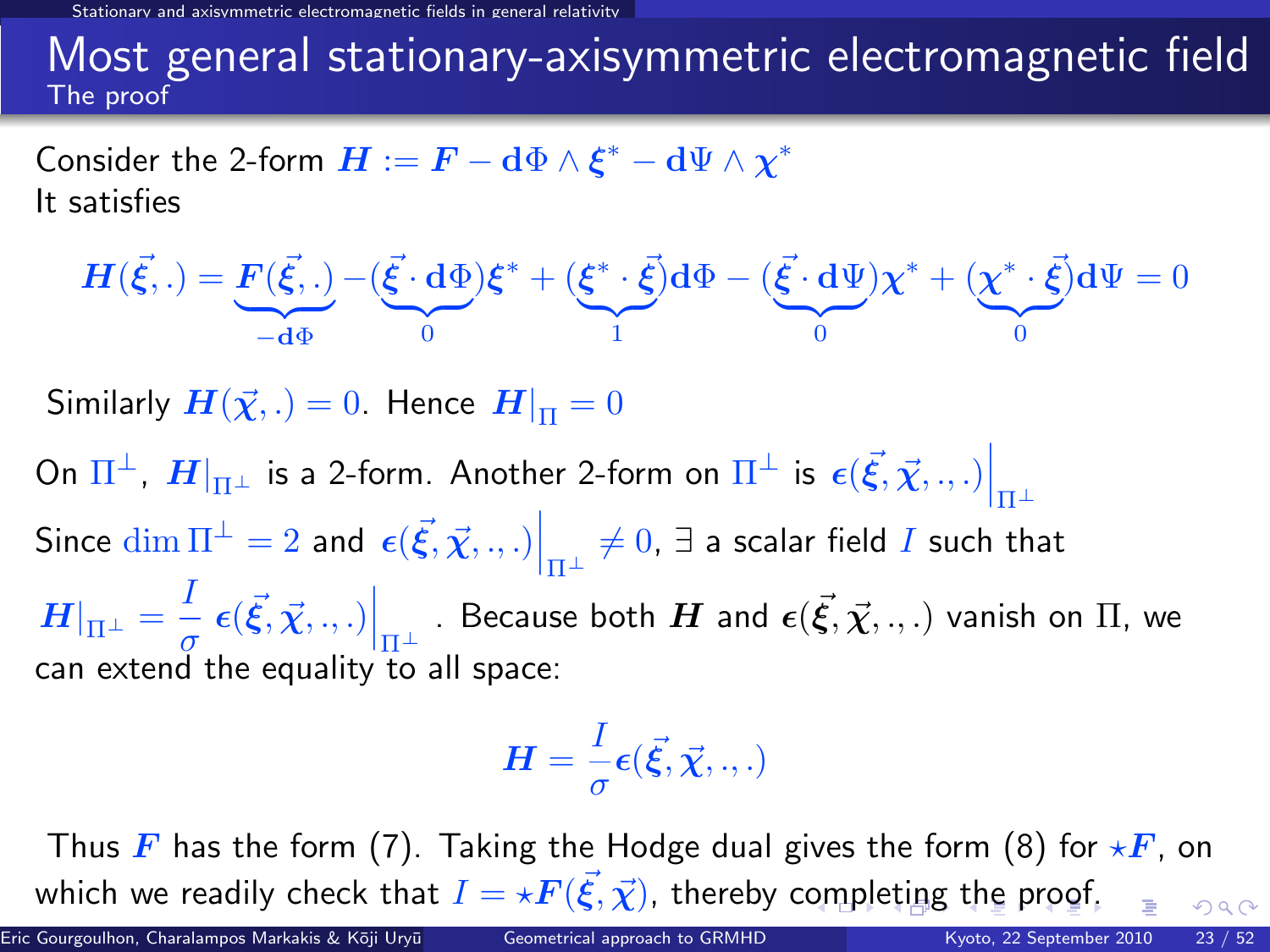#### Example: Kerr-Newman electromagnetic field

Using Boyer-Lindquist coordinates  $(t, r, \theta, \varphi)$ , the electromagnetic field of the Kerr-Newman solution (charged rotating black hole) is

$$
\mathbf{F} = \frac{\mu_0 Q}{4\pi (r^2 + a^2 \cos^2 \theta)^2} \left\{ \left[ (r^2 - a^2 \cos^2 \theta) \mathbf{d}r - a^2 r \sin 2\theta \mathbf{d}\theta \right] \wedge \mathbf{d}t + \left[ a(a^2 \cos^2 \theta - r^2) \sin^2 \theta \mathbf{d}r + ar(r^2 + a^2) \sin 2\theta \mathbf{d}\theta \right] \wedge \mathbf{d}\varphi \right\}
$$

Q: total electric charge,  $a := J/M$ : reduced angular momentum

For Kerr-Newman,  $\xi^* = \mathrm{d}t$  and  $\chi^* = \mathrm{d}\varphi$ ; comparison with [\(7\)](#page-27-1) leads to

<span id="page-29-0"></span>
$$
\Phi = -\frac{\mu_0 Q}{4\pi} \frac{r}{r^2 + a^2 \cos^2 \theta}, \quad \Psi = \frac{\mu_0 Q}{4\pi} \frac{ar \sin^2 \theta}{r^2 + a^2 \cos^2 \theta}, \quad \boxed{I = 0}
$$

Non-rotating limit  $(a = 0)$ : Reissner-Nordström solution:  $\Phi = -\frac{\mu_0}{4}$  $4\pi$  $\overline{Q}$  $\frac{q}{r}$ ,  $\Psi = 0$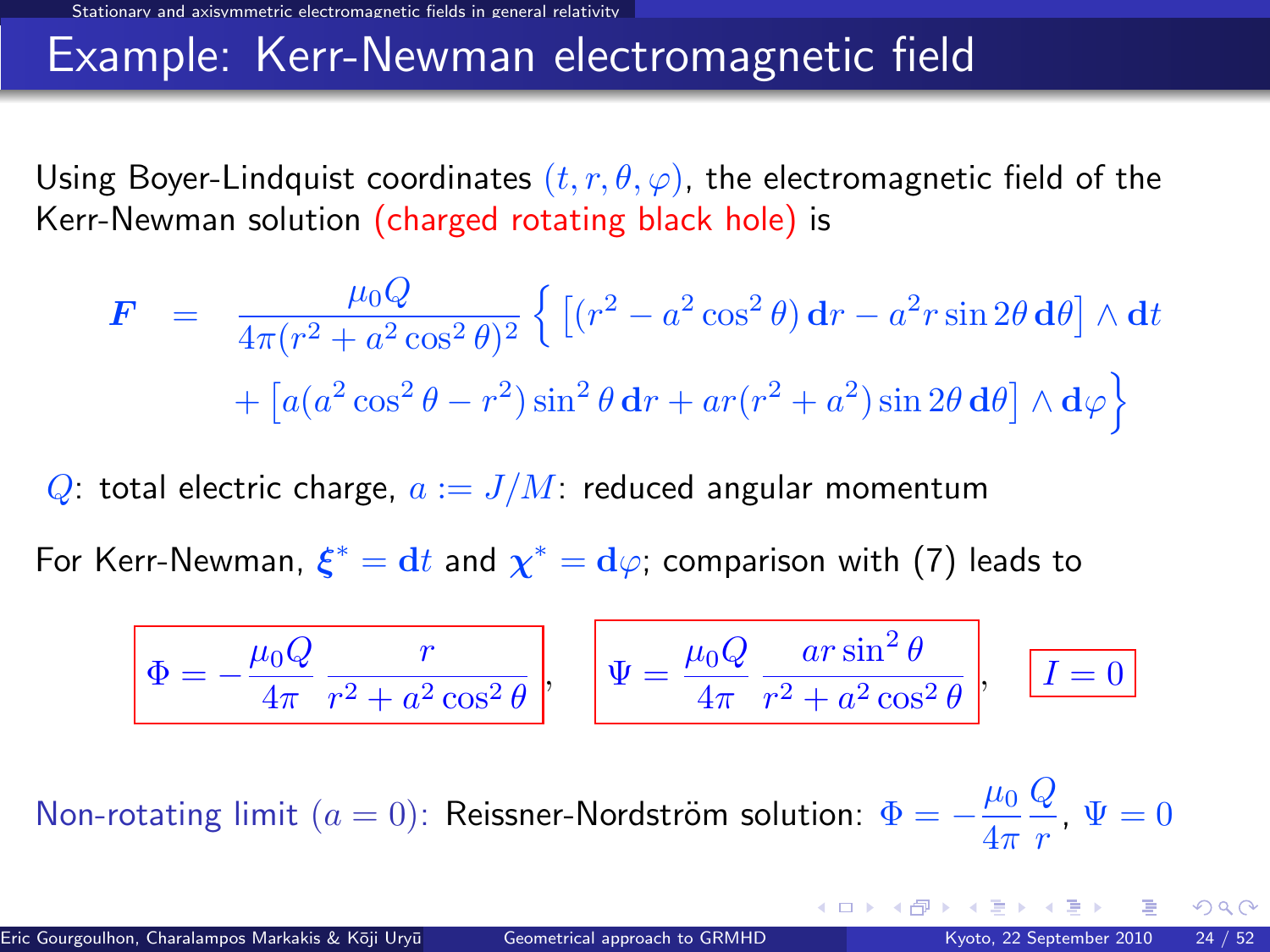#### Maxwell equations

#### First Maxwell equation:  $dF = 0$

It is automatically satisfied by the form [\(7\)](#page-27-1) of  $\bm{F}$ 

Second Maxwell equation:  $d \star F = \mu_0 \star j$ 

It gives the electric 4-current:

$$
\mu_0 \vec{j} = a \vec{\xi} + b \vec{\chi} - \frac{1}{\sigma} \vec{\epsilon}(\vec{\xi}, \vec{\chi}, \vec{\nabla} I, .)
$$
\n(9)

with

• 
$$
a := \nabla_{\mu} \left( \frac{X}{\sigma} \nabla^{\mu} \Phi - \frac{W}{\sigma} \nabla^{\mu} \Psi \right) + \frac{I}{\sigma^2} \left[ -X \mathcal{C}_{\xi} + W \mathcal{C}_{\chi} \right]
$$
  
\n•  $b := -\nabla_{\mu} \left( \frac{W}{\sigma} \nabla^{\mu} \Phi + \frac{V}{\sigma} \nabla^{\mu} \Psi \right) + \frac{I}{\sigma^2} \left[ W \mathcal{C}_{\xi} + V \mathcal{C}_{\chi} \right]$   
\n•  $\mathcal{C}_{\xi} := \star \left( \underline{\xi} \wedge \underline{\chi} \wedge d \underline{\xi} \right) = \epsilon^{\mu \nu \rho \sigma} \xi_{\mu} \chi_{\nu} \nabla_{\rho} \xi_{\sigma}$  (circularity factor)  
\n•  $\mathcal{C}_{\chi} := \star \left( \underline{\xi} \wedge \underline{\chi} \wedge d \underline{\chi} \right) = \epsilon^{\mu \nu \rho \sigma} \xi_{\mu} \chi_{\nu} \nabla_{\rho} \chi_{\sigma}$  (circularity factor)  
\n*Remark:*  $\vec{j}$  has no meridional component (i.e.  $\vec{j} \in \Pi$ )  $\iff d \vec{f} = 0$ 

<span id="page-30-0"></span> $\sim$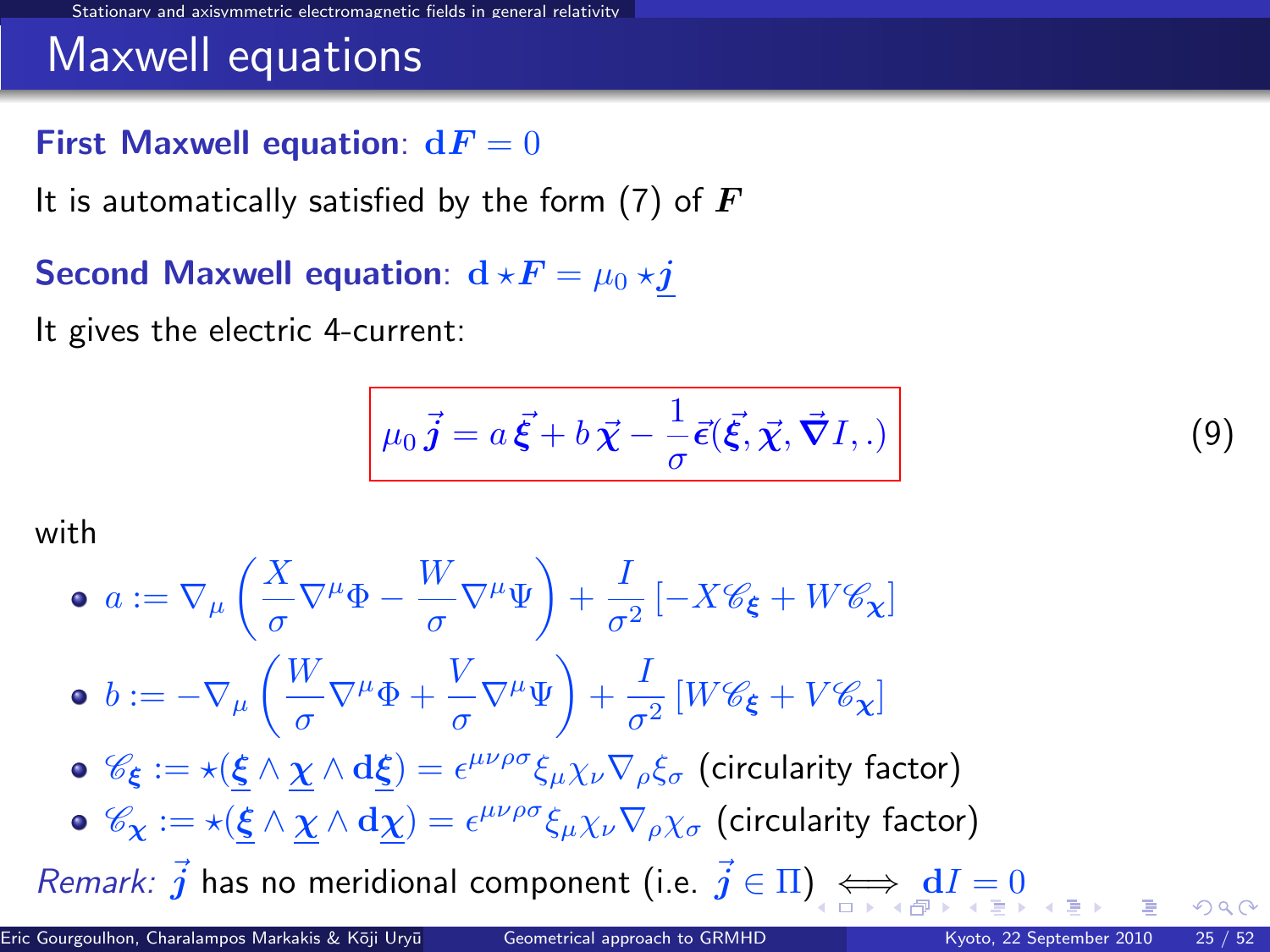### Simplification for circular spacetimes

Spacetime  $(\mathscr{M},\bm{g})$  is circular  $\quad\iff\quad$  the planes  $\Pi^\perp$  are integrable in 2-surfaces  $\iff$   $\mathscr{C}_{\epsilon} = \mathscr{C}_{\mathbf{v}} = 0$ 

Generalized Papapetrou theorem [\[Papapetrou 1966\]](#page-0-1) [Kundt & Trümper 1966] [\[Carter 1969\]](#page-0-1) : a stationary and axisymmetric spacetime ruled by the Einstein equation is circular iff the total energy-momentum tensor  $T$  obeys to

> $\xi^\mu T_\mu^{~[\alpha}\xi^\beta\chi^{\gamma]} ~=~ 0$  $\chi^\mu T_\mu{}^{[\alpha} \xi^\beta \chi^{\gamma]} \;\;=\;\;0$

Examples:

- circular spacetimes: Kerr-Newman, rotating star, magnetized rotating star with either purely poloidal magnetic field or purely toroidal magnetic field
- non-circular spacetimes: rotating star with meridional flow, magnetized rotating star with mixed magnetic field

In what follows, we do not assume that  $(\mathcal{M}, g)$  is circular

<span id="page-31-0"></span>イロト イ部 トイモ トイモン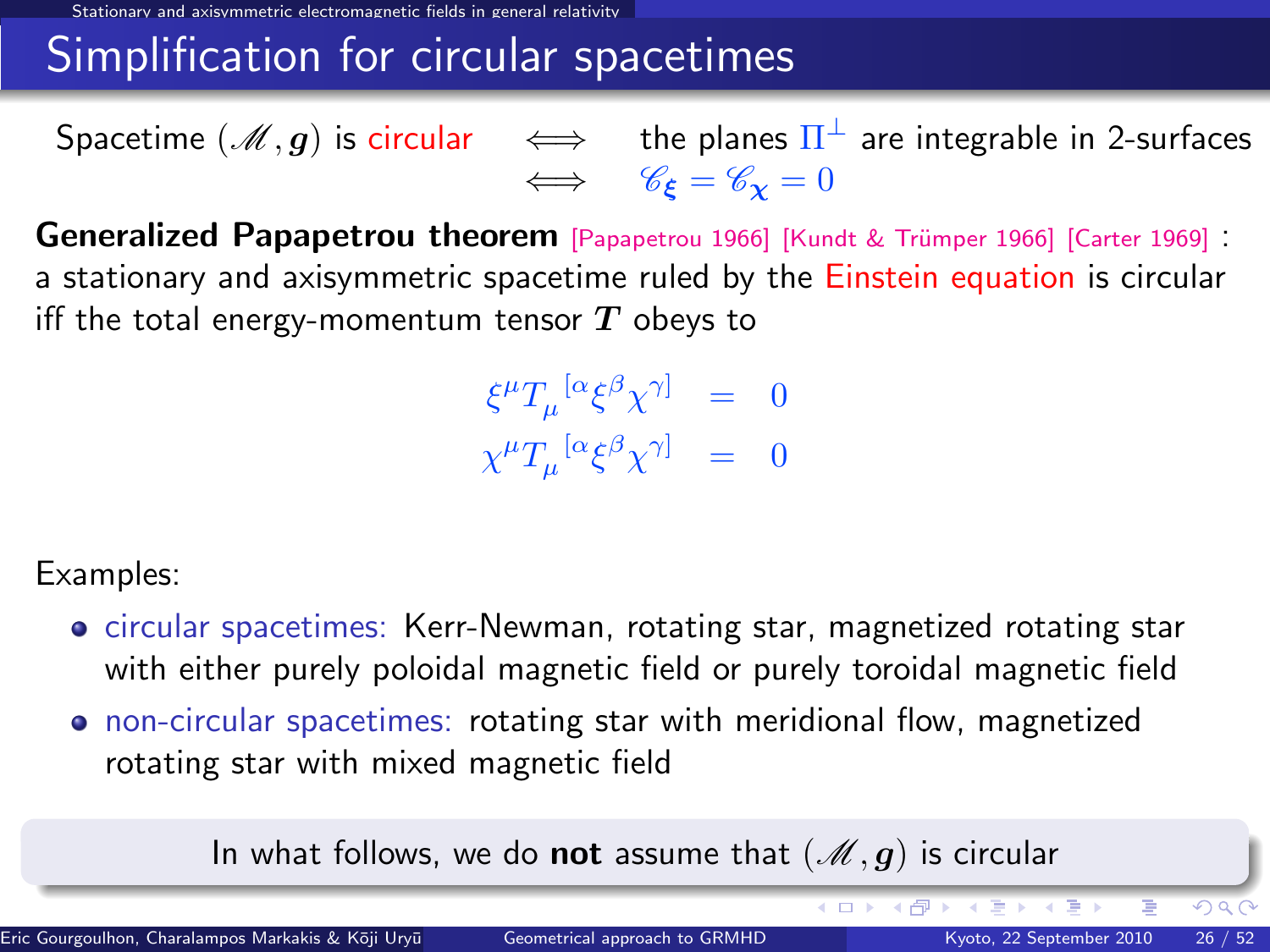### **Outline**

#### **[Introduction](#page-3-0)**

- [Relativistic MHD with exterior calculus](#page-8-0)
- [Stationary and axisymmetric electromagnetic fields in general relativity](#page-18-0)
- <sup>4</sup> [Stationary and axisymmetric MHD](#page-32-0)
	- <sup>5</sup> [Grad-Shafranov and transfield equations](#page-50-0)

**←ロ ▶ ← イ 同 →** 

<span id="page-32-0"></span> $QQ$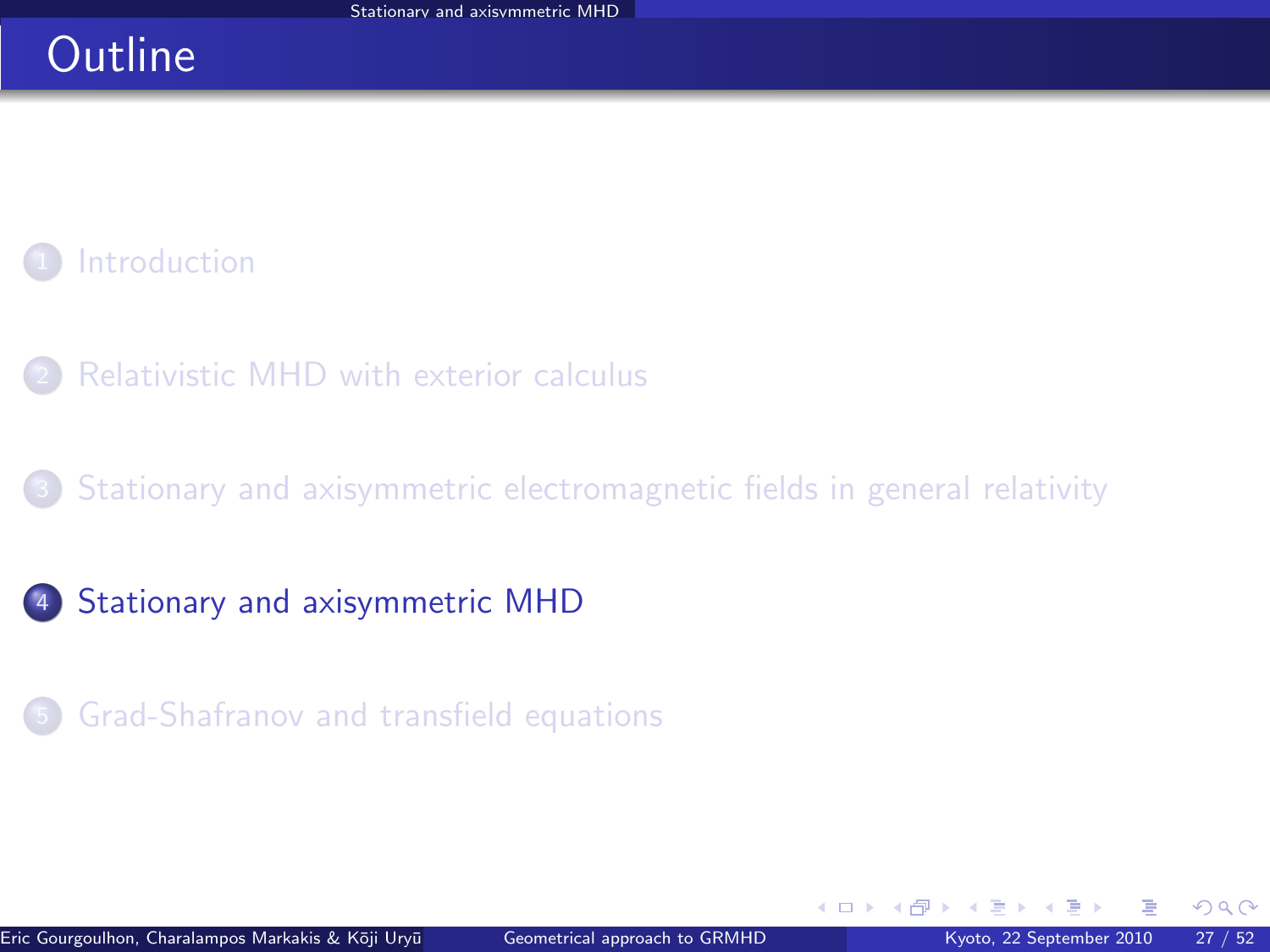### Perfect conductor hypothesis  $(1/2)$

$$
\boxed{\boldsymbol{F}\cdot\vec{\boldsymbol{u}}=0}
$$

with the fluid 4-velocity decomposed as

$$
\vec{u} = \lambda(\vec{\xi} + \Omega \vec{\chi}) + \vec{w}, \qquad \vec{w} \in \Pi^{\perp}
$$
 (10)

<span id="page-33-0"></span>**∢ ロ ▶ 《 何** 

 $\Omega$  is the rotational angular velocity and  $\vec{w}$  is the meridional velocity

$$
\underline{\boldsymbol{u}}\cdot\vec{\boldsymbol{u}}=-1\iff\lambda=\sqrt{\frac{1+\underline{\boldsymbol{w}}\cdot\vec{\boldsymbol{w}}}{V-2\Omega W-\Omega^2X}}
$$

 $\Omega$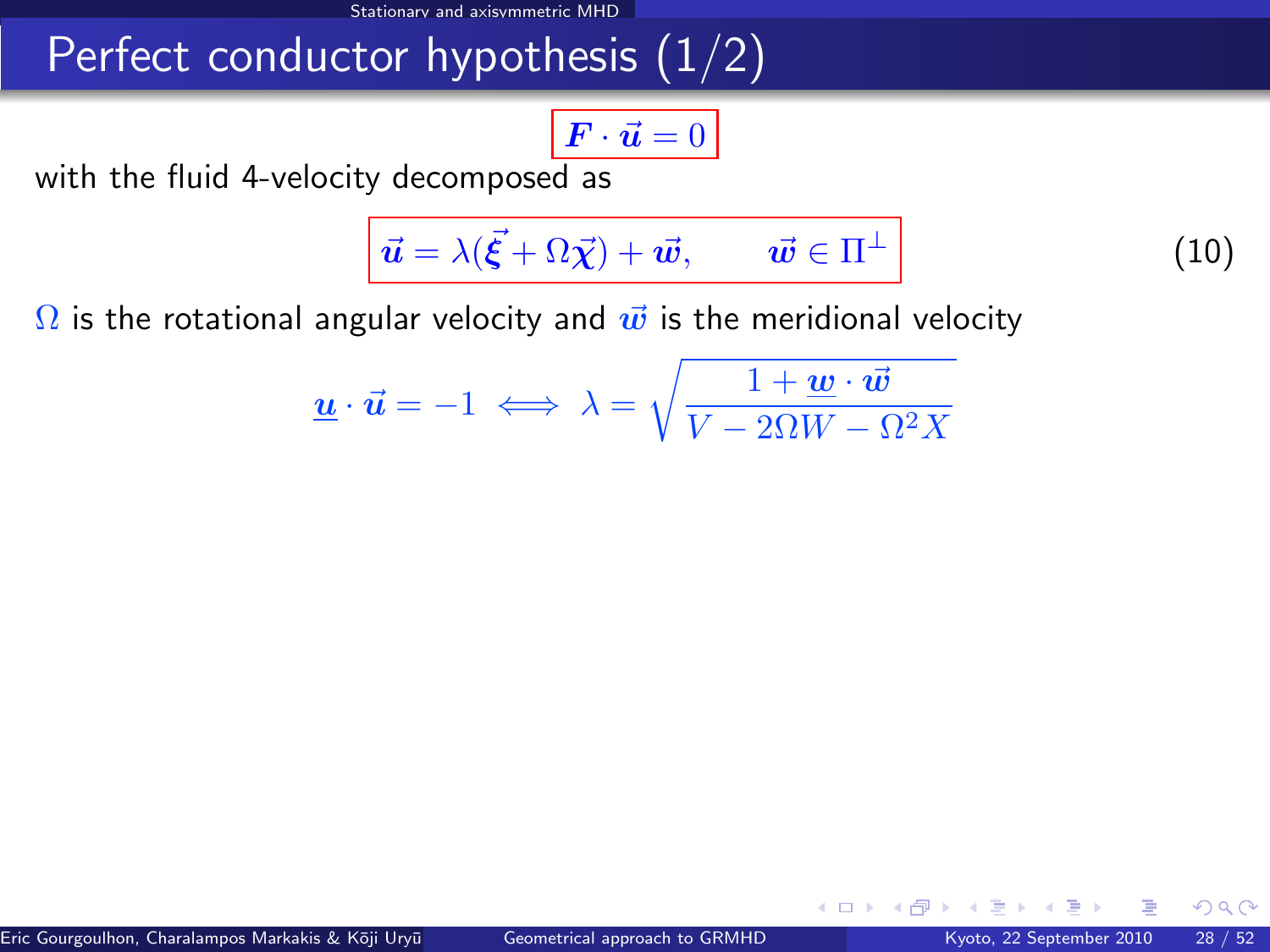### Perfect conductor hypothesis (1/2)

$$
\boxed{\boldsymbol{F}\cdot\vec{\boldsymbol{u}}=0}
$$

with the fluid 4-velocity decomposed as

$$
\vec{u} = \lambda(\vec{\xi} + \Omega \vec{\chi}) + \vec{w}, \qquad \vec{w} \in \Pi^{\perp}
$$
 (10)

 $\Omega$  is the rotational angular velocity and  $\vec{w}$  is the meridional velocity

$$
\underline{\boldsymbol{u}}\cdot\vec{\boldsymbol{u}}=-1\iff\lambda=\sqrt{\frac{1+\underline{\boldsymbol{w}}\cdot\vec{\boldsymbol{w}}}{V-2\Omega W-\Omega^2X}}
$$

We have

$$
\mathcal{L}_{\vec{u}}\,\Phi=0\quad\text{and}\quad\boxed{\mathcal{L}_{\vec{u}}\,\Psi=0},\tag{11}
$$

i.e. the scalar potentials  $\Phi$  and  $\Psi$  are constant along the fluid lines.

*Proof:*  $\mathcal{L}_{\vec{u}}\,\Phi=\vec{u}\cdot\mathrm{d}\Phi=-F(\vec{\xi},\vec{u})=0$  *by the perfect conductor property.* 

Corollary: since we had already  $\mathcal{L}_{\vec{\kappa}}\Phi = \mathcal{L}_{\vec{\chi}}\Phi = 0$  and  $\mathcal{L}_{\vec{\kappa}}\Psi = \mathcal{L}_{\vec{\chi}}\Psi = 0$ , it follows from [\(11\)](#page-33-0) that

$$
\boxed{\vec{\boldsymbol{w}}\cdot \mathbf{d}\Phi=0\quad \text{and} \quad \boxed{\vec{\boldsymbol{w}}\cdot \mathbf{d}\Psi=0}
$$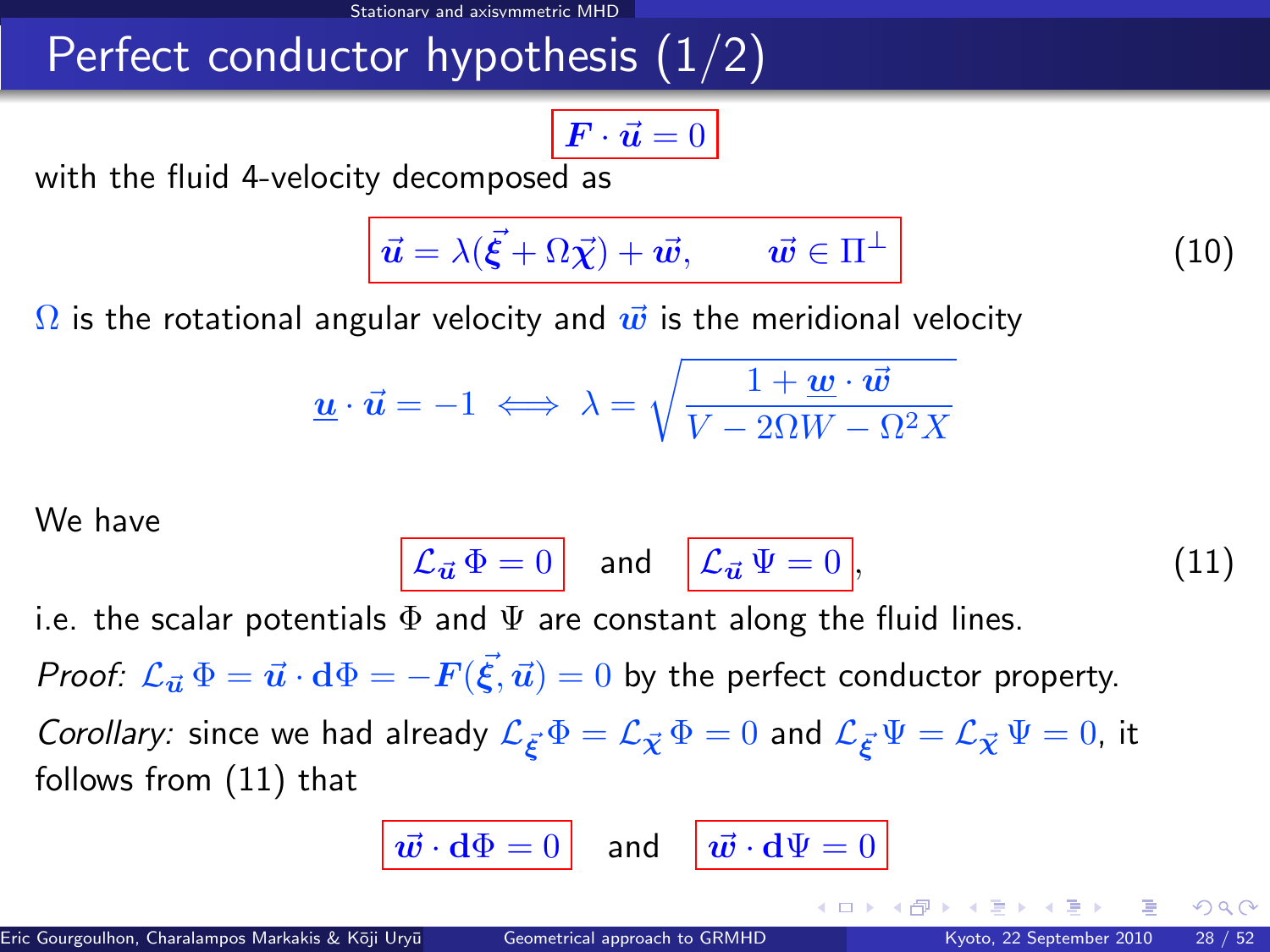## Perfect conductor hypothesis (2/2)

Expressing the condition  $\vec{F} \cdot \vec{u} = 0$  with the general form [\(7\)](#page-27-1) of a stationary-axisymmetric electromagnetic field yields

$$
(\underbrace{\xi^* \cdot \vec{u}}_{\lambda}) d\Phi - (\underbrace{d\Phi \cdot \vec{u}}_{0}) \xi^* + (\underbrace{\chi^* \cdot \vec{u}}_{\lambda \Omega}) d\Psi - (\underbrace{d\Psi \cdot \vec{u}}_{0}) \chi^* + \frac{I}{\sigma} \underbrace{\epsilon(\vec{\xi}, \vec{\chi}, \cdot, \vec{u})}_{-\epsilon(\vec{\xi}, \vec{\chi}, \vec{w}, \cdot)} = 0
$$

Hence

$$
\boxed{\mathbf{d}\Phi = -\Omega \, \mathbf{d}\Psi + \frac{I}{\sigma\lambda} \boldsymbol{\epsilon}(\vec{\xi}, \vec{\chi}, \vec{w}, .)}
$$
 (12)

**4 ロ ト 4 何 ト 4** 

 $\Omega$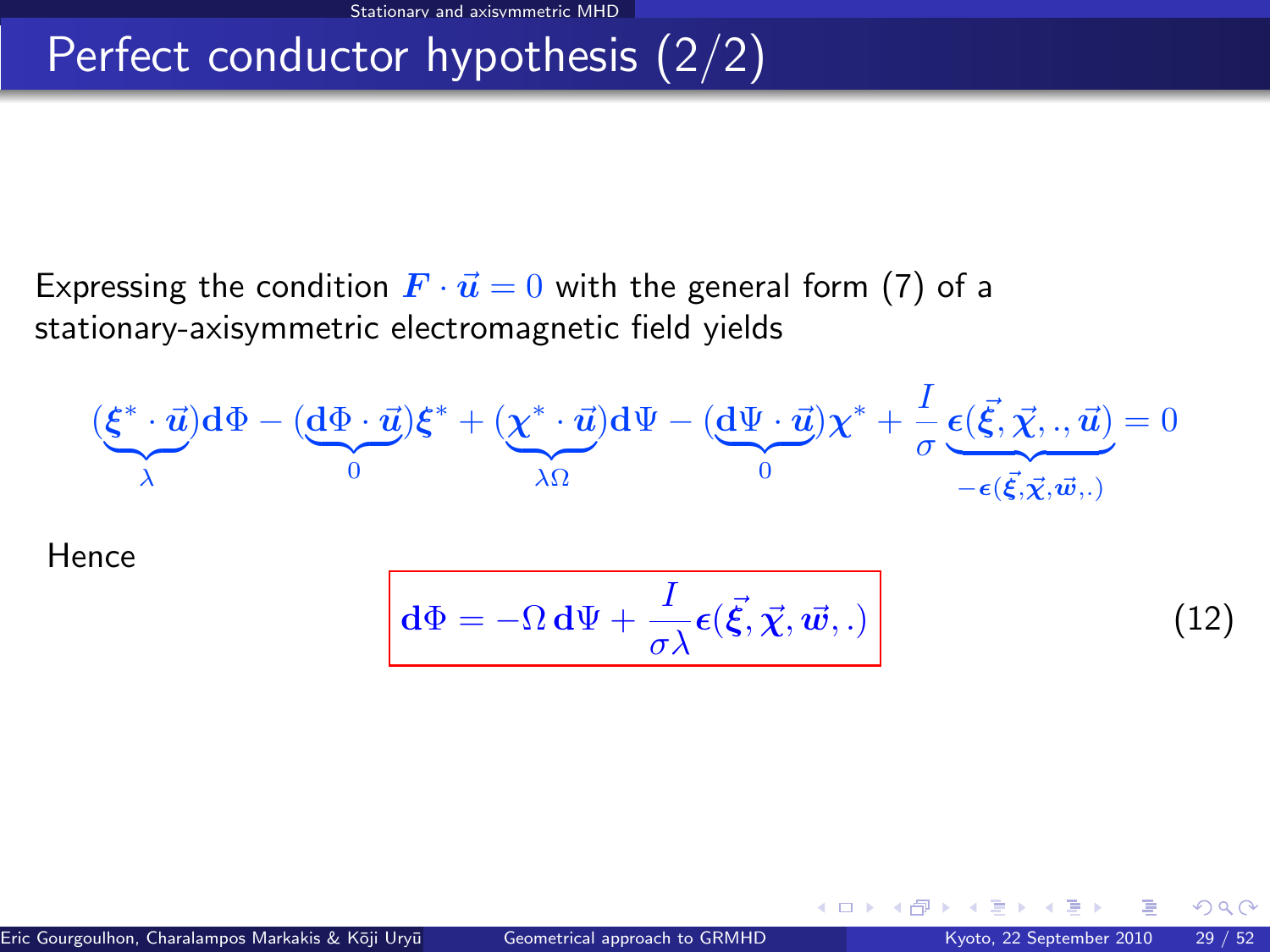#### Conservation of baryon number and stream function

<span id="page-36-0"></span>Baryon number conservation :

$$
\boxed{\boldsymbol{\nabla}\cdot(n\vec{\boldsymbol{u}})=0} \iff \boxed{\mathbf{d}(n\star\underline{\boldsymbol{w}})=0}
$$

 $\Omega$ 

<span id="page-36-1"></span>**← ロ ▶ → イ 同**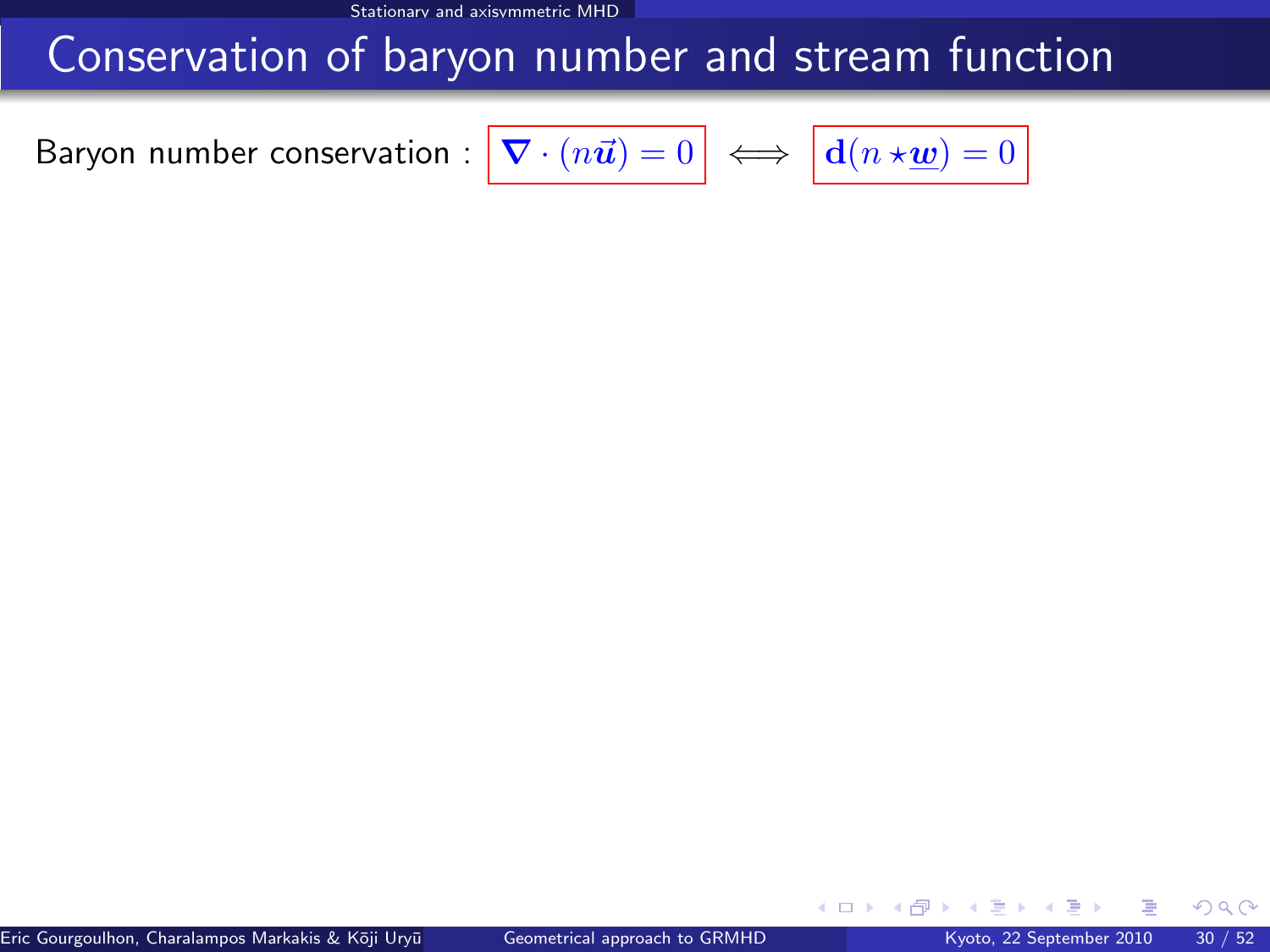#### Conservation of baryon number and stream function

Baryon number conservation :  $\nabla$ 

$$
\mathbf{I} \cdot (n\vec{u}) = 0 \iff \boxed{\mathbf{d}(n \star \underline{w}) = 0}
$$

 $\rightarrow$ Poincaré Lemma: ∃ a 2-form  $H$  such that  $n \star w = dH$ 

Considering the scalar field  $f:=\bm{H}(\vec{\bm{\xi}},\vec{\bm{\chi}})$ , we get

$$
\overline{\mathbf{d}f = n\,\boldsymbol{\epsilon}(\vec{\xi}, \vec{\chi}, \vec{w}, .)}\n\iff\n\overrightarrow{\boldsymbol{w}} = -\frac{1}{\sigma n}\,\vec{\epsilon}(\vec{\xi}, \vec{\chi}, \vec{\nabla}f, .)
$$
\n(13)

4 0 8

 $f$  is called the (Stokes) stream function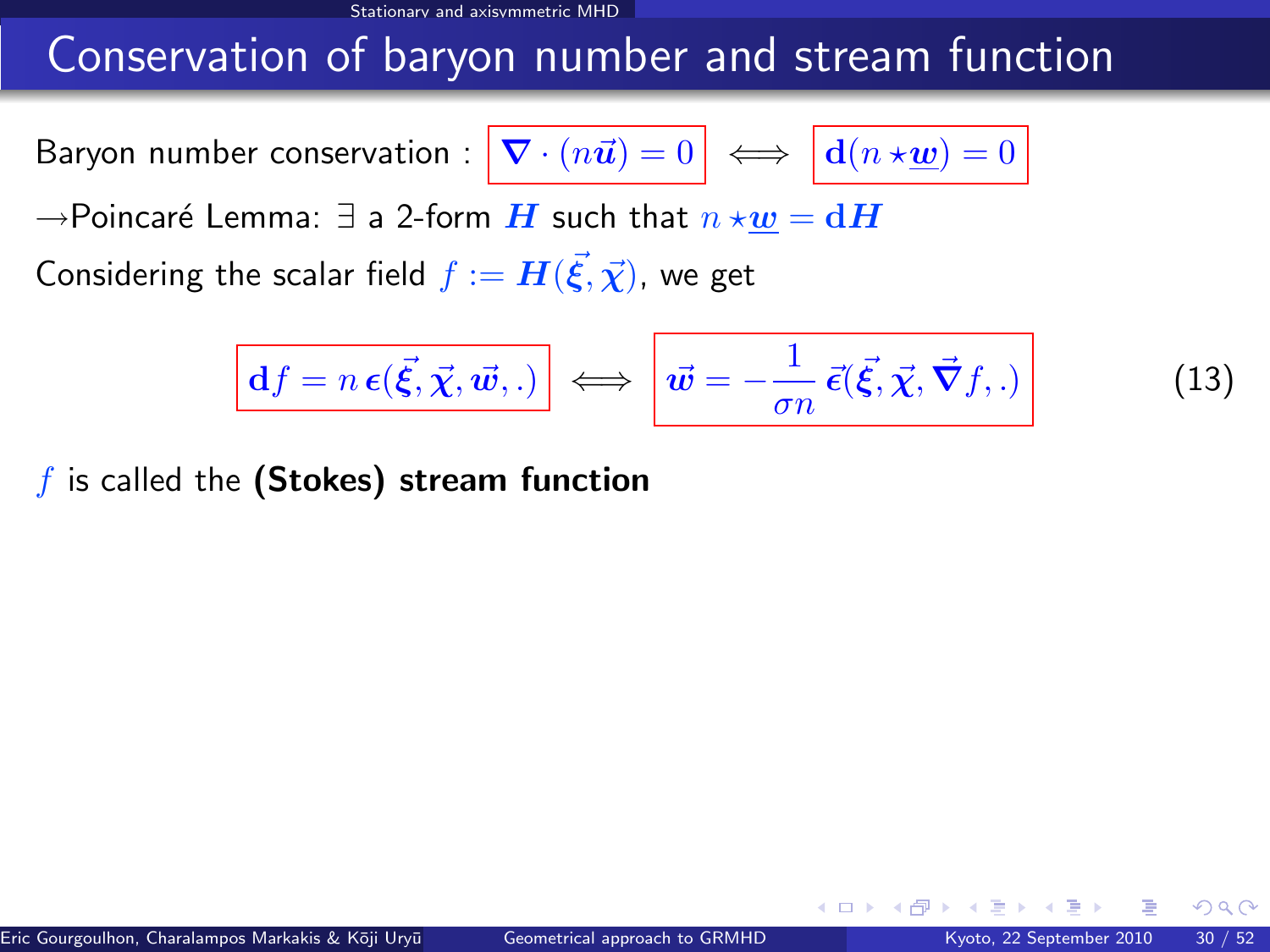#### Conservation of baryon number and stream function

Baryon number conservation :  $\nabla$ 

$$
\mathbf{I} \cdot (n\vec{u}) = 0 \iff \boxed{\mathbf{d}(n \star \underline{\boldsymbol{w}})} = 0
$$

 $\rightarrow$ Poincaré Lemma:  $\exists$  a 2-form  $\boldsymbol{H}$  such that  $n \star \boldsymbol{w} = \mathbf{d}\boldsymbol{H}$ 

Considering the scalar field  $f:=\bm{H}(\vec{\bm{\xi}},\vec{\bm{\chi}})$ , we get

$$
\boxed{\mathbf{d}f = n\,\boldsymbol{\epsilon}(\vec{\xi}, \vec{\chi}, \vec{\boldsymbol{w}},.)} \iff \boxed{\vec{\boldsymbol{w}} = -\frac{1}{\sigma n}\,\vec{\epsilon}(\vec{\xi}, \vec{\chi}, \vec{\nabla}f,.)}
$$
(13)

 $f$  is called the (Stokes) stream function

It follows from [\(13\)](#page-36-0) that

- $\vec{\xi} \cdot df = 0$  and  $\vec{\chi} \cdot df = 0 \implies f$  obeys to the spacetime symmetries
- $\vec{u} \cdot df = 0 \Longrightarrow f$  is constant along any fluid line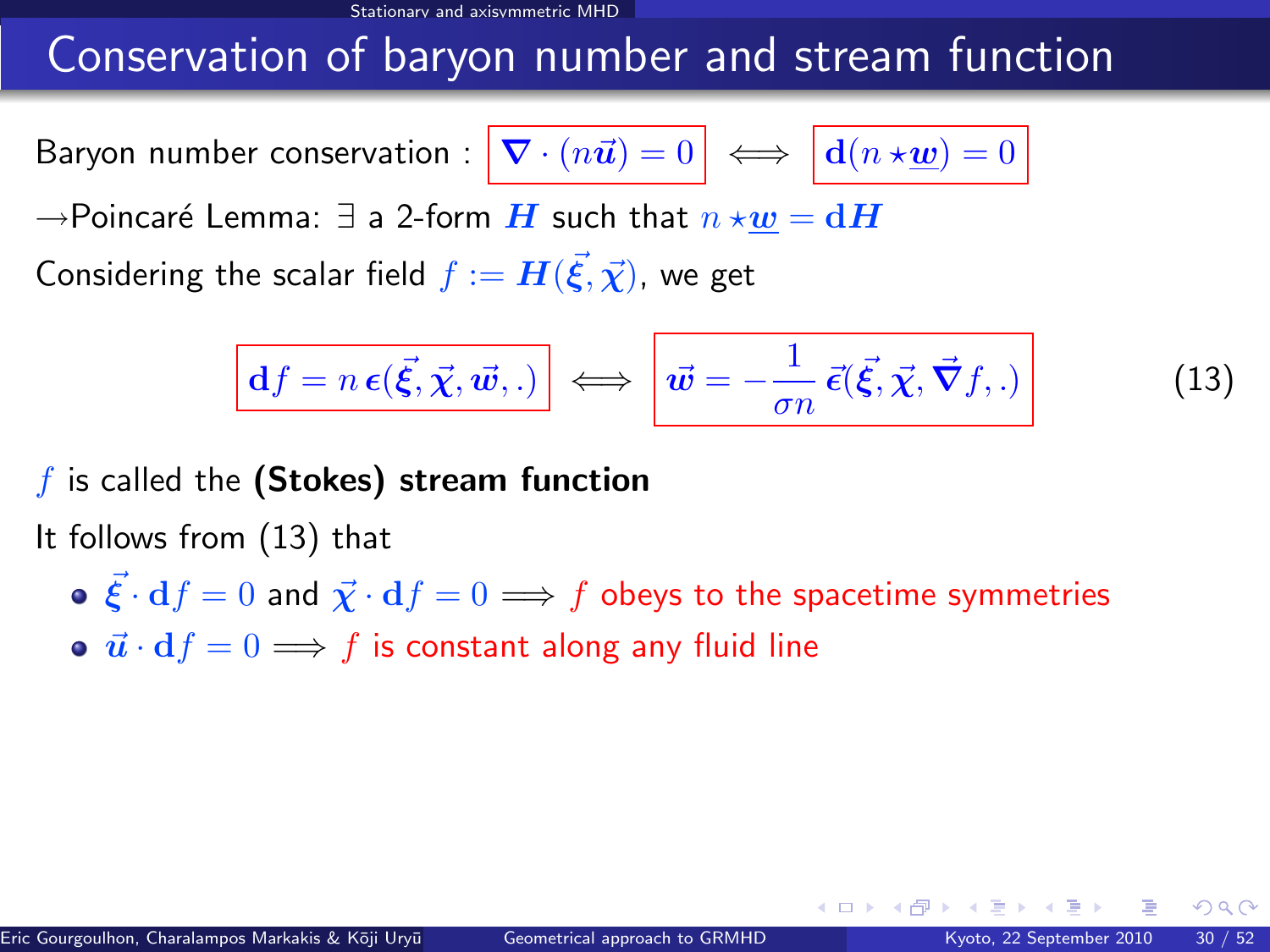### Conservation of baryon number and stream function

Baryon number conservation :  $\nabla$ 

$$
\mathbf{C} \cdot (n\vec{u}) = 0 \iff \boxed{\mathbf{d}(n \star \underline{\boldsymbol{w}})} = 0
$$

 $\rightarrow$ Poincaré Lemma:  $\exists$  a 2-form  $\boldsymbol{H}$  such that  $n \star \boldsymbol{w} = \mathbf{d}\boldsymbol{H}$ 

Considering the scalar field  $f:=\bm{H}(\vec{\bm{\xi}},\vec{\bm{\chi}})$ , we get

$$
\boxed{\mathbf{d}f = n\,\boldsymbol{\epsilon}(\vec{\xi}, \vec{\chi}, \vec{\boldsymbol{w}},.)} \iff \boxed{\vec{\boldsymbol{w}} = -\frac{1}{\sigma n}\,\vec{\epsilon}(\vec{\xi}, \vec{\chi}, \vec{\boldsymbol{\nabla}}f,.)} \tag{13}
$$

 $f$  is called the (Stokes) stream function

It follows from [\(13\)](#page-36-0) that

•  $\vec{\mathcal{E}} \cdot d f = 0$  and  $\vec{\chi} \cdot d f = 0 \Longrightarrow f$  obeys to the spacetime symmetries

•  $\vec{u} \cdot df = 0 \Longrightarrow f$  is constant along any fluid line

The perfect conductivity relation [\(12\)](#page-35-0) is writable as

$$
\mathbf{d}\Phi = -\Omega \,\mathbf{d}\Psi + \frac{I}{\sigma n\lambda} \,\mathbf{d}f \tag{14}
$$

 $\Omega$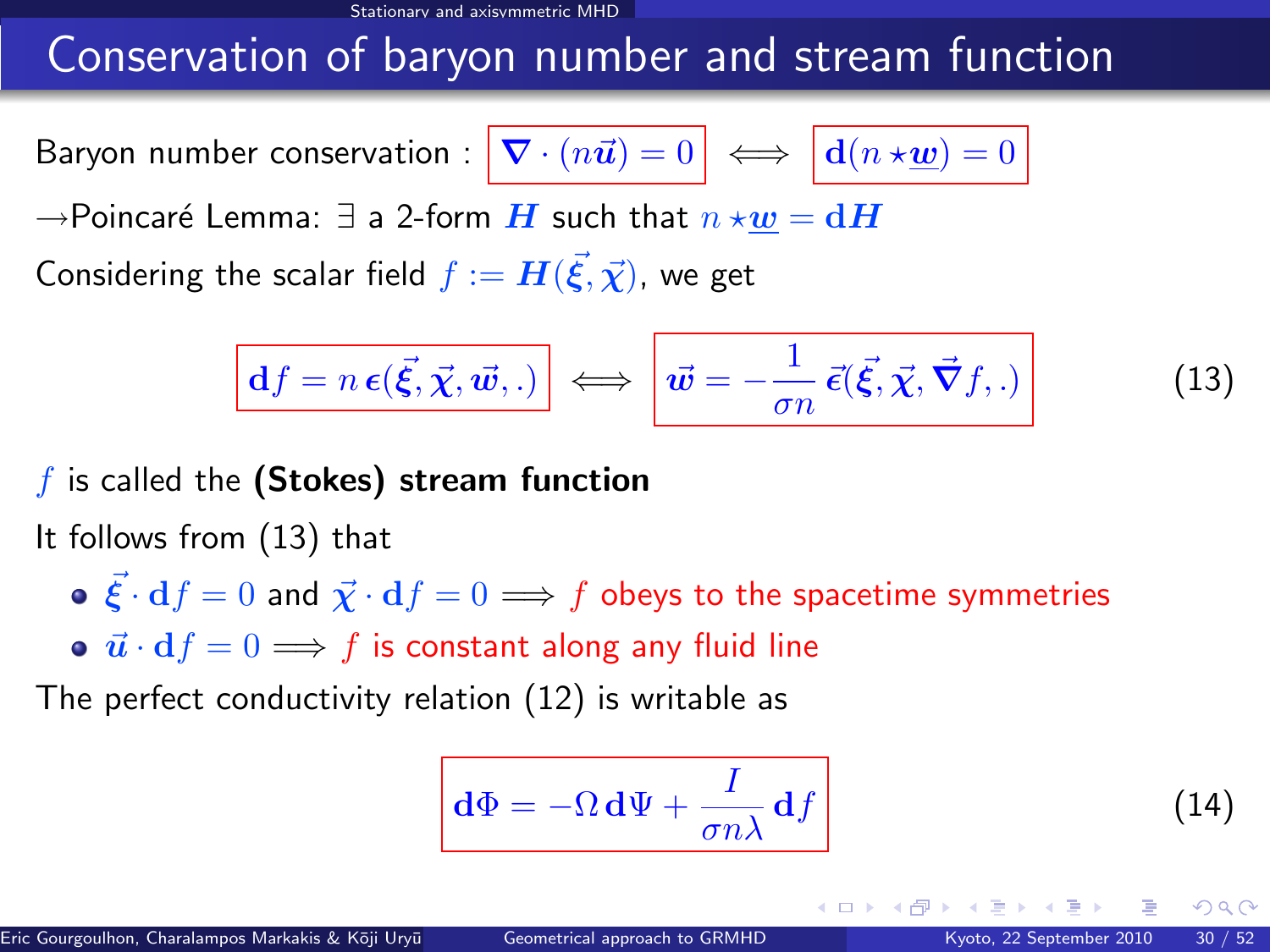#### Conserved quantities along the fluid lines

- **If the fluid motion has no meridional component (** $\vec{w} = 0$ **), then**  $\vec{\bm{u}}=\lambda(\vec{\bm{\xi}}+\Omega\vec{\bm{\chi}})$  and any scalar quantity that obeys to the spacetime symmetries is conserved along the fluid lines
- <span id="page-40-0"></span> $\bullet$  To be non-trivial, we therefore assume in the following  $\vec{w} \neq 0$  or equivalently  $df \neq 0$

 $\Omega$ 

**←ロ ▶ ← イ 同 →**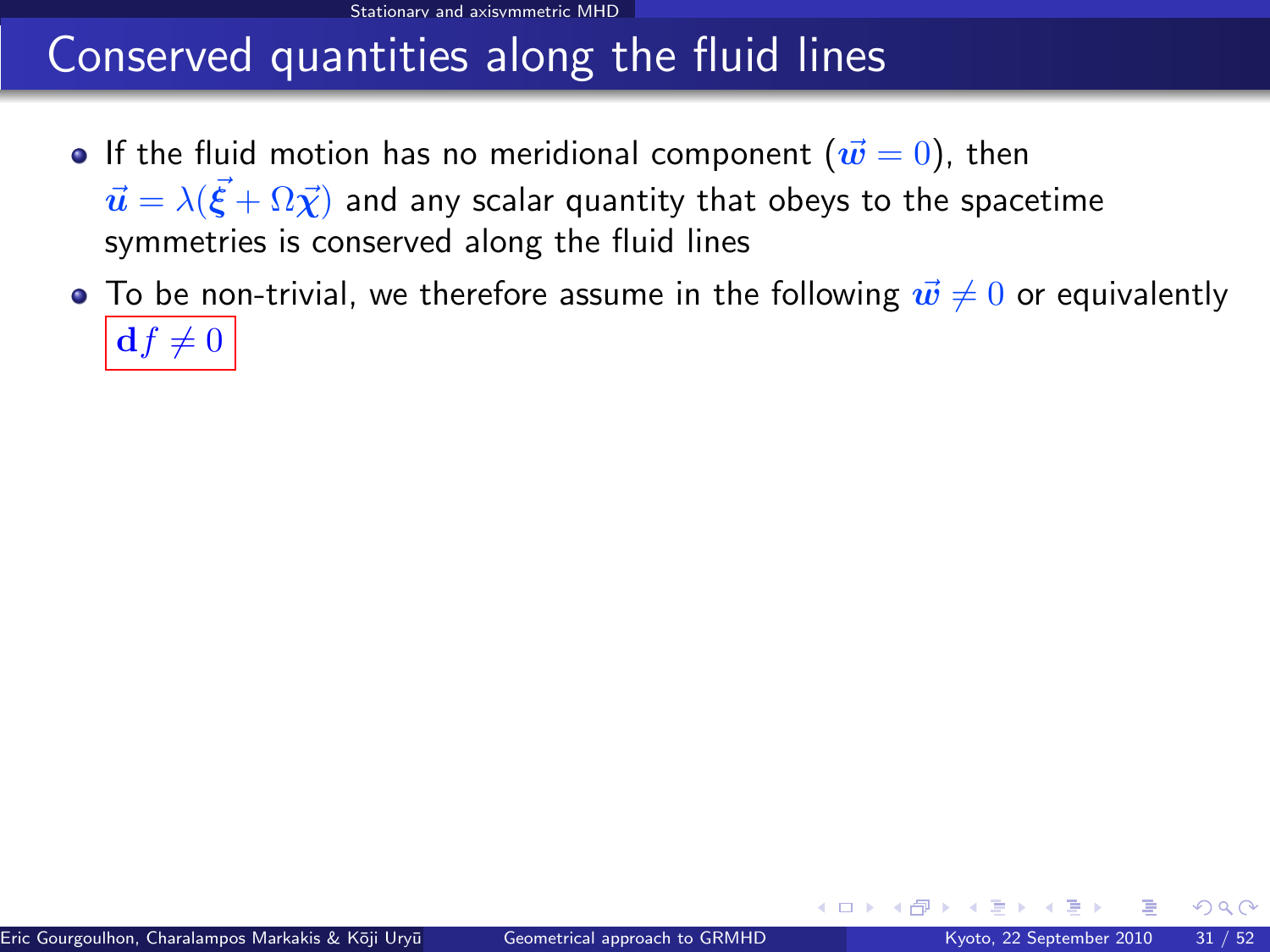#### Conserved quantities along the fluid lines

- **If the fluid motion has no meridional component (** $\vec{w} = 0$ **), then**  $\vec{\bm{u}}=\lambda(\vec{\bm{\xi}}+\Omega\vec{\bm{\chi}})$  and any scalar quantity that obeys to the spacetime symmetries is conserved along the fluid lines
- $\bullet$  To be non-trivial, we therefore assume in the following  $\vec{w} \neq 0$  or equivalently  $df \neq 0$

Thanks to [\(13\)](#page-36-0) the condition  $\vec w\cdot{\rm d}\Psi=0$  is equivalent to  $\epsilon(\vec\xi,\vec\chi,\vec\nabla f,\vec\nabla\Psi)=0.$ Since  $df \neq 0$ , this implies the existence of a scalar field C such that

$$
\mathbf{d}\Psi = C \, \mathbf{d}f
$$

$$
\implies \mathbf{d} \mathbf{d} \Psi = 0 = \mathbf{d} C \wedge \mathbf{d} f \implies C = C(f)
$$

 $\Omega$ 

**←ロ ▶ ← イ 同 →**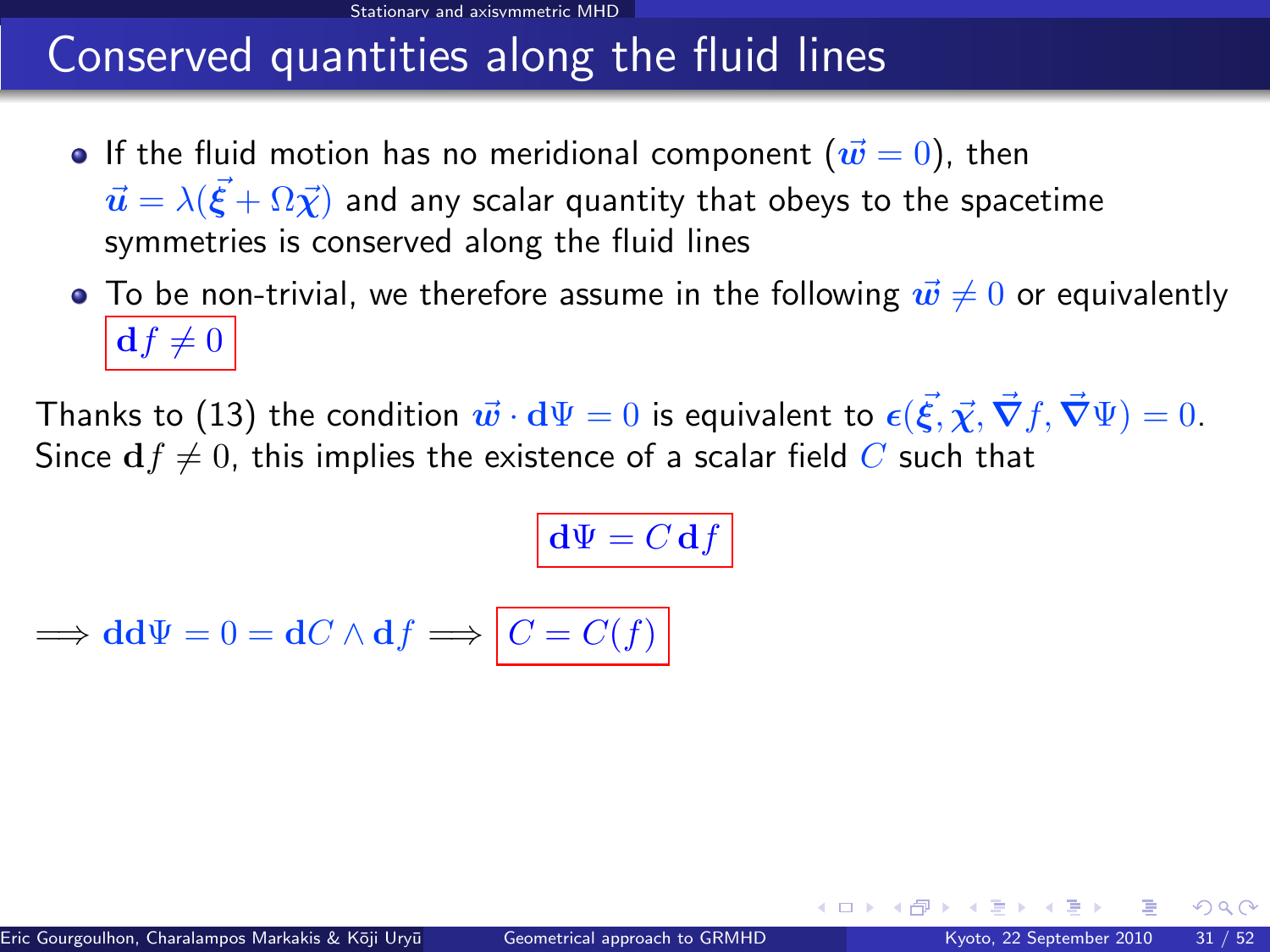#### Conserved quantities along the fluid lines

- **If the fluid motion has no meridional component (** $\vec{w} = 0$ **), then**  $\vec{\bm{u}}=\lambda(\vec{\bm{\xi}}+\Omega\vec{\bm{\chi}})$  and any scalar quantity that obeys to the spacetime symmetries is conserved along the fluid lines
- $\bullet$  To be non-trivial, we therefore assume in the following  $\vec{w} \neq 0$  or equivalently  $df \neq 0$

Thanks to [\(13\)](#page-36-0) the condition  $\vec w\cdot{\rm d}\Psi=0$  is equivalent to  $\epsilon(\vec\xi,\vec\chi,\vec\nabla f,\vec\nabla\Psi)=0.$ Since  $df \neq 0$ , this implies the existence of a scalar field C such that

$$
\mathbf{d}\Psi = C \, \mathbf{d}f
$$

 $\Rightarrow$  dd $\Psi = 0 = dC \wedge df \Rightarrow |C = C(f)|$ 

Similarly,  $\exists$  scalar field  $\boxed{D = D(f)}$  such that  $\boxed{\mathbf{d}\Phi = D\,\mathbf{d}f}$ 

 $C = C(f)$  and  $D = D(f) \Longrightarrow C$  and D are constant along any fluid line

 $\Omega$ 

イロト イ押 トイヨ トイヨ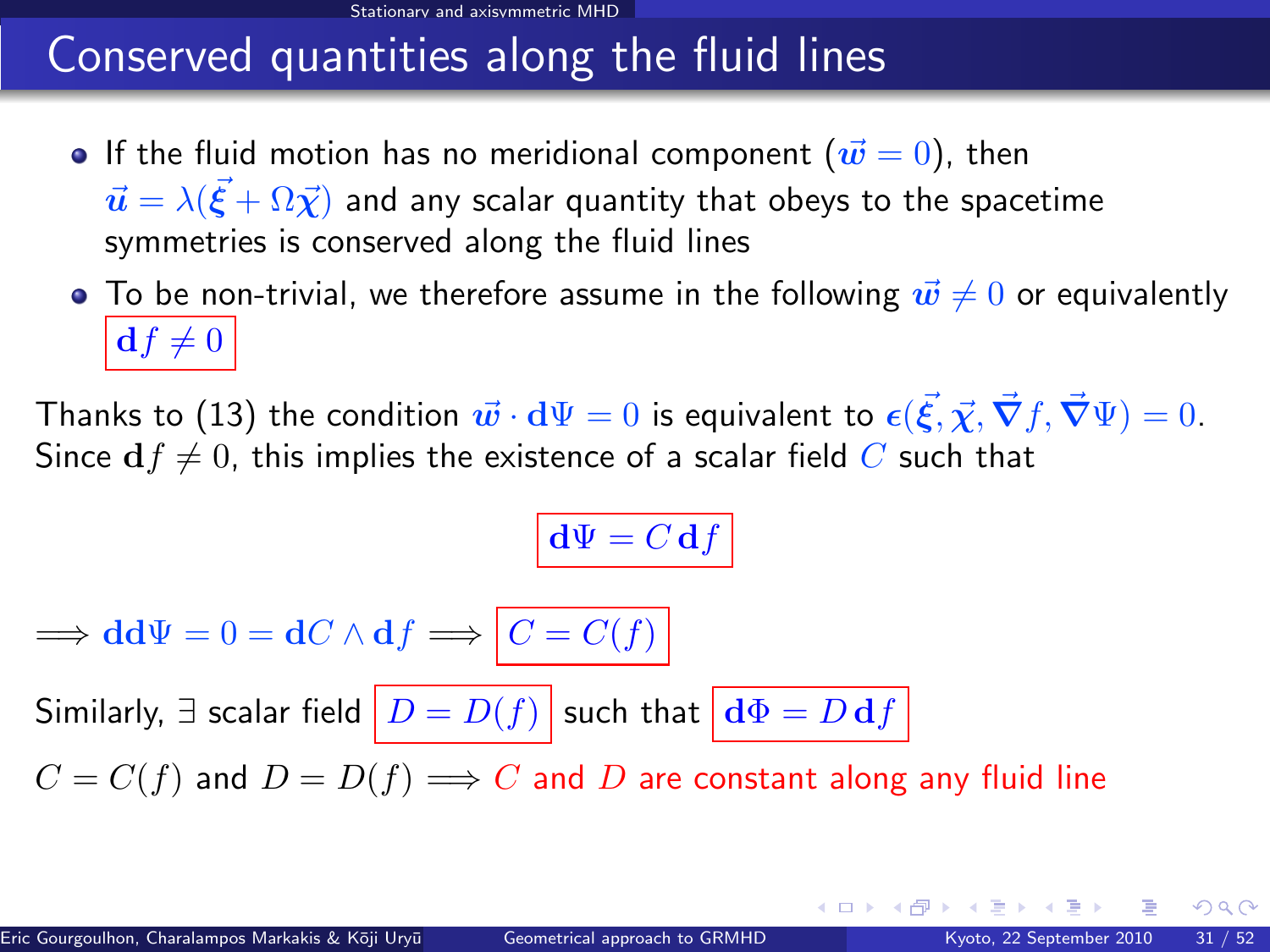# Conserved quantities along the fluid lines

- **If the fluid motion has no meridional component (** $\vec{w} = 0$ **), then**  $\vec{\bm{u}}=\lambda(\vec{\bm{\xi}}+\Omega\vec{\bm{\chi}})$  and any scalar quantity that obeys to the spacetime symmetries is conserved along the fluid lines
- $\bullet$  To be non-trivial, we therefore assume in the following  $\vec{w} \neq 0$  or equivalently  $df \neq 0$

Thanks to [\(13\)](#page-36-0) the condition  $\vec w\cdot{\rm d}\Psi=0$  is equivalent to  $\epsilon(\vec\xi,\vec\chi,\vec\nabla f,\vec\nabla\Psi)=0.$ Since  $df \neq 0$ , this implies the existence of a scalar field C such that

$$
\mathbf{d}\Psi = C \, \mathbf{d}f
$$

 $\implies dd\Psi = 0 = dC \wedge df \implies C = C(f)$ Similarly,  $\exists$  scalar field  $\boxed{D = D(f)}$  such that  $\boxed{\mathbf{d}\Phi = D\,\mathbf{d}f}$  $C = C(f)$  and  $D = D(f) \Longrightarrow C$  and D are constant along any fluid line Relation [\(14\)](#page-36-1) yields to  $\boxed{C\Omega+D} = \frac{I}{\sqrt{2\pi}}$ 

 $\sigma n \lambda$ 

 $\Omega$ 

**K ロ ⊁ K 伊 ⊁ K 毛**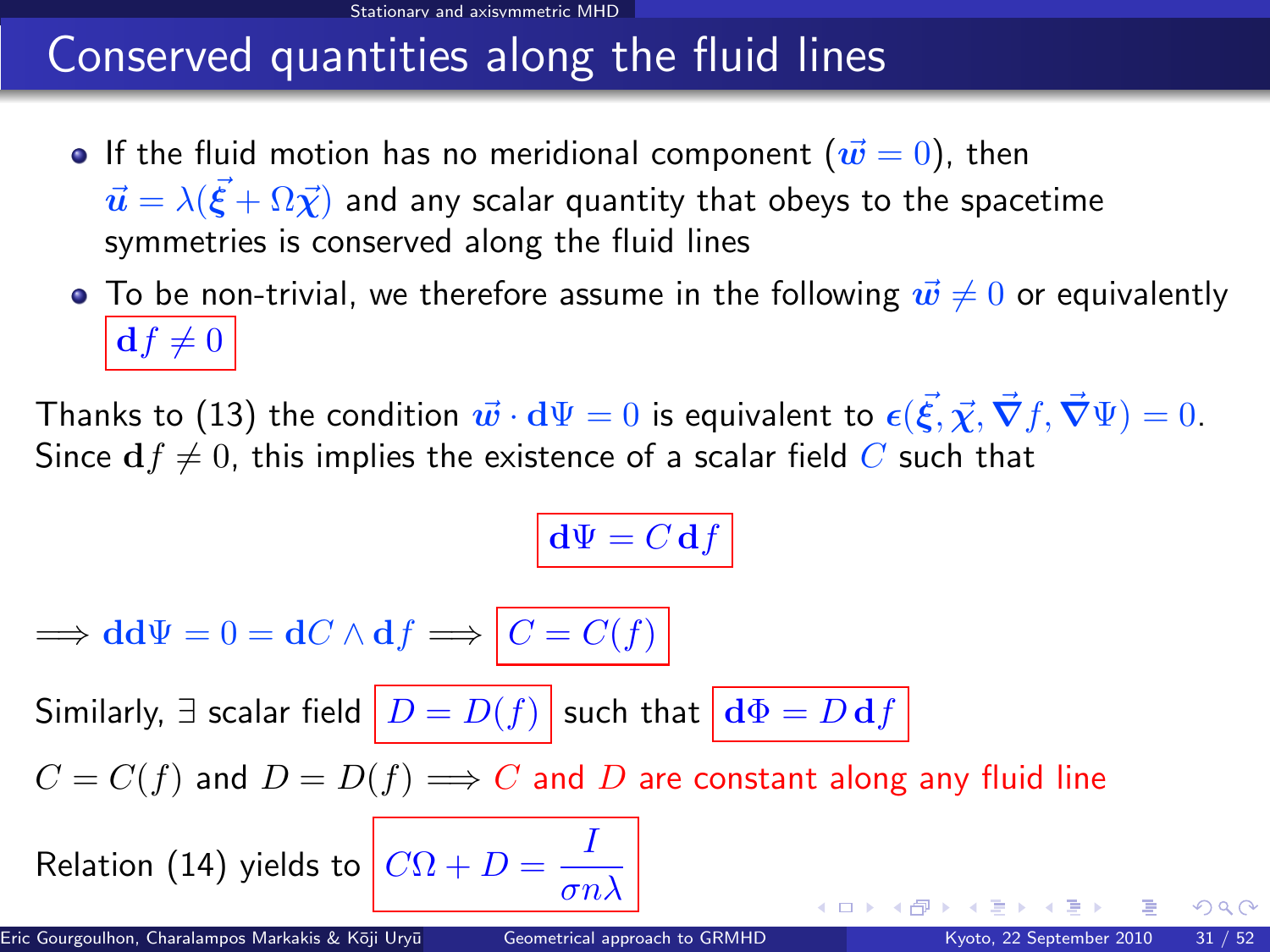### Conserved quantities of Bernoulli type

Applying the 1-form MHD-Euler equation [\(3\)](#page-16-0) to the vector  $\boldsymbol{\xi}$  leads to  $\vec{\bm{u}}\cdot \mathbf{d}(h\underline{\bm{u}})\cdot \vec{\bm{\xi}} = \bm{F}(\vec{\bm{\xi}},\vec{j})/n$ 

Now

- Cartan id.  $\implies$   $\mathbf{d}(h\underline{\mathbf{u}})\cdot\vec{\boldsymbol{\xi}}=-\vec{\boldsymbol{\xi}}\cdot\mathbf{d}(h\underline{\mathbf{u}})=-\mathcal{L}_{\vec{\boldsymbol{\xi}}}(h\underline{\mathbf{u}})+\mathbf{d}(h\underline{\mathbf{u}}\cdot\vec{\boldsymbol{\xi}})=\mathbf{d}(h\underline{\mathbf{u}}\cdot\vec{\boldsymbol{\xi}})$  $\overline{\hspace{1cm}}$  0
- <span id="page-44-1"></span> $\Phi$  definition  $\Longrightarrow F(\vec{\xi},\vec{j})=-\vec{j}\cdot \mathrm{d}\Phi=(\mu_0\sigma)^{-1}\bm{\epsilon}(\vec{\xi},\vec{\chi},\vec{\bm{\nabla}}I,\vec{\bm{\nabla}}\Phi)$  by [\(9\)](#page-30-0)  $\vec{\nabla}\Phi = D\vec{\nabla}f \Longrightarrow \bm{F}(\vec{\xi},\vec{j}) = \frac{D}{\mu_0\sigma}\epsilon(\vec{\xi},\vec{\chi},\vec{\nabla}I,\vec{\nabla}f)$ Eq.  $(13) \Longrightarrow \bm{F}(\vec{\xi},\vec{j}) = (Dn/\mu_0) \, \vec{\bm{w}} \cdot \mathbf{d}I = (Dn/\mu_0) \, \vec{\bm{u}} \cdot \mathbf{d}I = (Dn/\mu_0) \mathcal{L}_{\vec{\bm{u}}} \, I$  $(13) \Longrightarrow \bm{F}(\vec{\xi},\vec{j}) = (Dn/\mu_0) \, \vec{\bm{w}} \cdot \mathbf{d}I = (Dn/\mu_0) \, \vec{\bm{u}} \cdot \mathbf{d}I = (Dn/\mu_0) \mathcal{L}_{\vec{\bm{u}}} \, I$

<span id="page-44-0"></span> $\cap$   $\cap$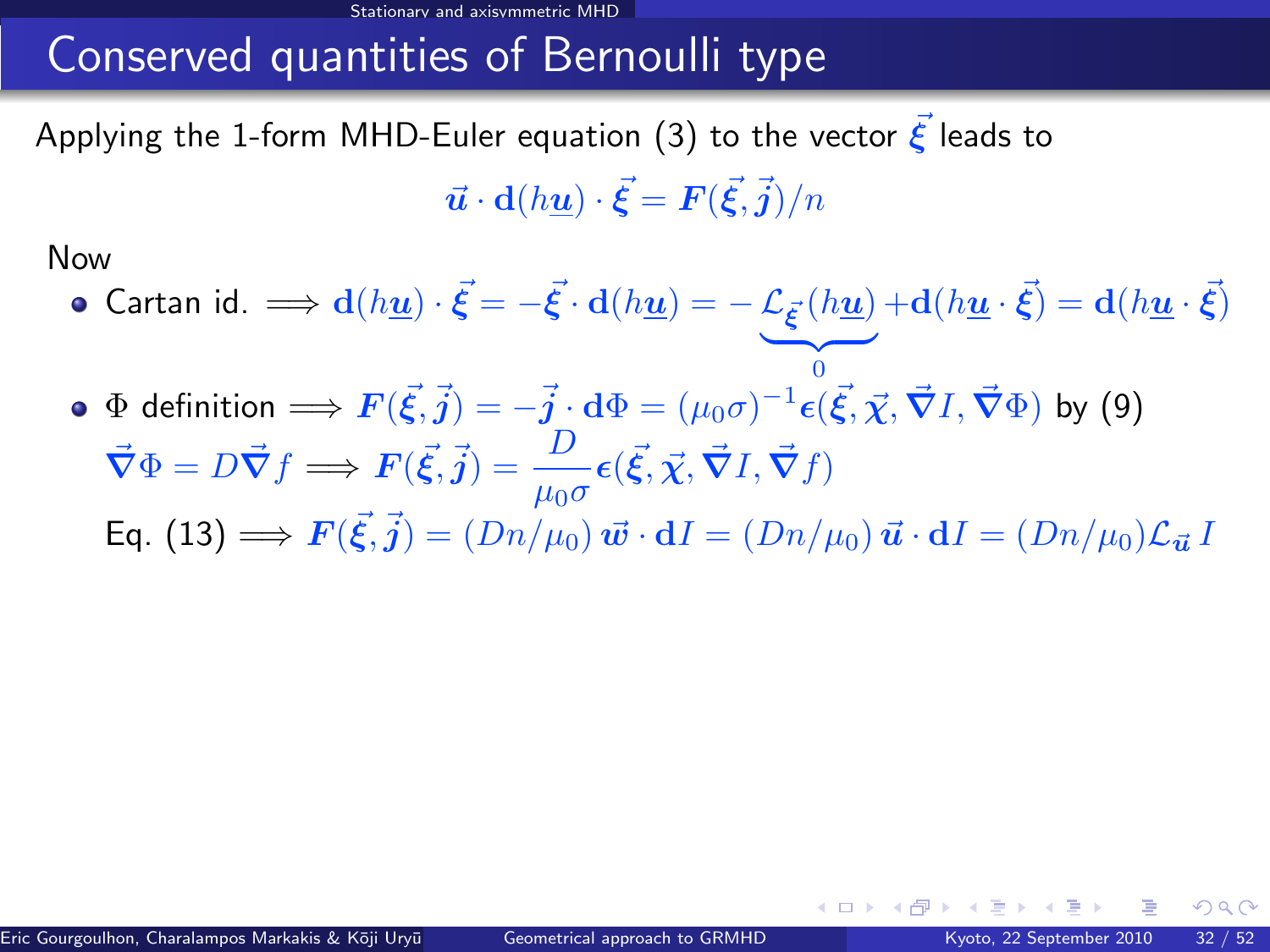#### Conserved quantities of Bernoulli type

Applying the 1-form MHD-Euler equation [\(3\)](#page-16-0) to the vector  $\boldsymbol{\xi}$  leads to  $\vec{\bm{u}}\cdot \mathbf{d}(h\underline{\bm{u}})\cdot \vec{\bm{\xi}} = \bm{F}(\vec{\bm{\xi}},\vec{j})/n$ 

Now

- Cartan id.  $\implies$   $\mathbf{d}(h\underline{\mathbf{u}})\cdot\vec{\boldsymbol{\xi}}=-\vec{\boldsymbol{\xi}}\cdot\mathbf{d}(h\underline{\mathbf{u}})=-\mathcal{L}_{\vec{\boldsymbol{\xi}}}(h\underline{\mathbf{u}})+\mathbf{d}(h\underline{\mathbf{u}}\cdot\vec{\boldsymbol{\xi}})=\mathbf{d}(h\underline{\mathbf{u}}\cdot\vec{\boldsymbol{\xi}})$  $\overline{\hspace{1cm}}$  0
- $\Phi$  definition  $\Longrightarrow F(\vec{\xi},\vec{j})=-\vec{j}\cdot \mathrm{d}\Phi=(\mu_0\sigma)^{-1}\bm{\epsilon}(\vec{\xi},\vec{\chi},\vec{\bm{\nabla}}I,\vec{\bm{\nabla}}\Phi)$  by [\(9\)](#page-30-0)  $\vec{\nabla}\Phi = D\vec{\nabla}f \Longrightarrow \bm{F}(\vec{\xi},\vec{j}) = \frac{D}{\mu_0\sigma}\epsilon(\vec{\xi},\vec{\chi},\vec{\nabla}I,\vec{\nabla}f)$

Eq.  $(13) \Longrightarrow \bm{F}(\vec{\xi},\vec{j}) = (Dn/\mu_0) \, \vec{\bm{w}} \cdot \mathbf{d}I = (Dn/\mu_0) \, \vec{\bm{u}} \cdot \mathbf{d}I = (Dn/\mu_0) \mathcal{L}_{\vec{\bm{u}}} \, I$  $(13) \Longrightarrow \bm{F}(\vec{\xi},\vec{j}) = (Dn/\mu_0) \, \vec{\bm{w}} \cdot \mathbf{d}I = (Dn/\mu_0) \, \vec{\bm{u}} \cdot \mathbf{d}I = (Dn/\mu_0) \mathcal{L}_{\vec{\bm{u}}} \, I$ Hence

<span id="page-45-0"></span>
$$
\underbrace{\vec{u} \cdot d(h\underline{u} \cdot \vec{\xi})}_{\mathcal{L}_{\vec{u}}(h\underline{u} \cdot \vec{\xi})} = \frac{D}{\mu_0} \mathcal{L}_{\vec{u}} I
$$

Since  $\mathcal{L}_{\vec{u}} D = 0$ , we get  $\mathcal{L}_{\vec{u}} E = 0 \rightarrow E$  is constant along any fluid line

$$
E := -h\underline{u} \cdot \vec{\xi} + \frac{DI}{\mu_0} = \lambda h(V - W\Omega) + \frac{DI}{\mu_0} \tag{15}
$$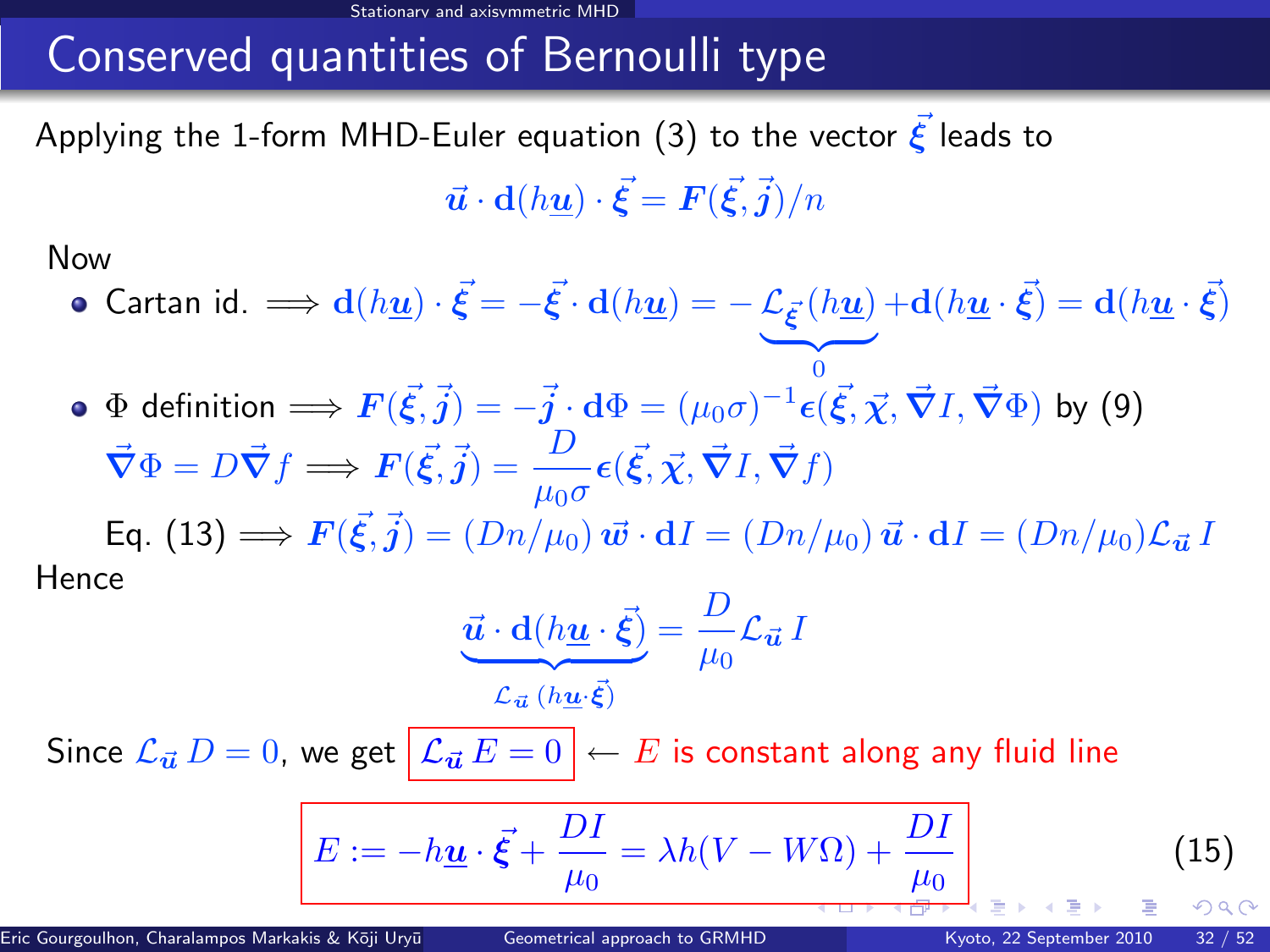#### Conserved quantities of Bernoulli type

Similarly, applying the 1-form MHD-Euler equation [\(3\)](#page-16-0) to the vector  $\vec{\chi}$ , instead of  $\vec{\xi}$ , leads to

$$
\mathcal{L}_{\vec{u}} L = 0
$$

with

<span id="page-46-1"></span>
$$
L := h\underline{u} \cdot \vec{\chi} - \frac{CI}{\mu_0} = \lambda h(W + X\Omega) - \frac{CI}{\mu_0}
$$
 (16)

**←ロ ▶ ← イ 同 →** 

<span id="page-46-0"></span> $\Omega$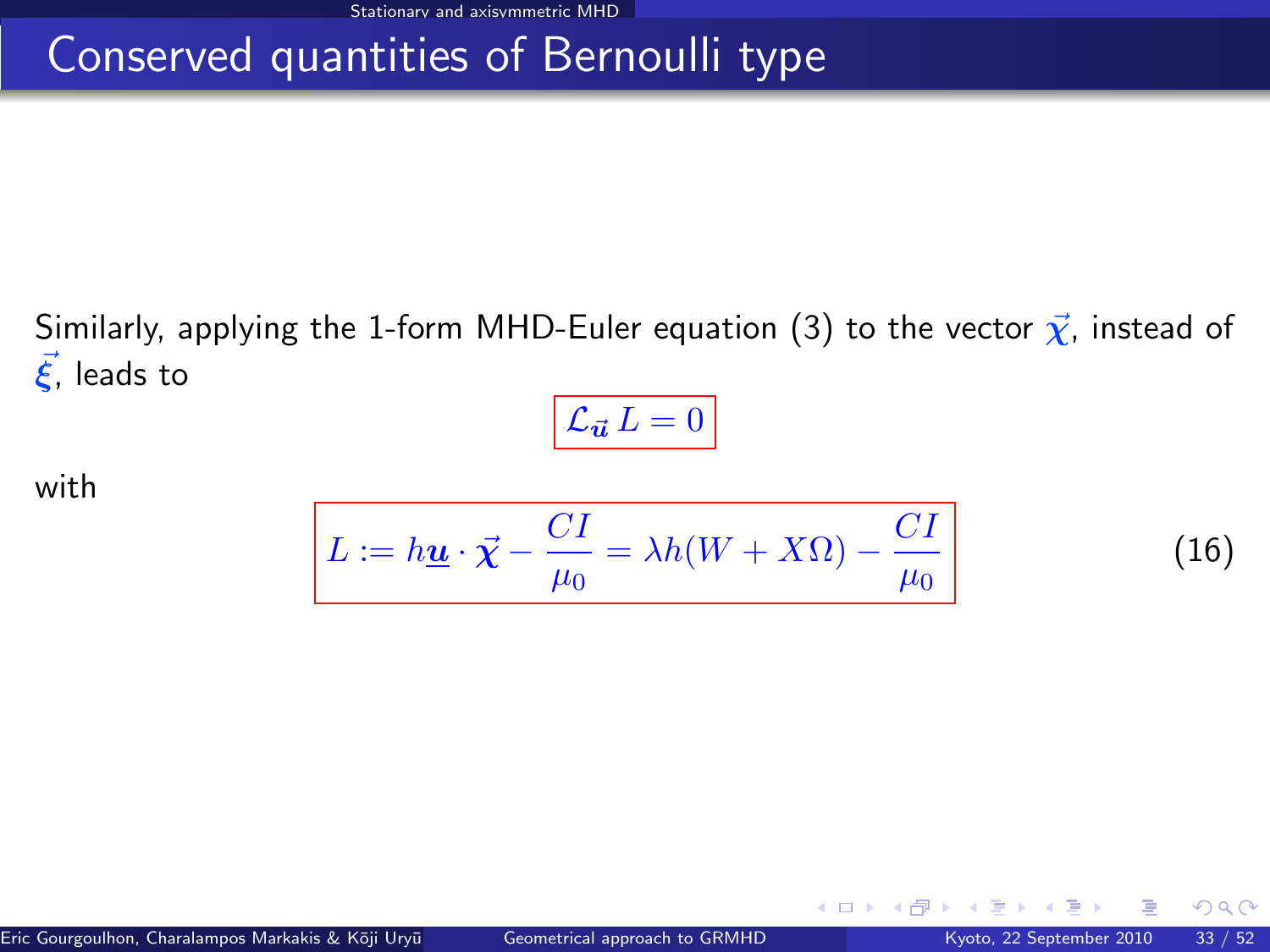#### Non-relativistic limits

At the Newtonian limit and in standard isotropic spherical coordinates  $(t, r, \theta, \varphi)$ ,

$$
\begin{cases}\nV = 1 + 2\Phi_{\text{grav}}, & W = 0 \\
X = (1 - 2\Phi_{\text{grav}})r^2 \sin^2 \theta \\
\sigma = r^2 \sin^2 \theta,\n\end{cases}
$$

where  $\Phi_{\text{grav}}$  is the Newtonian gravitational potential  $(|\Phi_{\text{grav}}| \ll 1)$ Moreover, introducing the mass density  $\rho := m_b n$  ( $m_b$  mean baryon mass) and *specific enthalpy*  $H := \frac{\varepsilon_{\rm int} + p}{\varepsilon_{\rm int}}$  $\frac{p^+ + p^-}{\rho}$  , we get  $h = m_{\rm b}(1 + H)$  with  $H \ll 1$ 

Then

 $m_b$ 

$$
\boxed{\frac{E}{m_b} - 1 = H + \Phi_{\text{grav}} + \frac{v^2}{2} + \frac{DI}{\mu_0 m_b}}
$$
 (when  $I = 0$ , classical Bernoulli theorem)  

$$
\boxed{\frac{L}{\frac{L}{m_b} = \Omega r^2 \sin^2 \theta - \frac{CI}{\frac{I}{m_b}}}}
$$

 $\mu_0 m_\mathrm{b}$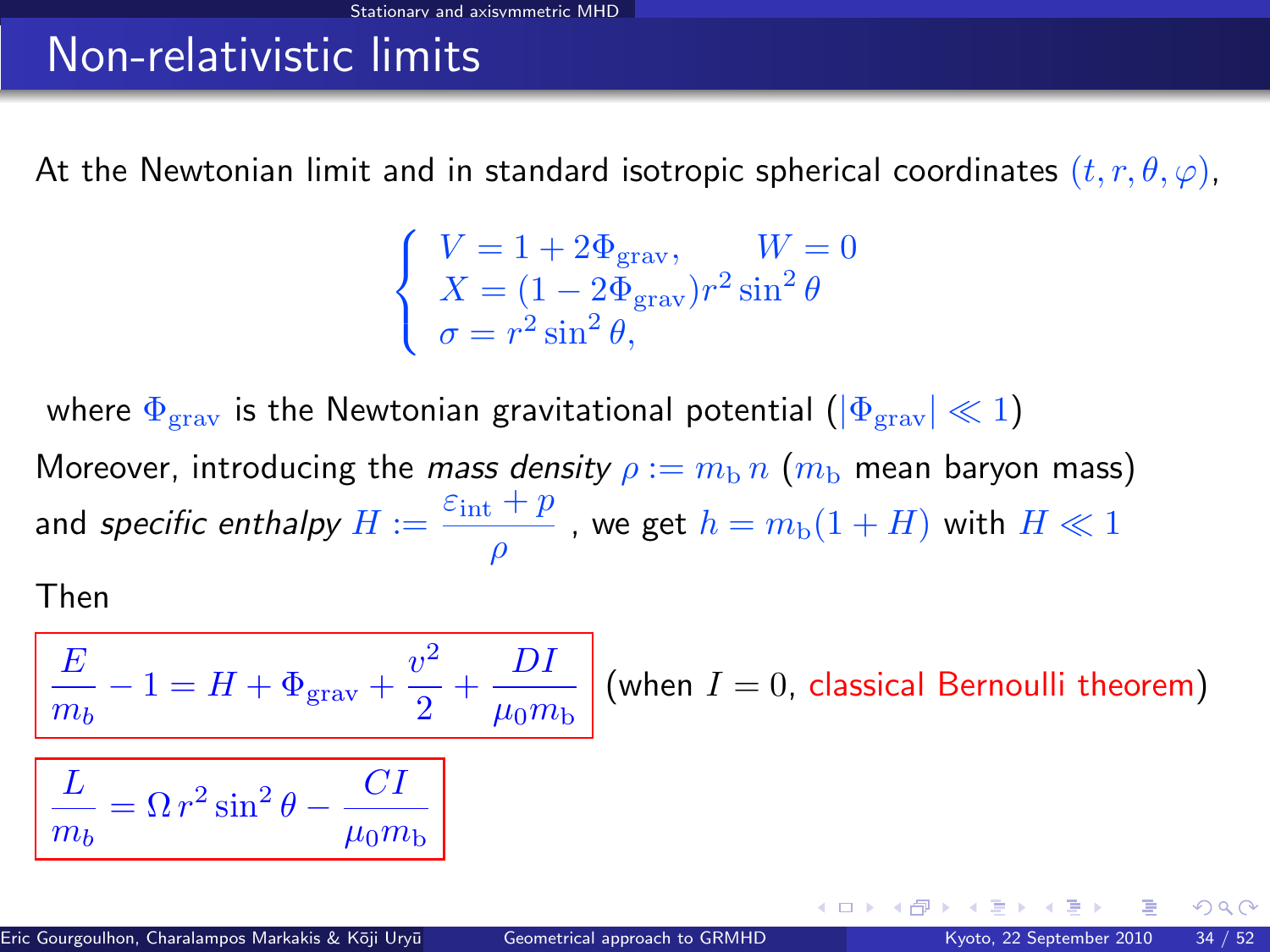#### Conserved quantities: summary

- For purely rotational fluid motion  $(df = 0)$ : any scalar quantity which obeys to the spacetime symmetries is conserved along the fluid lines
- For a fluid motion with meridional components  $(df \neq 0)$ : there exist five scalar quantities which are constant along any given fluid line:

C, D, E, L, S

 $(S$  being the entropy per baryon, cf. Eq.  $(2)$ )

If there is no electromagnetic field,  $C=0, \, D=0, \, E=-h\underline{u}\cdot\vec{\xi}$  and the constancy of E along the fluid lines is the relativistic Bernoulli theorem [\[Synge 1937\]](#page-0-1), [\[Lichnerowicz 1940\]](#page-0-1)

 $\Omega$ 

**K ロ ト K 何 ト K 日**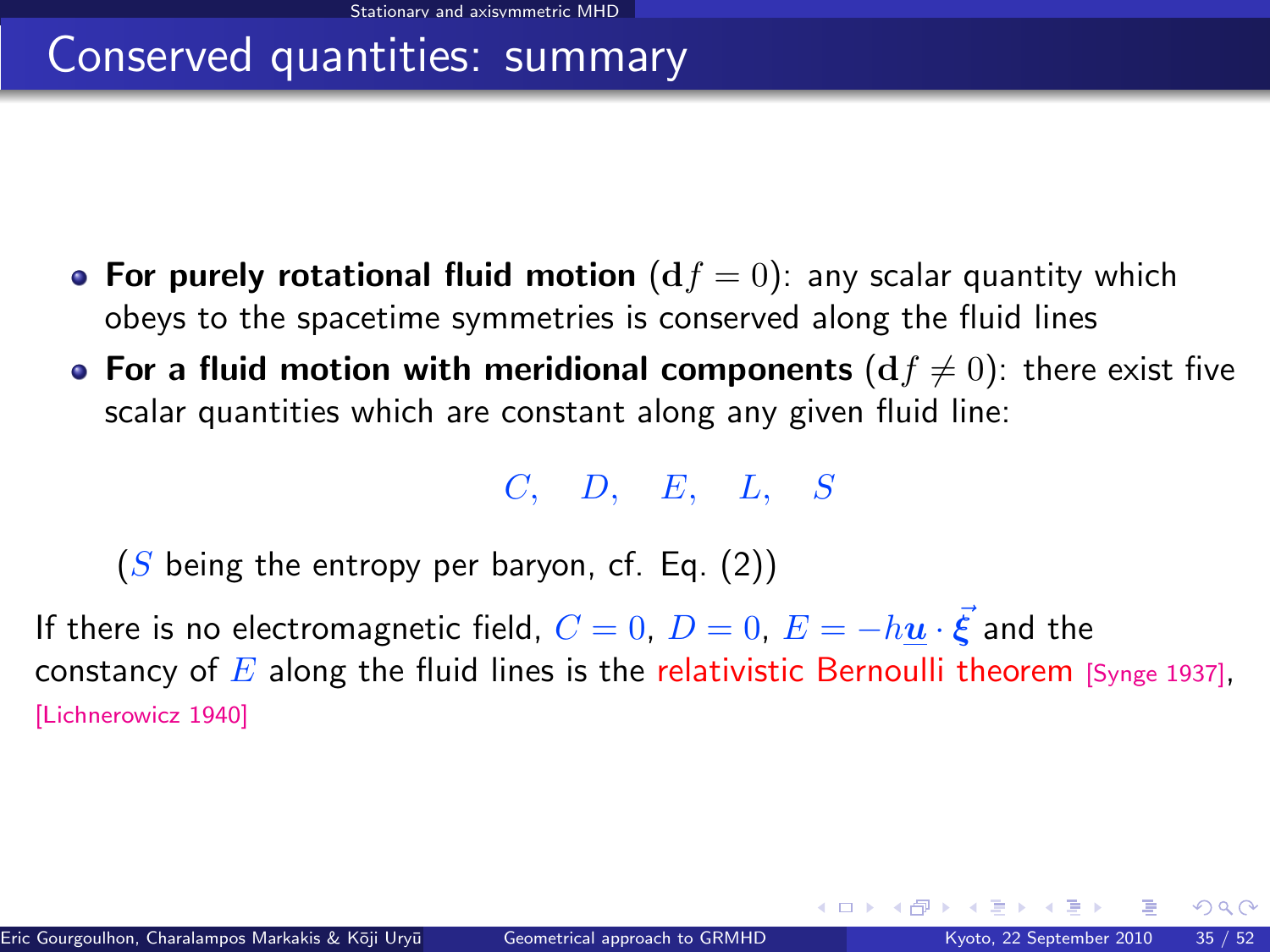#### Comparison with previous work Bekenstein & Oron (1978)

The constancy of C,  $\omega := -D/C$ , E and L along the fluid lines has been shown first by Bekenstein & Oron (1978)

Bekenstein & Oron have provided coordinate-dependent definitions of  $\omega$  and C, namely

$$
\omega:=-\frac{F_{01}}{F_{31}}\qquad\text{and}\qquad C:=\frac{F_{31}}{\sqrt{-g}nu^2}
$$

Besides, they have obtained expressions for  $E$  and  $L$  slightly more complicated than [\(15\)](#page-44-1) and [\(16\)](#page-46-1), namely

$$
E = -\left(h + \frac{|b|^2}{\mu_0 n}\right) \underline{u} \cdot \vec{\xi} - \frac{C}{\mu_0} \left[\underline{u} \cdot (\vec{\xi} + \omega \vec{\chi})\right] \left(\underline{b} \cdot \vec{\xi}\right)
$$

$$
L = \left(h + \frac{|b|^2}{\mu_0 n}\right) \underline{u} \cdot \vec{\chi} + \frac{C}{\mu_0} \left[\underline{u} \cdot (\vec{\xi} + \omega \vec{\chi})\right] \left(\underline{b} \cdot \vec{\chi}\right)
$$

It can be shown that these expressions are equivalent to  $(15)$  and  $(16)$ 

<span id="page-49-0"></span> $\Omega$ 

メロメ メ御き メミメ メミメ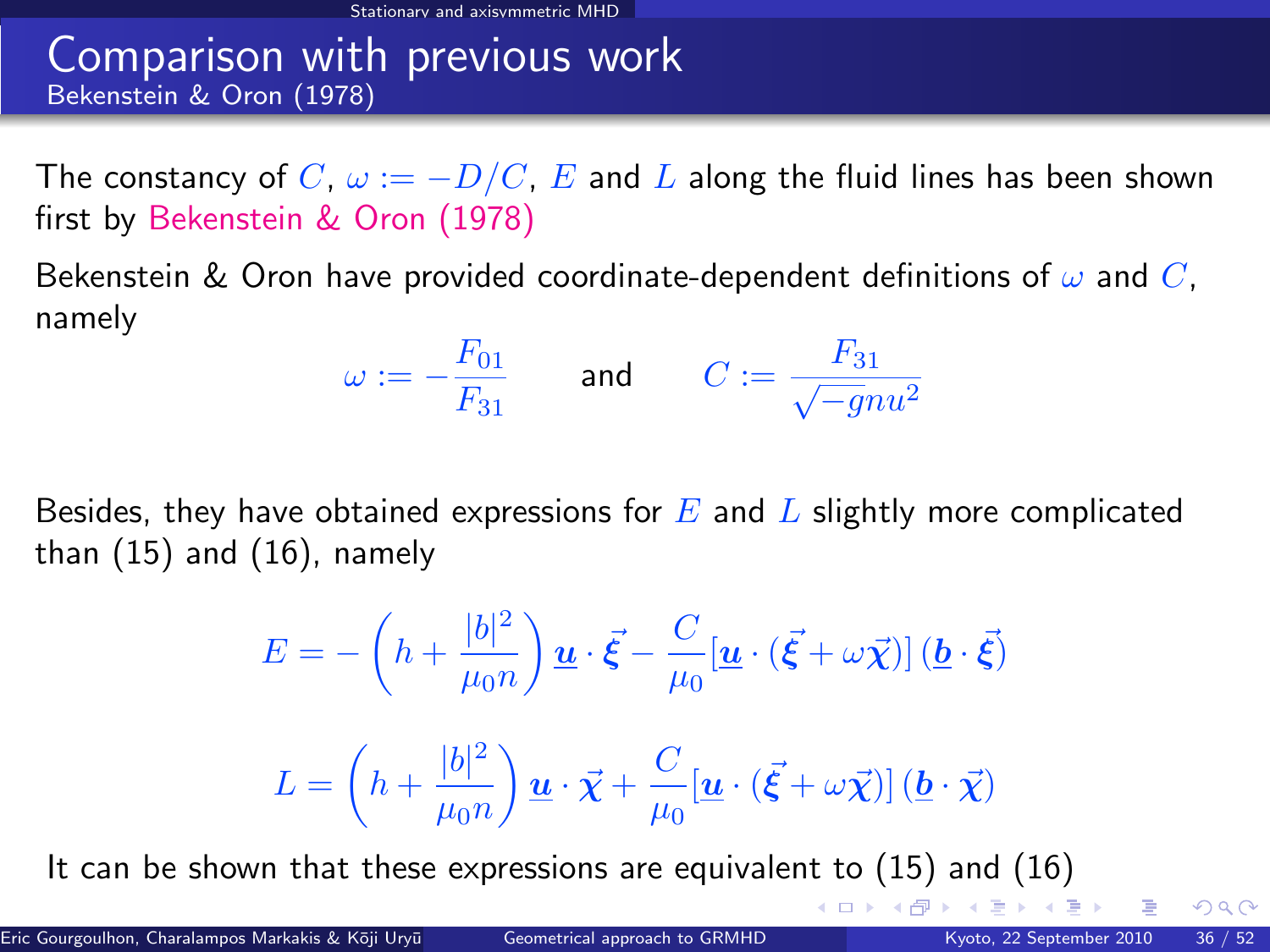#### **Outline**

#### **[Introduction](#page-3-0)**

- [Relativistic MHD with exterior calculus](#page-8-0)
- [Stationary and axisymmetric electromagnetic fields in general relativity](#page-18-0)
- <sup>4</sup> [Stationary and axisymmetric MHD](#page-32-0)
- <sup>5</sup> [Grad-Shafranov and transfield equations](#page-50-0)

<span id="page-50-0"></span> $\Omega$ 

**←ロ ▶ ← イ 同 →**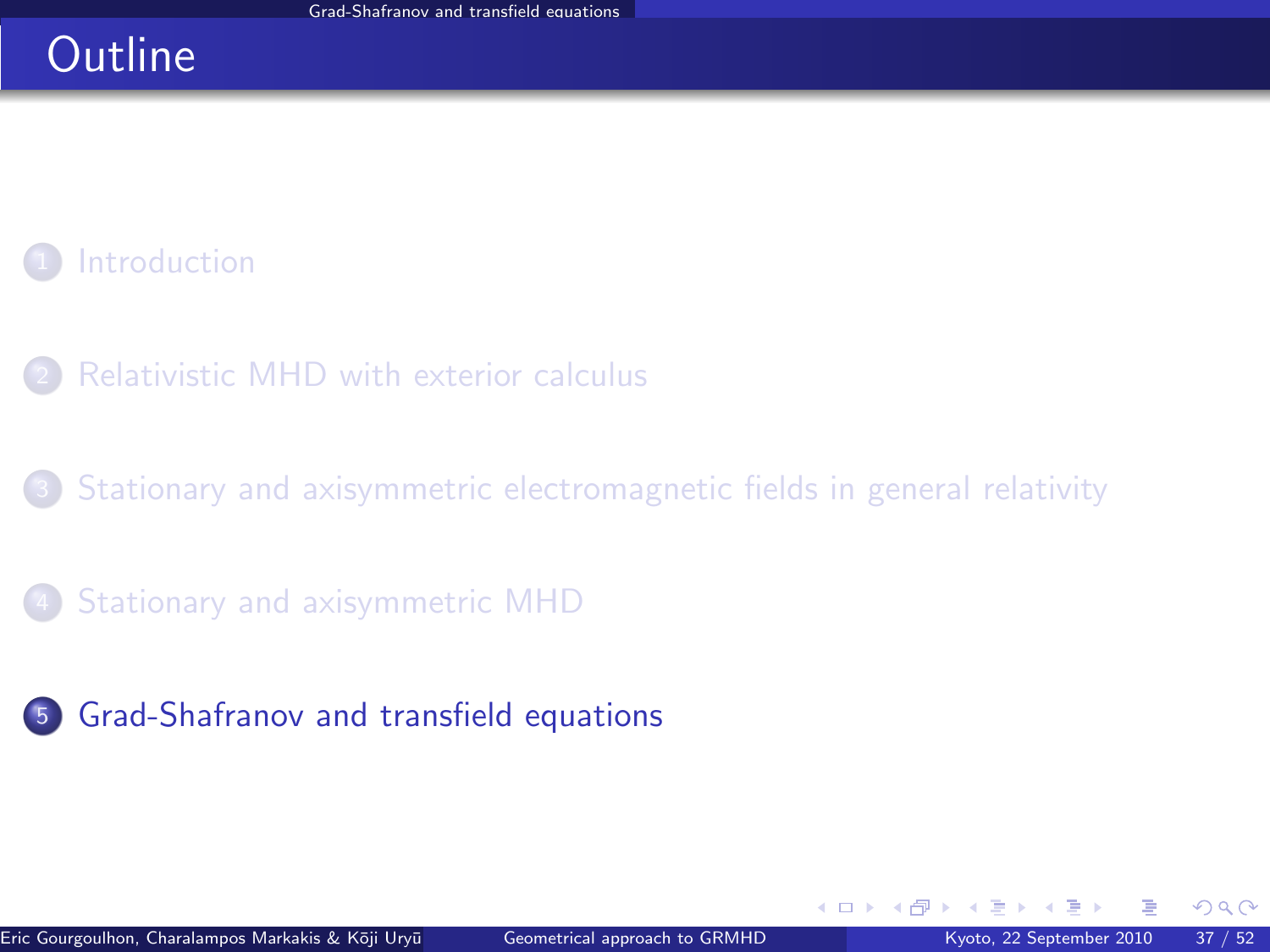# Integrating the MHD-Euler equation

With the writing [\(10\)](#page-33-0) of  $\vec{u}$ , [\(7\)](#page-27-0) of  $\vec{F}$  and [\(9\)](#page-30-0) of  $\vec{j}$ , the MHD-Euler equation

$$
\vec{\boldsymbol{u}}\cdot\mathbf{d}(h\underline{\boldsymbol{u}})-T\mathbf{d}S=\frac{1}{n}\boldsymbol{F}\cdot\vec{\boldsymbol{j}}
$$

can be recast as

$$
\begin{aligned}\n\left[\vec{w}\cdot\mathbf{d}(h\underline{u}\cdot\vec{\xi}) - \frac{1}{\mu_0\sigma n}\epsilon(\vec{\xi},\vec{\chi},\vec{\nabla}I,\vec{\nabla}\Phi)\right]\xi^* \\
+ \left[\vec{w}\cdot\mathbf{d}(h\underline{u}\cdot\vec{\chi}) - \frac{1}{\mu_0\sigma n}\epsilon(\vec{\xi},\vec{\chi},\vec{\nabla}I,\vec{\nabla}\Psi)\right]\chi^* \\
-\lambda\,\mathbf{d}(h\underline{u}\cdot\vec{\xi}) - \lambda\Omega\,\mathbf{d}(h\underline{u}\cdot\vec{\chi}) + \frac{I}{\mu_0\sigma n}\,\mathbf{d}I + \frac{1}{n}\left[q + \frac{\lambda h}{\sigma}\left(\mathscr{C}_{\xi} + \Omega\mathscr{C}_{\chi}\right)\right]\,\mathbf{d}f \\
-\frac{\xi^*\cdot\vec{j}}{n}\,\mathbf{d}\Phi - \frac{\chi^*\cdot\vec{j}}{n}\,\mathbf{d}\Psi - T\,\mathbf{d}S = 0 \\
q:= -\nabla_{\mu}\left(\frac{h}{\sigma n}\nabla^{\mu}f\right)\n\end{aligned}
$$

with

**← ロ ▶ → イ 同 →** 

 $QQ$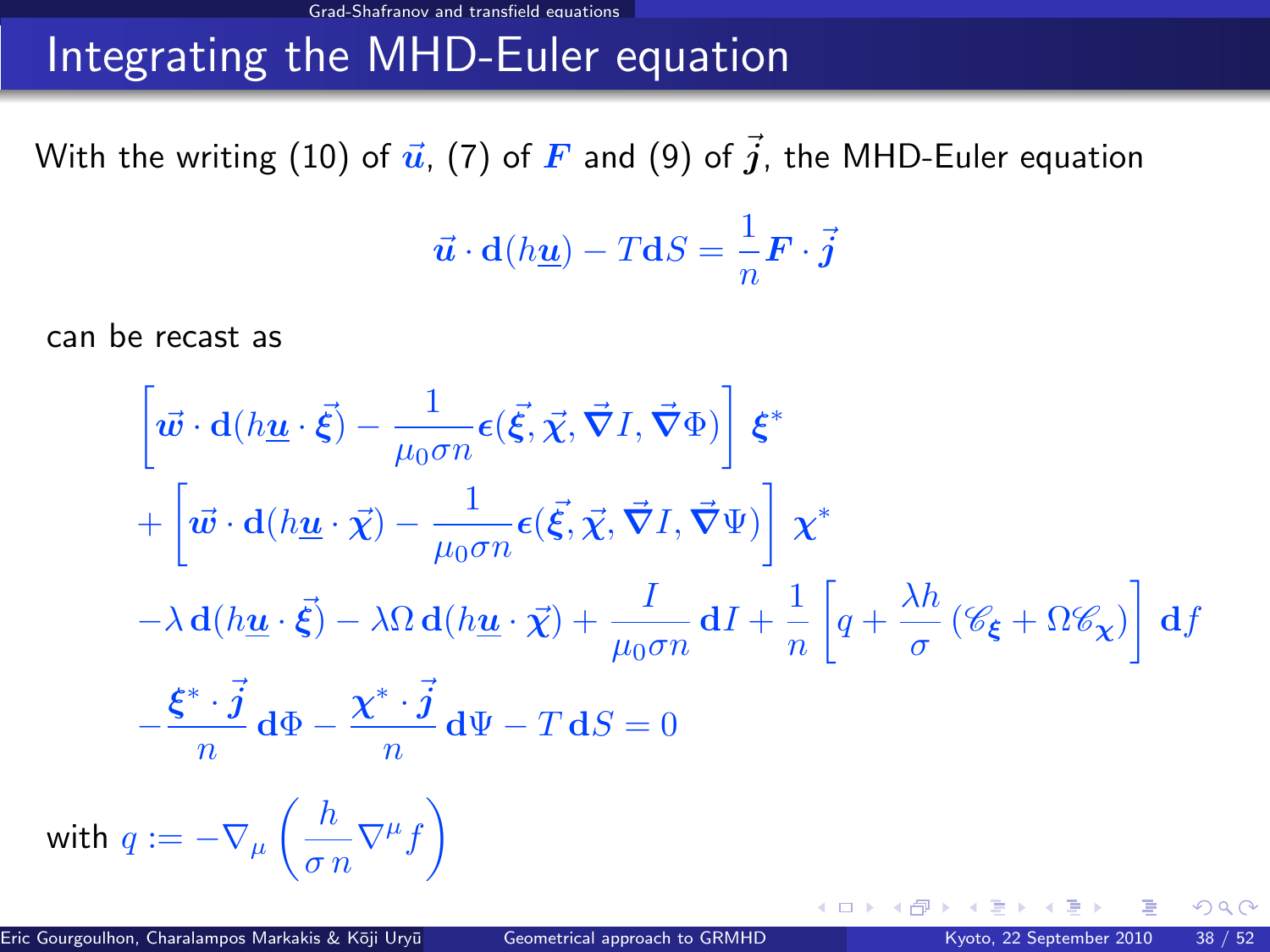## Integrating the MHD-Euler equation

The MHD-Euler equation is equivalent to the system

$$
\vec{\boldsymbol{w}} \cdot \mathbf{d}(h\underline{\boldsymbol{u}} \cdot \vec{\boldsymbol{\xi}}) - \frac{1}{\mu_0 \sigma n} \boldsymbol{\epsilon}(\vec{\boldsymbol{\xi}}, \vec{\boldsymbol{\chi}}, \vec{\boldsymbol{\nabla}} I, \vec{\boldsymbol{\nabla}} \Phi) = 0 \tag{17}
$$

$$
\vec{\boldsymbol{w}} \cdot \mathbf{d}(h\underline{\boldsymbol{u}} \cdot \vec{\boldsymbol{\chi}}) - \frac{1}{\mu_0 \sigma n} \boldsymbol{\epsilon}(\vec{\xi}, \vec{\boldsymbol{\chi}}, \vec{\boldsymbol{\nabla}} I, \vec{\boldsymbol{\nabla}} \Psi) = 0
$$
\n(18)

$$
\lambda \mathbf{d}(h\underline{\mathbf{u}} \cdot \vec{\xi}) + \lambda \Omega \mathbf{d}(h\underline{\mathbf{u}} \cdot \vec{\chi}) - \frac{1}{n} \left[ q + \frac{\lambda h}{\sigma} \left( \mathscr{C}_{\xi} + \Omega \mathscr{C}_{\chi} \right) \right] \mathbf{d}f - \frac{I}{\mu_0 \sigma n} \mathbf{d}I
$$

$$
+ \frac{\xi^* \cdot \vec{j}}{n} \mathbf{d}\Phi + \frac{\chi^* \cdot \vec{j}}{n} \mathbf{d}\Psi + T \mathbf{d}S = 0.
$$
 (19)

<span id="page-52-2"></span><span id="page-52-1"></span><span id="page-52-0"></span>**←ロ ▶ ← イ 同 →** 

 $299$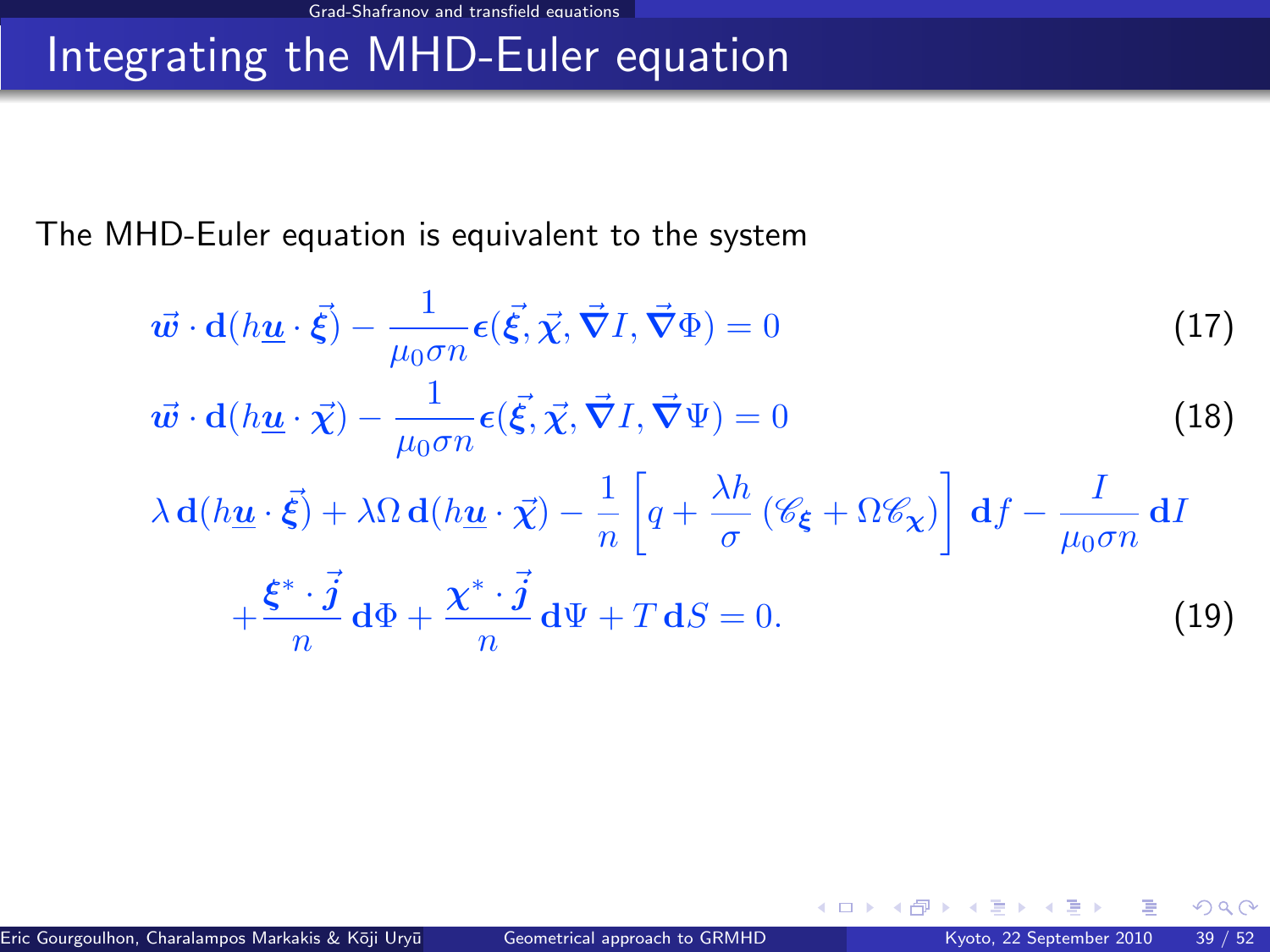#### Integrating the MHD-Euler equation

The MHD-Euler equation is equivalent to the system

$$
\vec{\boldsymbol{w}} \cdot \mathbf{d}(h\underline{\boldsymbol{u}} \cdot \vec{\boldsymbol{\xi}}) - \frac{1}{\mu_0 \sigma n} \boldsymbol{\epsilon}(\vec{\boldsymbol{\xi}}, \vec{\boldsymbol{\chi}}, \vec{\boldsymbol{\nabla}} I, \vec{\boldsymbol{\nabla}} \Phi) = 0 \tag{17}
$$

$$
\vec{\boldsymbol{w}} \cdot \mathbf{d}(h\underline{\boldsymbol{u}} \cdot \vec{\boldsymbol{\chi}}) - \frac{1}{\mu_0 \sigma n} \boldsymbol{\epsilon}(\vec{\xi}, \vec{\boldsymbol{\chi}}, \vec{\boldsymbol{\nabla}} I, \vec{\boldsymbol{\nabla}} \Psi) = 0
$$
\n(18)

$$
\lambda \mathbf{d}(h\underline{\mathbf{u}} \cdot \vec{\xi}) + \lambda \Omega \mathbf{d}(h\underline{\mathbf{u}} \cdot \vec{\chi}) - \frac{1}{n} \left[ q + \frac{\lambda h}{\sigma} \left( \mathscr{C}_{\xi} + \Omega \mathscr{C}_{\chi} \right) \right] \mathbf{d}f - \frac{I}{\mu_0 \sigma n} \mathbf{d}I
$$

$$
+ \frac{\xi^* \cdot \vec{j}}{n} \mathbf{d}\Phi + \frac{\chi^* \cdot \vec{j}}{n} \mathbf{d}\Psi + T \mathbf{d}S = 0.
$$
 (19)

To go further, one shall distinguish two case depending whether the fluid motion has some meridional component  $(df \neq 0)$ , or not,  $(df = 0)$ 

 $\Omega$ 

**4 ロ ト 4 何 ト 4**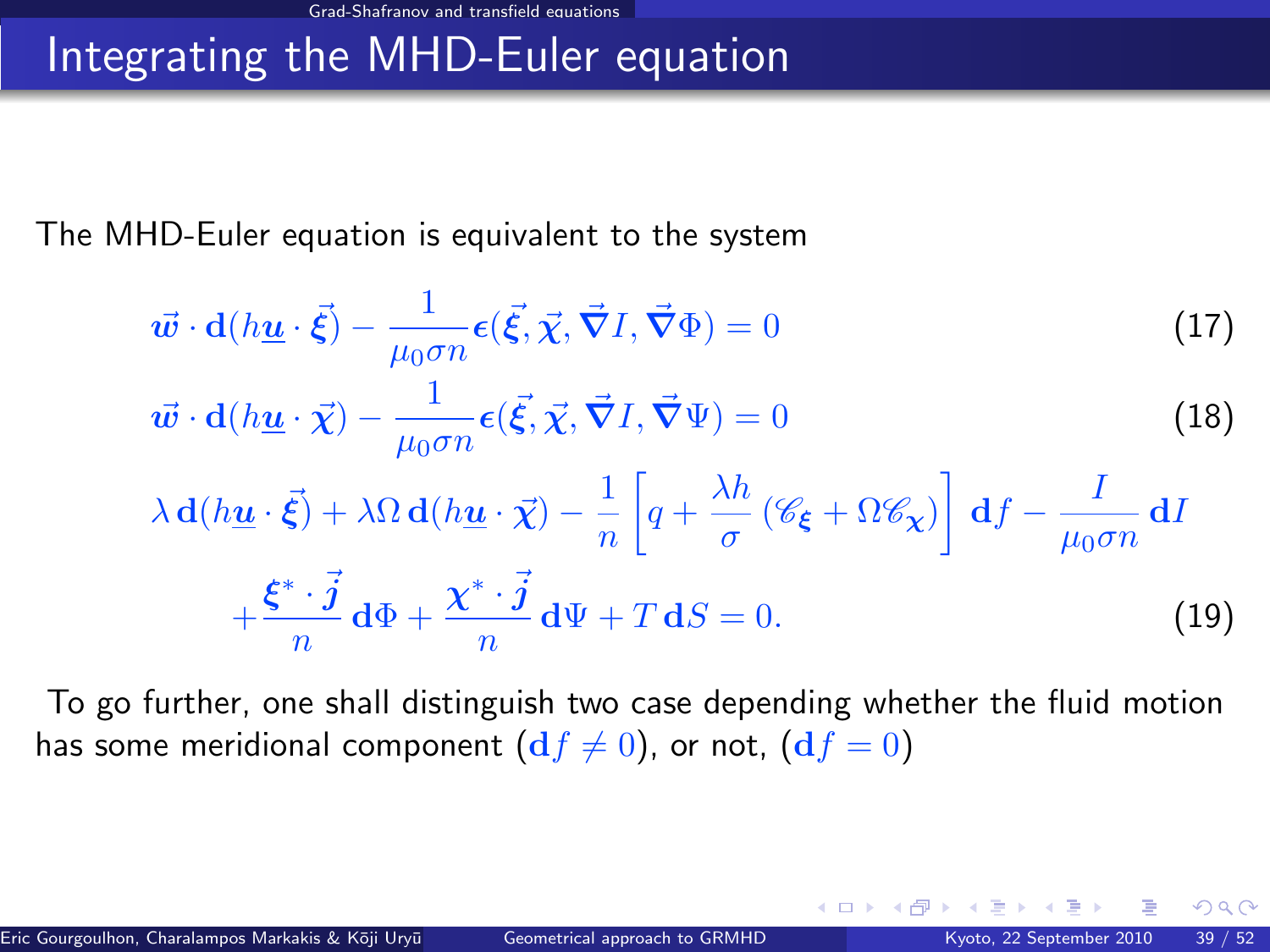#### Pure rotational flow

#### Assumption:  $\vec{\bf w}=0$ , i.e.  ${\bf d}f=0$

Then the perfect conductor relation [\(14\)](#page-36-1) reduces to  $\left|\frac{d\Phi}{d\phi}\right| = -\Omega \frac{d\Psi}{d\phi}$  and Eqs. [\(17\)](#page-52-0)-[\(18\)](#page-52-1) are equivalent to

<span id="page-54-0"></span>
$$
\epsilon(\vec{\xi}, \vec{\chi}, \vec{\nabla}I, \vec{\nabla}\Psi) = 0 \tag{20}
$$

**← ロ ▶ → イ 同** 

Two cases must be considered:

- **•** generic case :  $d\Psi \neq 0$
- toroidal magnetic field:  $d\Psi = 0$

 $\Omega$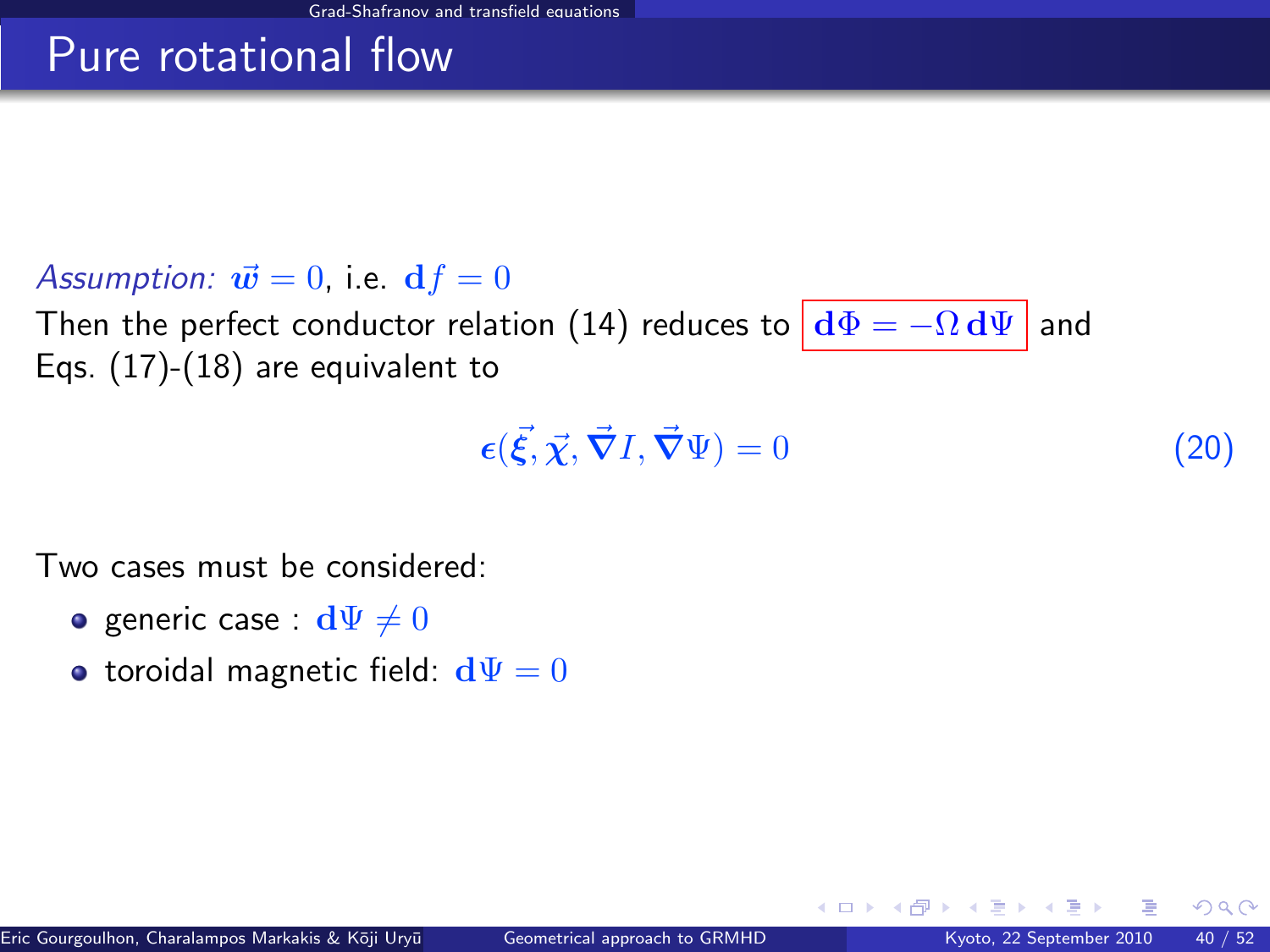#### Pure rotational flow: generic case  $(1/2)$

If  $d\Psi \neq 0$ , the relation  $d\Phi = -\Omega d\Psi$  implies



 $\boxed{\Omega = \Omega(\Psi)}$  (relativistic generalization of Ferraro's law of isorotation)

Moreover Eq. [\(20\)](#page-54-0) implies  $dI \propto d\Psi$ , resulting in

 $I = I(\Psi)$ 

Assuming  $S = S(\Psi)$ , Eq. [\(19\)](#page-52-2) admit the first integral

$$
\ln h + \frac{1}{2}\ln\left(V - 2W\Omega - X\Omega^2\right) + \int_0^{\Psi} G(\psi) d\psi = \mathrm{const}
$$

where  $G = G(\Psi)$  obeys to...

 $\Omega$ 

**← ロ ▶ → イ 同**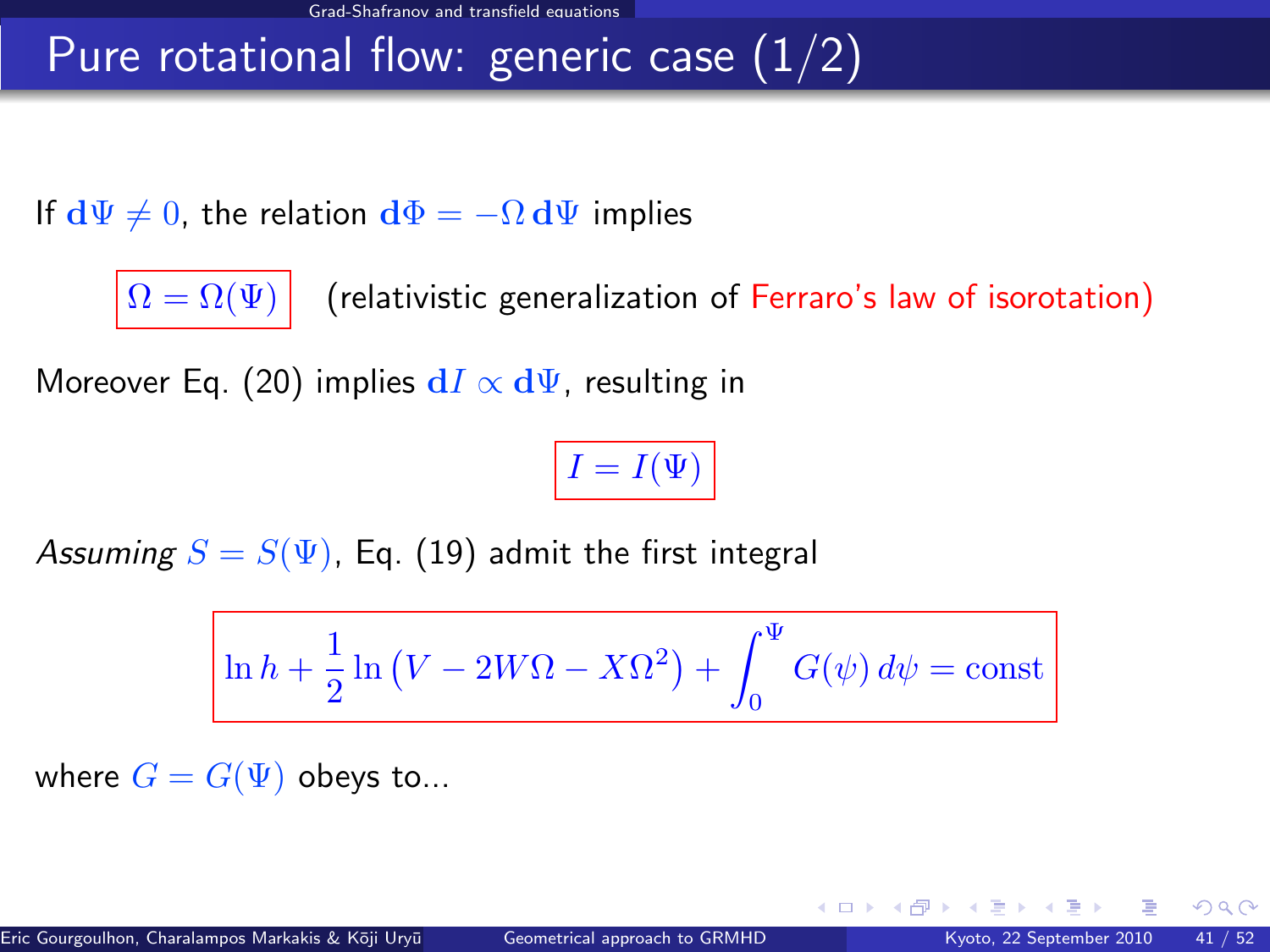#### Pure rotational flow: generic case (2/2)

<span id="page-56-0"></span>
$$
(V - 2W\Omega - X\Omega^2)\Delta^* \Psi + \mathbf{d}(V - 2W\Omega - X\Omega^2) \cdot \vec{\nabla}\Psi
$$

$$
+ (W + X\Omega)\Omega' \mathbf{d}\Psi \cdot \vec{\nabla}\Psi + I \left[ I' - \frac{W + X\Omega}{\sigma} \mathcal{C}_\xi - \frac{V - W\Omega}{\sigma} \mathcal{C}_\chi \right]
$$

$$
+ \mu_0 \sigma \left\{ (\varepsilon + p) \left[ \frac{(X\Omega + W)\Omega'}{V - 2W\Omega - X\Omega^2} - G \right] - nTS' \right\} = 0
$$
(21)

with  $\Delta^*\Psi:=\sigma\,\nabla_{\mu}\left(\frac{1}{\sigma}\right)$  $\frac{1}{\sigma}\nabla^{\mu}\Psi\bigg)$ 

Eq. [\(21\)](#page-56-0) is the relativistic generalization of the Grad-Shafranov equation, for the most general (i.e. noncircular) stationary and axisymmetric spacetimes

 $\Omega$ 

◂<del>◻▸ кฅ</del>▸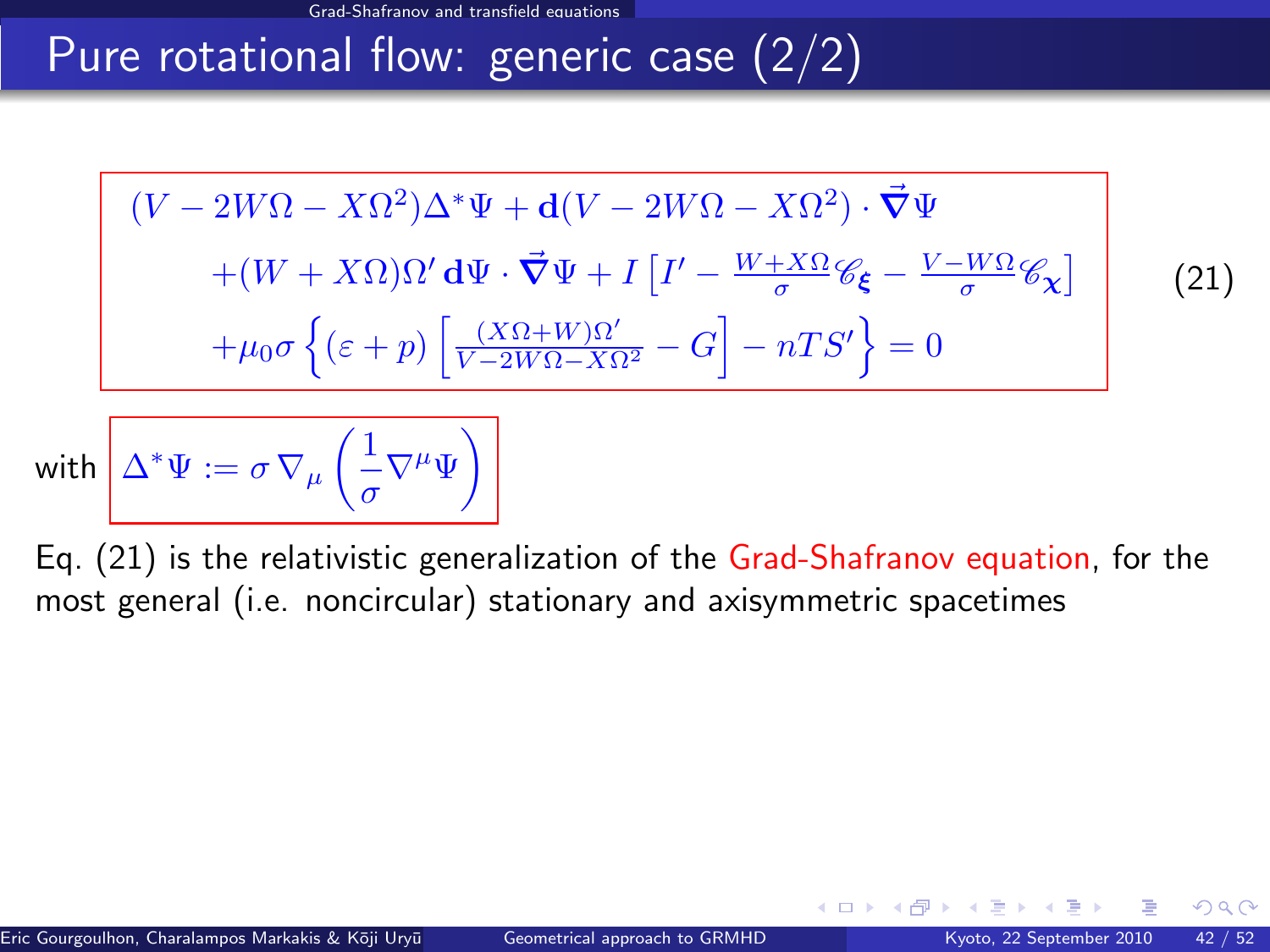### Pure rotational flow: generic case (2/2)

$$
(V - 2W\Omega - X\Omega^2)\Delta^* \Psi + \mathbf{d}(V - 2W\Omega - X\Omega^2) \cdot \vec{\nabla}\Psi
$$

$$
+ (W + X\Omega)\Omega' \mathbf{d}\Psi \cdot \vec{\nabla}\Psi + I \left[ I' - \frac{W + X\Omega}{\sigma} \mathcal{C}_{\xi} - \frac{V - W\Omega}{\sigma} \mathcal{C}_{\chi} \right]
$$

$$
+ \mu_0 \sigma \left\{ (\varepsilon + p) \left[ \frac{(X\Omega + W)\Omega'}{V - 2W\Omega - X\Omega^2} - G \right] - nTS' \right\} = 0
$$

with  $\Delta^*\Psi:=\sigma\,\nabla_{\mu}\left(\frac{1}{\sigma}\right)$  $\frac{1}{\sigma}\nabla^{\mu}\Psi\bigg)$ 

Eq. [\(21\)](#page-56-0) is the relativistic generalization of the Grad-Shafranov equation, for the most general (i.e. noncircular) stationary and axisymmetric spacetimes

#### Newtonian limit:

$$
\Delta^* \Psi + II' + \mu_0 r^2 \sin^2 \theta \left[ \rho \left( \Omega \Omega' r^2 \sin^2 \theta - G \right) - nTS' \right] = 0
$$

 $\Omega = 0$  Grad and Rubin (1958), Shafranov (1958)  $\bullet$   $\Omega \neq 0$  : Chandrasekhar (1956) **←ロ ▶ ← イ 同 →**  (21)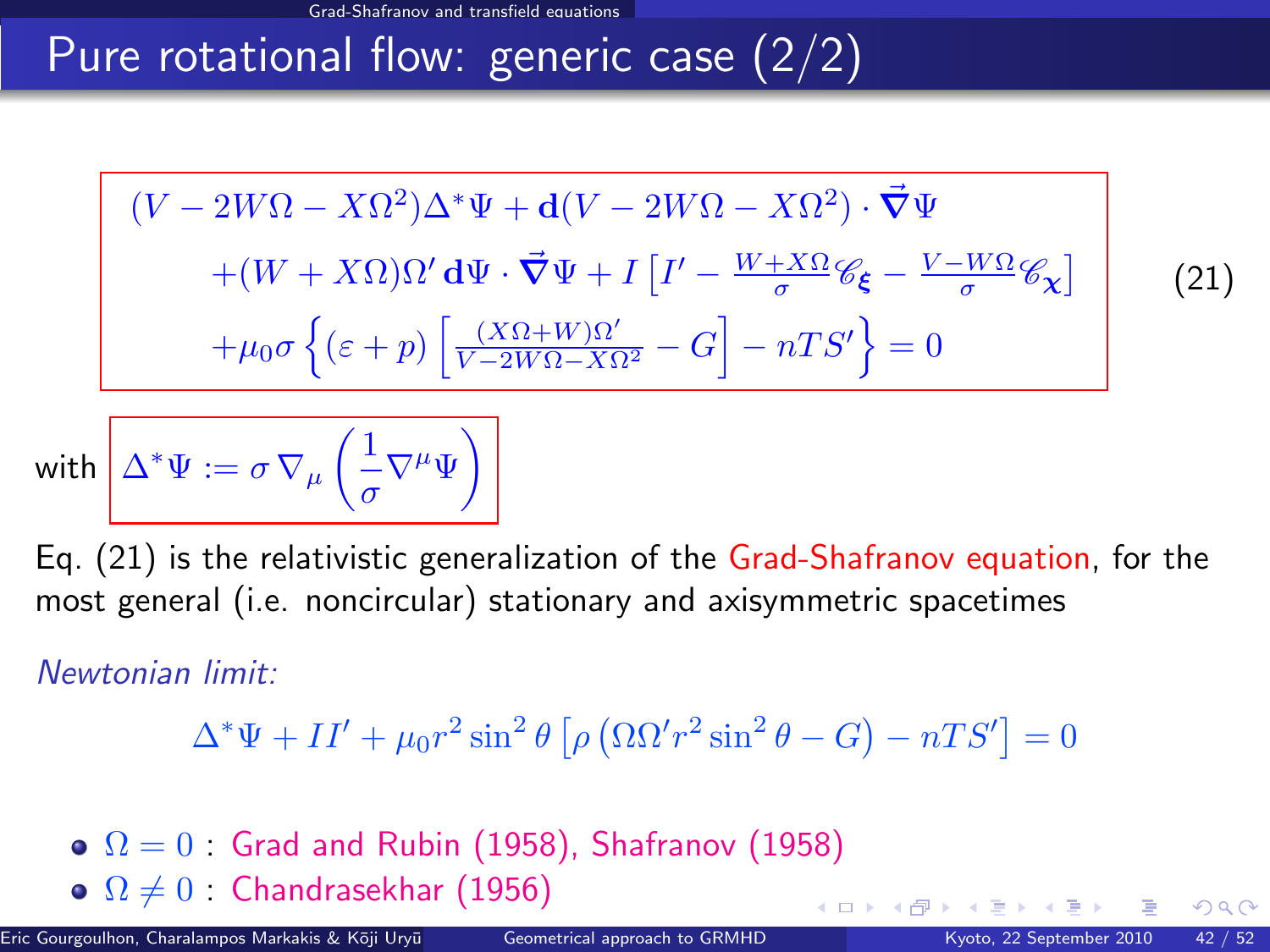### Pure rotational flow: toroidal magnetic field  $(1/2)$

Assumption:  $\mathbf{d}\Psi = 0$ 

 $\Rightarrow$   $\left| d\Phi = 0 \right|$  [since  $d\Phi = -\Omega d\Psi$  ]

The electromagnetic field depends then only on  $I$ 

$$
: \left[ \boldsymbol{F} = \frac{I}{\sigma} \boldsymbol{\epsilon}(\vec{\xi}, \vec{\chi}, ., .) \right]
$$

**← ロ ▶ → イ 同** 

and  $\vec{b} \in \Pi$  (toroidal magnetic field)

 $\Omega$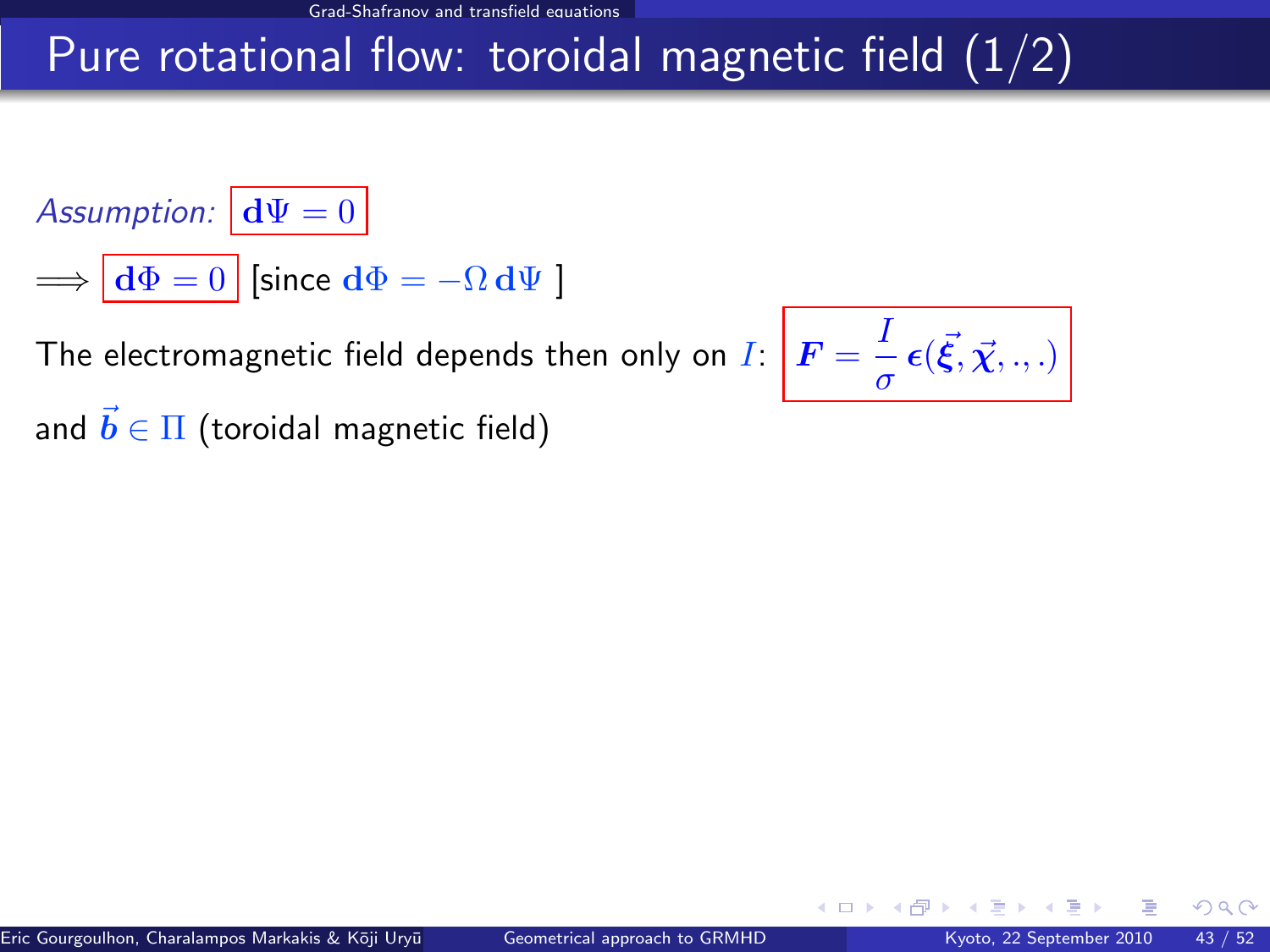### Pure rotational flow: toroidal magnetic field  $(1/2)$

Assumption:  $\mathbf{d}\Psi = 0$ 

 $\Rightarrow \overline{d\Phi} = 0$  [since  $d\Phi = -\Omega d\Psi$  ]

The electromagnetic field depends then only on  $I\colon \mathcal{\bigr|} \bm{F} = \frac{I}{I}$  $\frac{1}{\sigma}\epsilon(\vec{\xi},\vec{\chi},.,.)$ and  $\vec{b} \in \Pi$  (toroidal magnetic field)

The first two equations of the MHD-Euler system [\(18\)](#page-52-1)-[\(19\)](#page-52-2) are automatically satisfied, while the third one reduces to

$$
\mathbf{d}\ln\left(h\sqrt{V-2W\Omega-X\Omega^2}\right)+\frac{X\Omega+W}{V-2W\Omega-X\Omega^2}\,\mathbf{d}\Omega+\frac{I}{\mu_0\sigma(\varepsilon+p)}\,\mathbf{d}I-\frac{T}{h}\,\mathbf{d}S=0
$$

Sufficient conditions for the integrability are then  $\left|\Omega = \Omega(I)\right|$  and  $\left|S = S(I)\right|$ 

 $\Omega$ 

**← ロ ▶ → イ 同**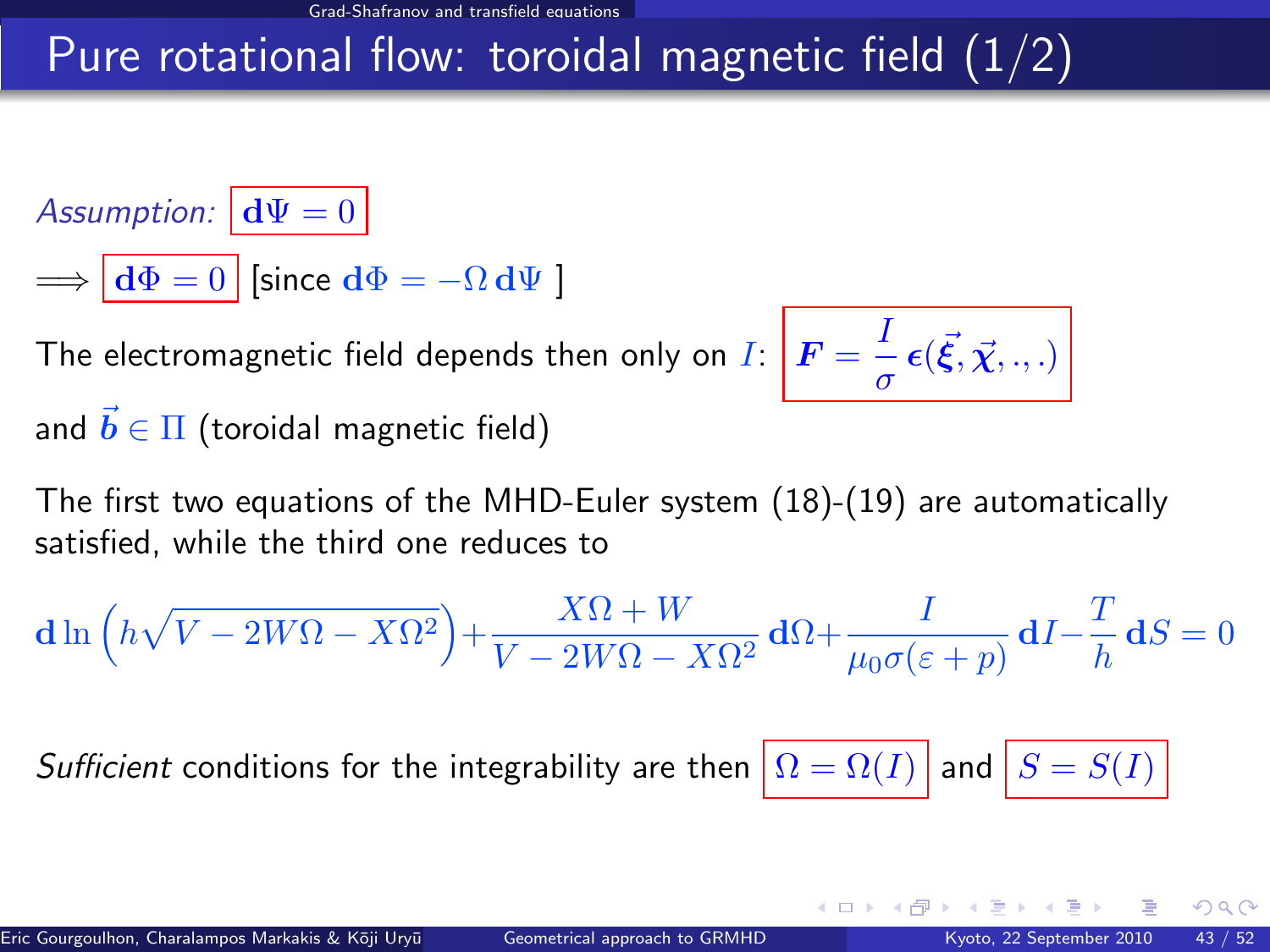#### Pure rotational flow: toroidal magnetic field (2/2)

Assuming  $\Omega = \Omega(I)$  and  $S = S(I)$ , the first integral is then

$$
\ln h + \frac{1}{2}\ln\left(V - 2W\Omega - X\Omega^2\right) + \int_0^I Q(i) \, di = \mathrm{const}
$$

where  $Q = Q(I)$  such that

$$
\frac{I}{\mu_0\sigma(\varepsilon+p)}-Q(I)+\frac{(X\Omega+W)\Omega'}{V-2W\Omega-X\Omega^2}-\frac{TS'}{h}=0
$$

In the special case  $\Omega = \text{const}$  and  $S = \text{const}$ , we recover results by Kiuchi & Yoshida (2008) Newtonian limit: Miketinac (1973)

**← ロ ▶ → イ 同 →**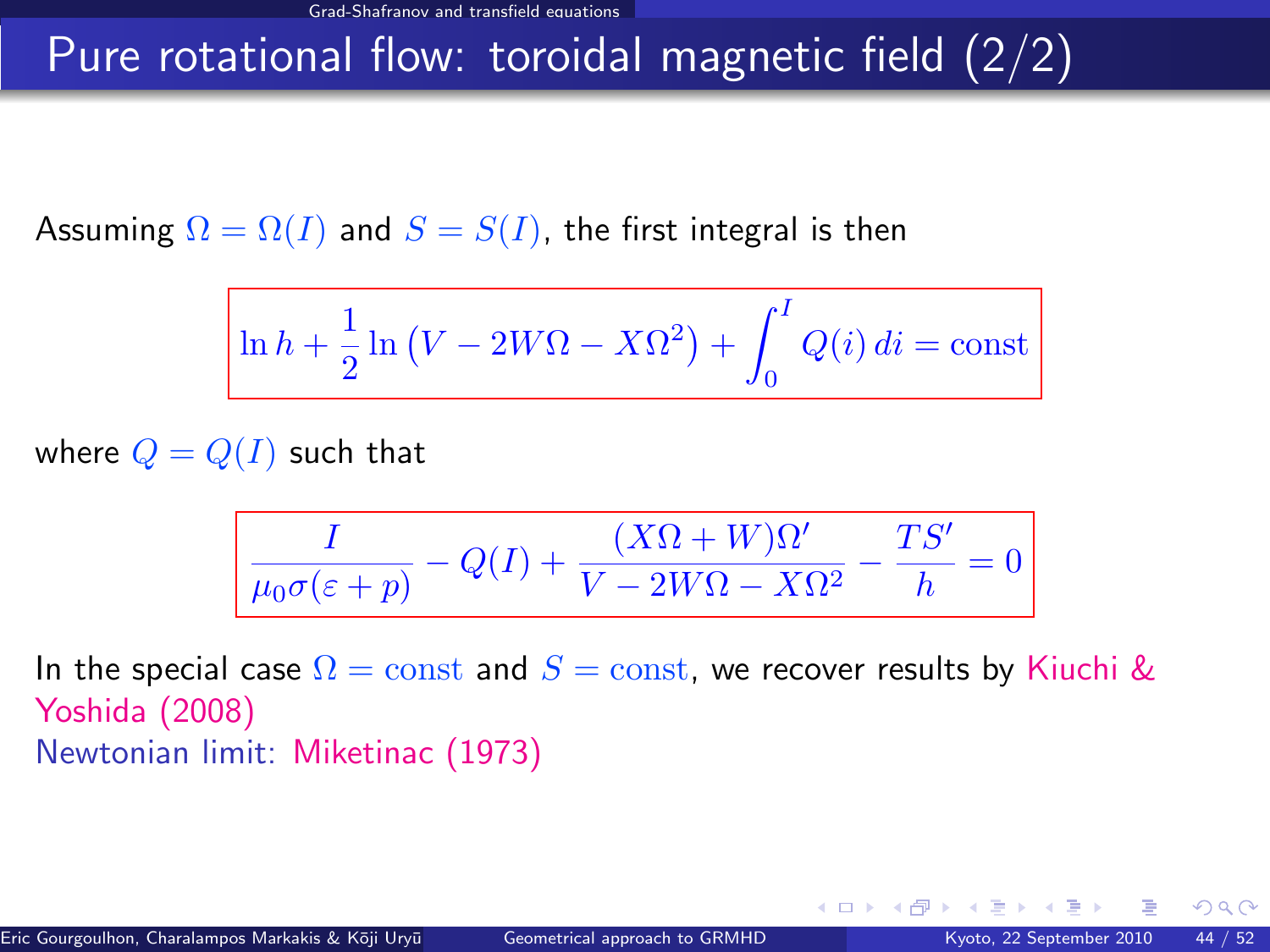#### Flow with meridional component

Assumption:  $\vec{w} \neq 0$ , i.e.  $df \neq 0$ 

As shown [above,](#page-40-0) we may then write  $\left|\mathbf{d}\Phi = D(f)\mathbf{d}f\right|$  and  $\left|\mathbf{d}\Psi = C(f)\mathbf{d}f\right|$ Moreover Eq. [\(2\)](#page-16-1) implies  $|S = S(f)|$ 

The MHD-Euler system [\(17\)](#page-52-0)-[\(19\)](#page-52-2) is then equivalent to

<span id="page-61-1"></span><span id="page-61-0"></span>
$$
\vec{w} \cdot dE = 0
$$
\n
$$
\vec{w} \cdot dL = 0
$$
\n(22)\n
$$
\left\{ n\lambda \left[ \Omega L' - E' + \frac{I}{\mu_0} (D' + \Omega C') \right] + D\xi^* \cdot \vec{j} + C\chi^* \cdot \vec{j} - q \right\}
$$
\n
$$
-\frac{\lambda h}{\sigma} (\mathscr{C}_{\xi} + \Omega \mathscr{C}_{\chi}) + nTS' \right\} df = 0
$$
\n(24)

We recognize in [\(22\)](#page-61-0)-[\(23\)](#page-61-1) the Bernoulli-type conservation laws established earlier [cf. Eqs. [\(15\)](#page-44-1)-[\(16\)](#page-46-1)]

Eq. [\(24\)](#page-61-2) is equivalent to the vanishing of the factor in front of  $df$ 

 $\Omega$ 

<span id="page-61-2"></span>**K ロ ▶ K 何 ▶ K 手**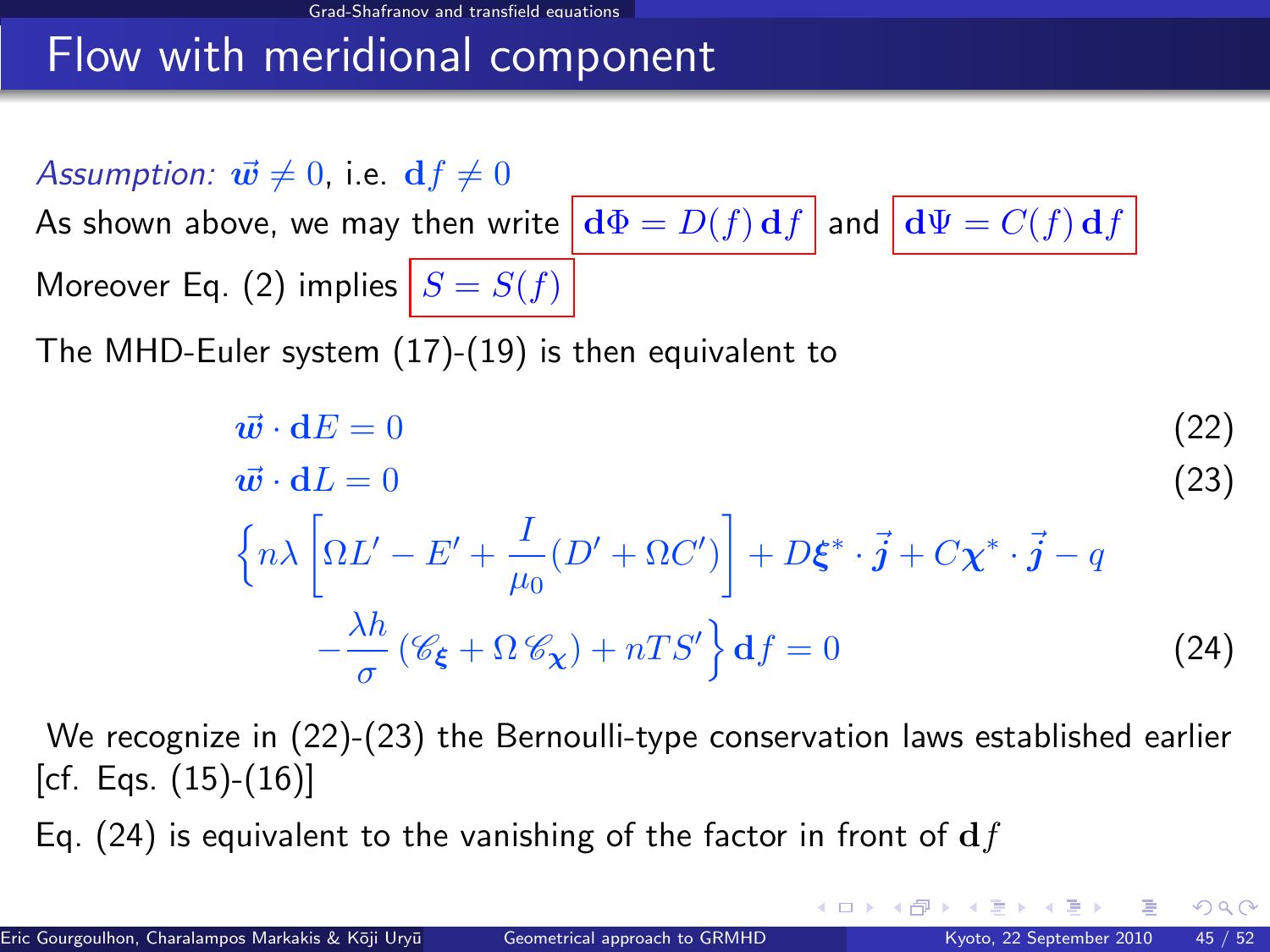#### Transfield equation

Substituting expression [\(9\)](#page-30-0) for  $\vec{j}$  in Eq. [\(24\)](#page-61-2) we obtain the transfield equation:

<span id="page-62-0"></span>
$$
(1 - \frac{A}{M^2}) \Delta^* f + \frac{n}{h} \left[ \mathbf{d} \left( \frac{h}{n} \right) - \frac{1}{\mu_0} \left( C^2 \mathbf{d} V + 2CD \mathbf{d} W - D^2 \mathbf{d} X \right) \right] \cdot \vec{\nabla} f
$$
  
\n
$$
- \frac{n}{\mu_0 h} \left[ (VC + WD)C' + (WC - XD)D' \right] \mathbf{d} f \cdot \vec{\nabla} f
$$
  
\n
$$
+ \frac{\sigma n^2}{h} \left\{ \lambda \left[ \Omega L' - E' + \frac{I}{\mu_0} (D' + \Omega C') \right] + TS' \right\} - \lambda n \left( \mathcal{C}_{\xi} + \Omega \mathcal{C}_{\chi} \right)
$$
  
\n
$$
+ \frac{I_n}{\mu_0 \sigma h} \left[ (WC - XD) \mathcal{C}_{\xi} + (VC + WD) \mathcal{C}_{\chi} \right] = 0
$$
\n(25)

with

• 
$$
A := V + 2W\frac{D}{C} - X\frac{D^2}{C^2}
$$
,  $\Delta^* f := \sigma \nabla_\mu \left(\frac{1}{\sigma} \nabla^\mu f\right)$ 

 $M^2 := \frac{\mu_0 h}{G^2}$  $\frac{F^{0,2}}{C^2n}$  (poloidal Alfvén Mach-number)

Eq. [\(25\)](#page-62-0) is called transfield for it expresses the component along  $df$  of the MHD-Euler equation and  $df$  is transverse to the magnetic field  $\vec{b}$  in the fluid frame, in the sense that  $\vec{b} \cdot df = 0$ 

<span id="page-62-1"></span> $\Omega$ 

**K ロ ト K 何 ト K 目**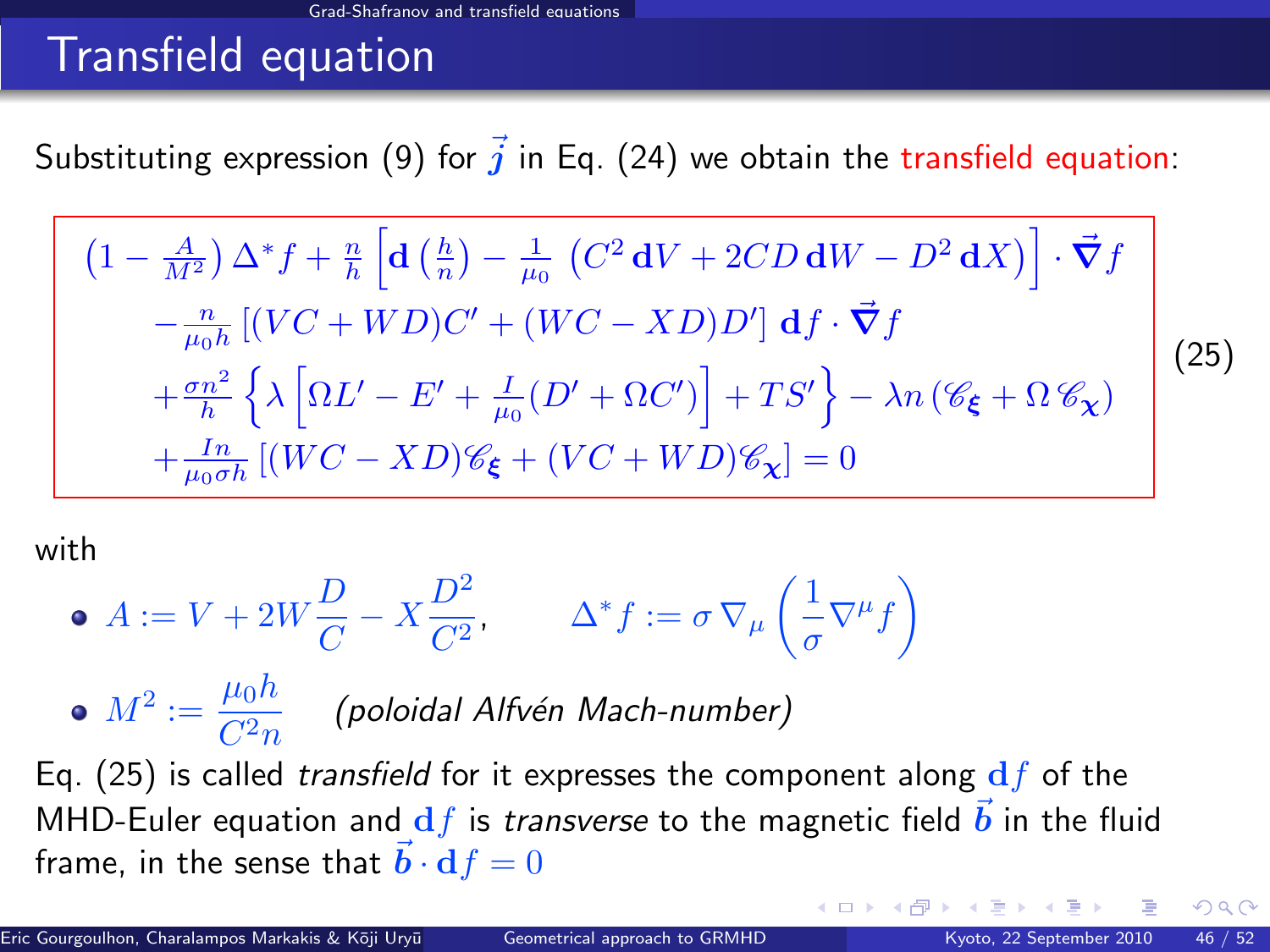### Poloidal wind equation

The transfield equation has to be supplemented by the poloidal wind equation, arising from the 4-velocity normalization  $\underline{u} \cdot \overrightarrow{u} = -1$ , with  $\lambda$  and  $\Omega$  expressed in terms of  $C$ ,  $D$ ,  $E$ ,  $L$  and  $h$  :

<span id="page-63-1"></span>
$$
(A - M^{2})^{2} \left(\frac{h^{2}}{n^{2}} df \cdot \vec{\nabla} f + \sigma h^{2}\right) - M^{4} (X E^{2} + 2 W E L - V L^{2})
$$

$$
-\frac{\sigma}{C^{2}} (A - 2M^{2})(CE + DL)^{2} = 0
$$

(26)

<span id="page-63-0"></span> $\Omega$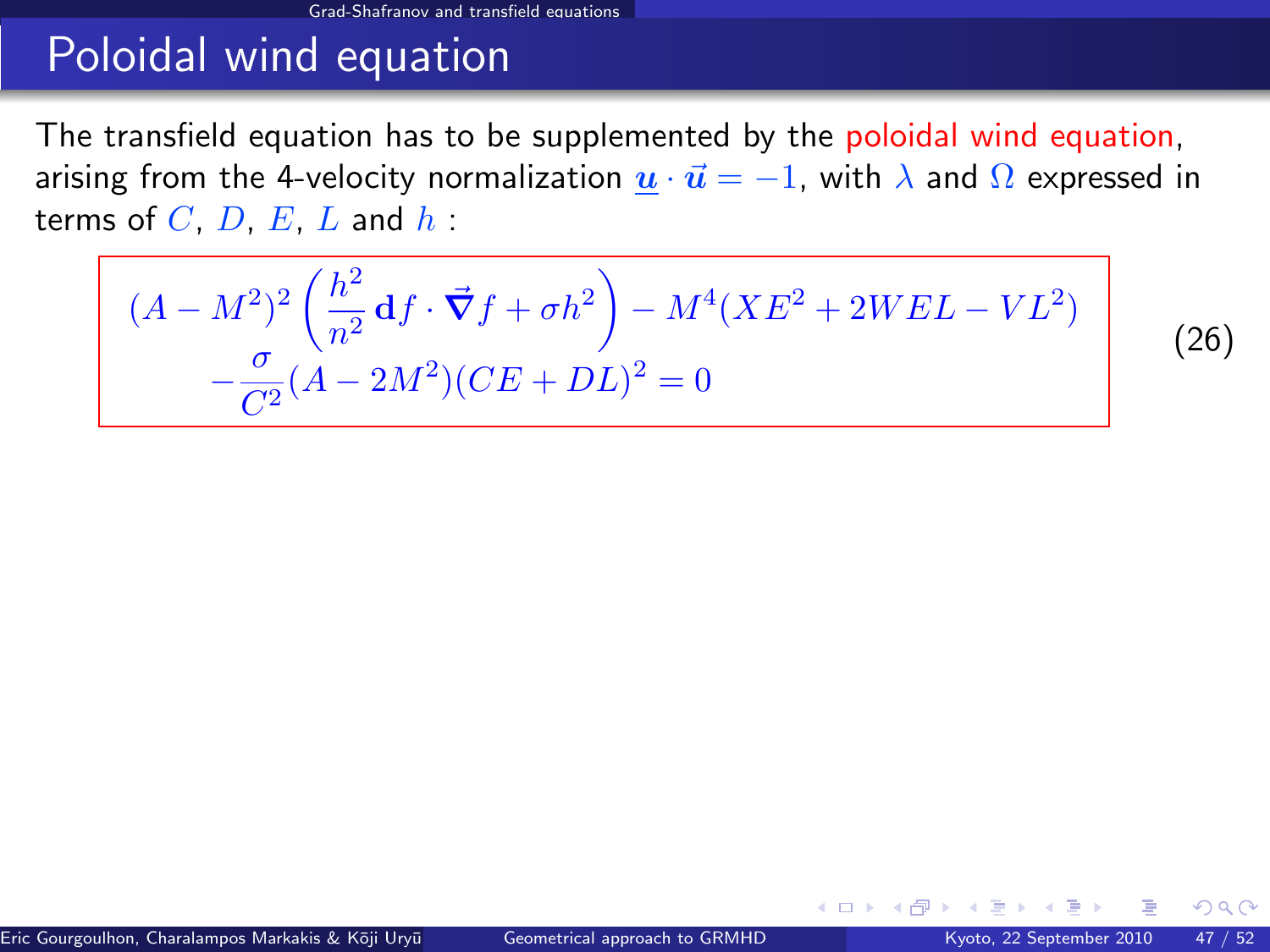# Poloidal wind equation

The transfield equation has to be supplemented by the poloidal wind equation, arising from the 4-velocity normalization  $\underline{u} \cdot \overrightarrow{u} = -1$ , with  $\lambda$  and  $\Omega$  expressed in terms of  $C$ ,  $D$ ,  $E$ ,  $L$  and  $h$  :

$$
(A - M^{2})^{2} \left(\frac{h^{2}}{n^{2}} \mathbf{d}f \cdot \vec{\nabla}f + \sigma h^{2}\right) - M^{4}(XE^{2} + 2WEL - VL^{2}) - \frac{\sigma}{C^{2}}(A - 2M^{2})(CE + DL)^{2} = 0
$$

Notice that I,  $\lambda$  and  $\Omega$  in Eq. [\(25\)](#page-62-0) can be expressed in terms of C, D, E, L, n and  $h$ 

Then

Given

- the metric (represented by V, X, W,  $\sigma$  and  $\nabla$ ),
- the EOS  $h = h(n, S)$ ,
- the five functions  $C(f)$ ,  $D(f)$ ,  $E(f)$ ,  $L(f)$  and  $S(f)$ ,
- Eqs. [\(25\)](#page-62-0)-[\(26\)](#page-63-1) constitute a system of 2 PDEs for the 2 unknowns  $(f, n)$

Solving it provides a complete solution of the [M](#page-63-0)[H](#page-65-0)[D](#page-62-1)[-](#page-63-0)[E](#page-64-0)[ul](#page-65-0)[er](#page-49-0)[eq](#page-72-0)[ua](#page-49-0)[t](#page-50-0)[io](#page-72-0)[n](#page-0-0)

<span id="page-64-0"></span>(26)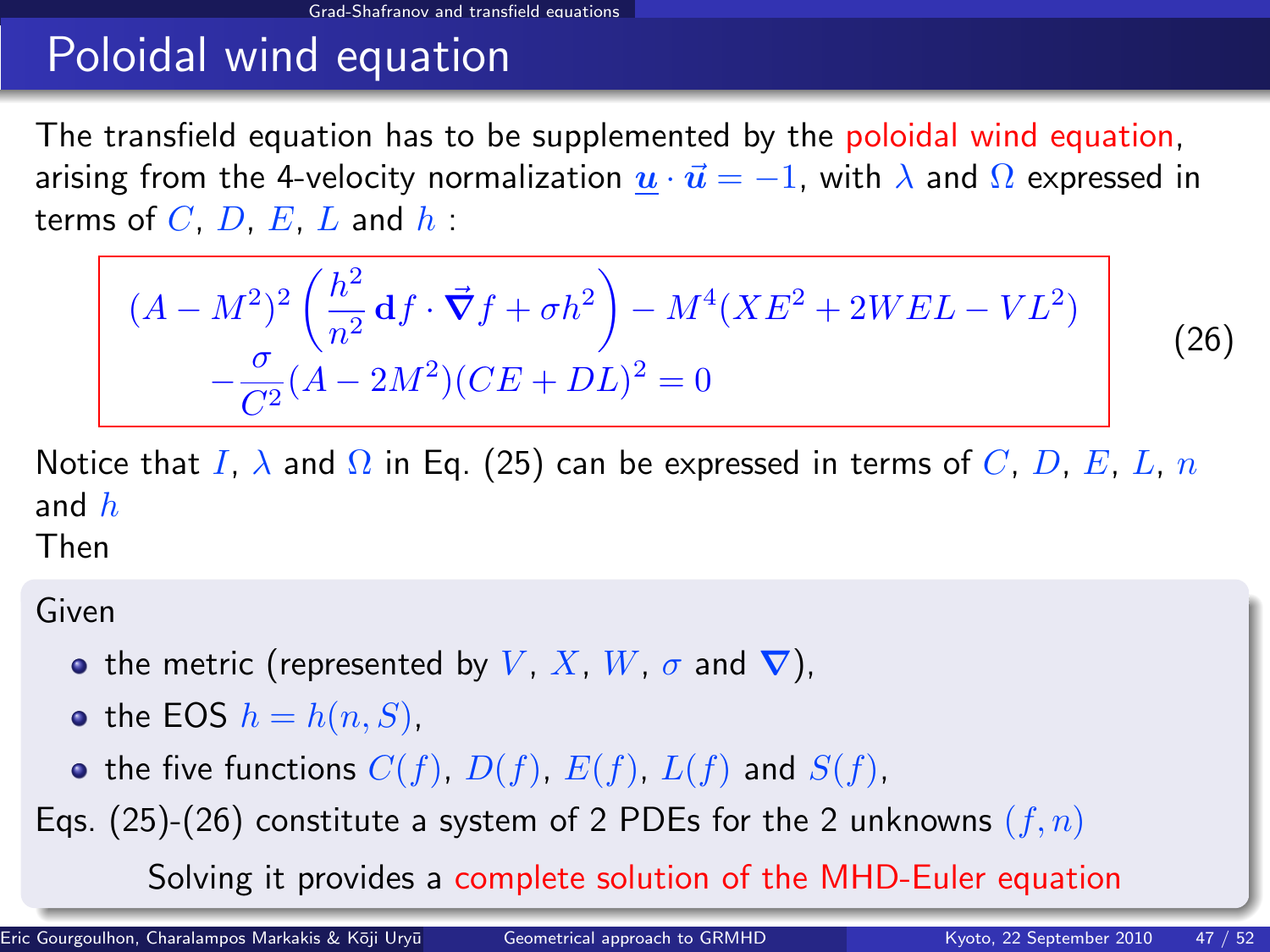#### Comparison with previous works

#### Newtonian limit:

- The transfield equation [\(25\)](#page-62-0) reduces to the equation obtained by Solov'ev (1967)
- Pure hydrodynamical limit (vanishing electromagnetic field) :

$$
\Delta^* f - \frac{1}{n} \mathbf{d} n \cdot \vec{\nabla} f + r^2 \sin^2 \theta \frac{n^2}{m_b} \left( \Omega L' - E' + TS' \right) = 0
$$

Special case  $n =$ const,  $\Omega = 0$ ,  $T = 0$  : Stokes (1880).

<span id="page-65-0"></span> $\Omega$ 

**←ロ ▶ ← イ 同 →**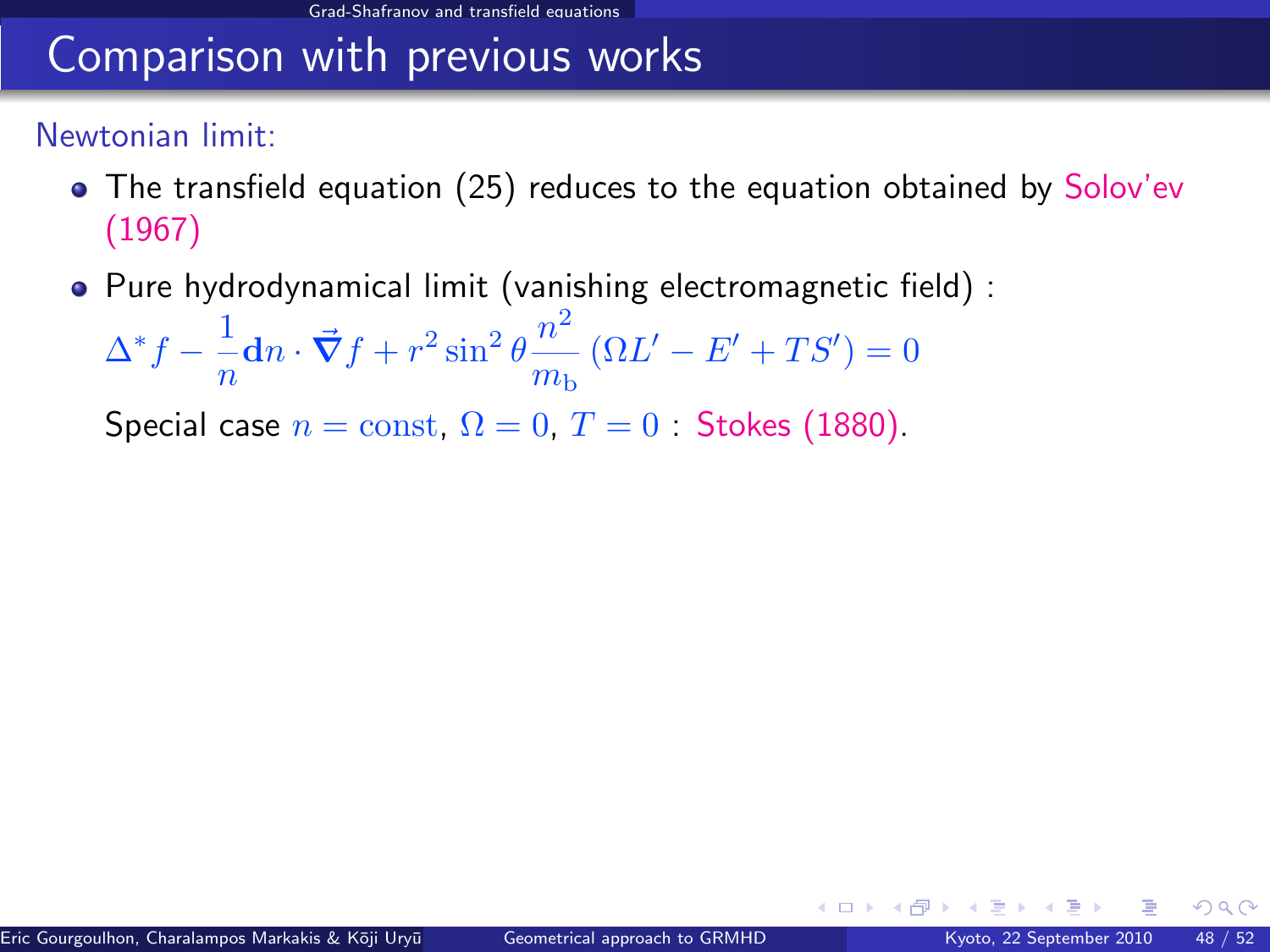### Comparison with previous works

#### Newtonian limit:

- The transfield equation [\(25\)](#page-62-0) reduces to the equation obtained by Solov'ev (1967)
- Pure hydrodynamical limit (vanishing electromagnetic field) :

$$
\Delta^* f - \frac{1}{n} \mathbf{d} n \cdot \vec{\nabla} f + r^2 \sin^2 \theta \frac{n^2}{m_b} \left( \Omega L' - E' + TS' \right) = 0
$$

Special case  $n = \text{const}$ ,  $\Omega = 0$ ,  $T = 0$  · Stokes (1880).

#### Relativistic studies:

All previous GRMHD studies derived the transfield equation for the flux function  $\Psi$ , instead of the stream function  $f\left(\mathbf{d} f = C^{-1} \mathbf{d} \Psi\right)$ 

 $\implies$  the transfield equation can be then seen as a generalization to meridional flows of the Grad-Shafranov equation [\(21\)](#page-56-0)

Drawback: no straightforward hydrodynamical limit

- Schwarzschild spacetime : Mobarry & Lovelace (1986)
- **Kerr spacetime (circular spacetimes): Nitta, Takahashi & Tomimatsu (1991),** Beskin & Par'ev (1993)
- noncircular spacetimes: Ioka & Sasaki (2003)

 $QQ$ 

 $\left\{ \begin{array}{ccc} 1 & 0 & 0 \\ 0 & 1 & 0 \end{array} \right.$   $\left\{ \begin{array}{ccc} 0 & 0 & 0 \\ 0 & 0 & 0 \end{array} \right.$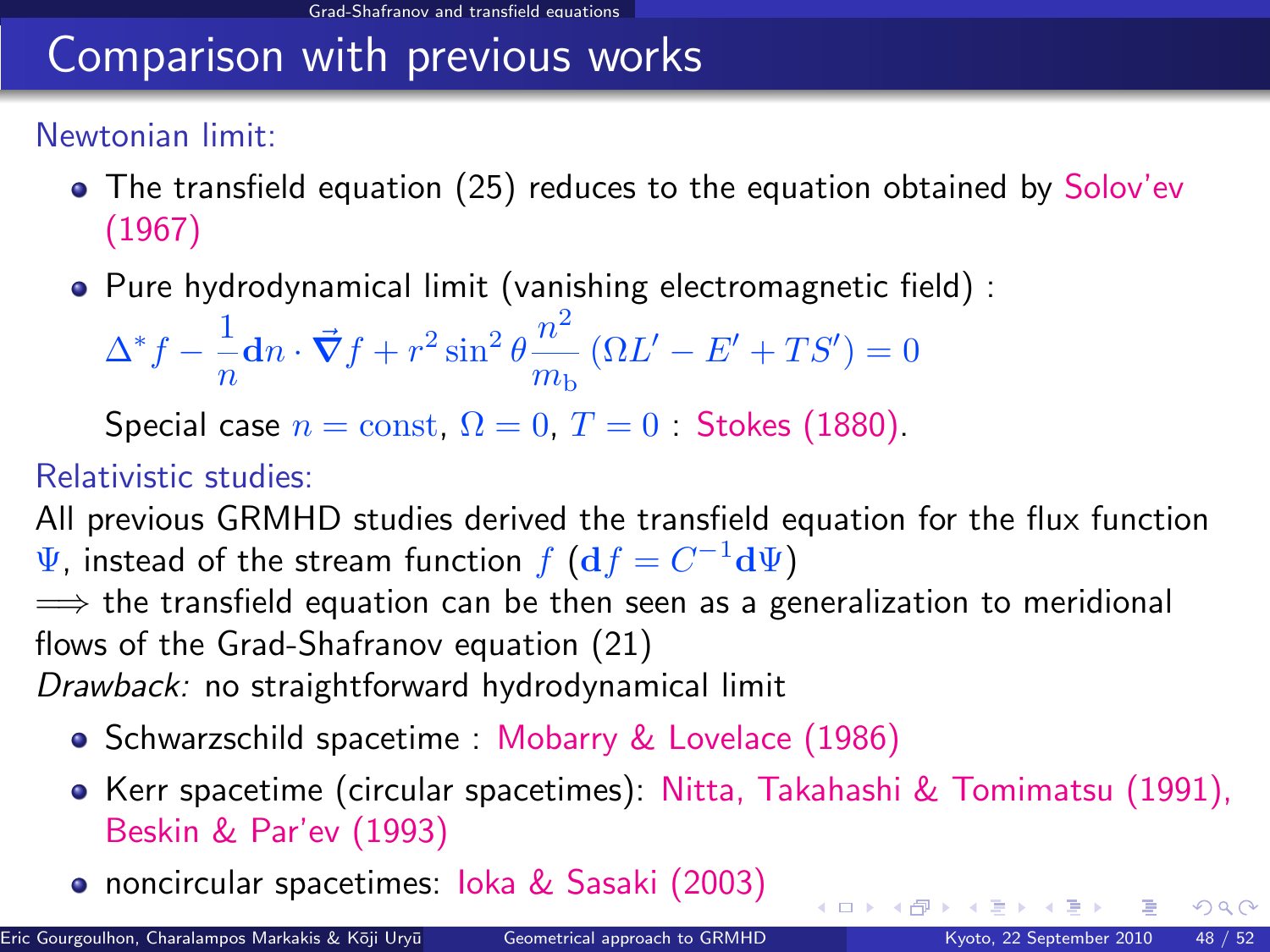# Comparison with Ioka & Sasaki (2003)

To deal with noncircular stationary axisymmetric spacetimes, Ioka & Sasaki used a  $(2+1)+1$  formalism developed by Gourgoulhon & Bonazzola (1993), similar to the  $(2{+}1){+}1$  formalism introduced by  $\boldsymbol{\mathsf{K}}.\; \boldsymbol{\mathsf{M}}$ aeda $^1$ , M. Sasaki,  $\boldsymbol{\mathsf{T}}.\; \boldsymbol{\mathsf{N}}$ akamura $^1$  & S. Miyama (1980)

This  $(2+1)+1$  formalism is based on a foliation by 2-surfaces ("meridional surfaces") transverse to the 2-surfaces of transitivity of the group action  $R \times SO(2)$ 

In noncircular spacetimes, there is no unique choice for the meridional surfaces

To be general, the work of loka  $&$  Sasaki is covariant with respect to that choice (described by means of "spatial lapse" and "meridional shift" functions)

 $\Omega$ 

**K ロ ▶ K 御 ▶ K 舌**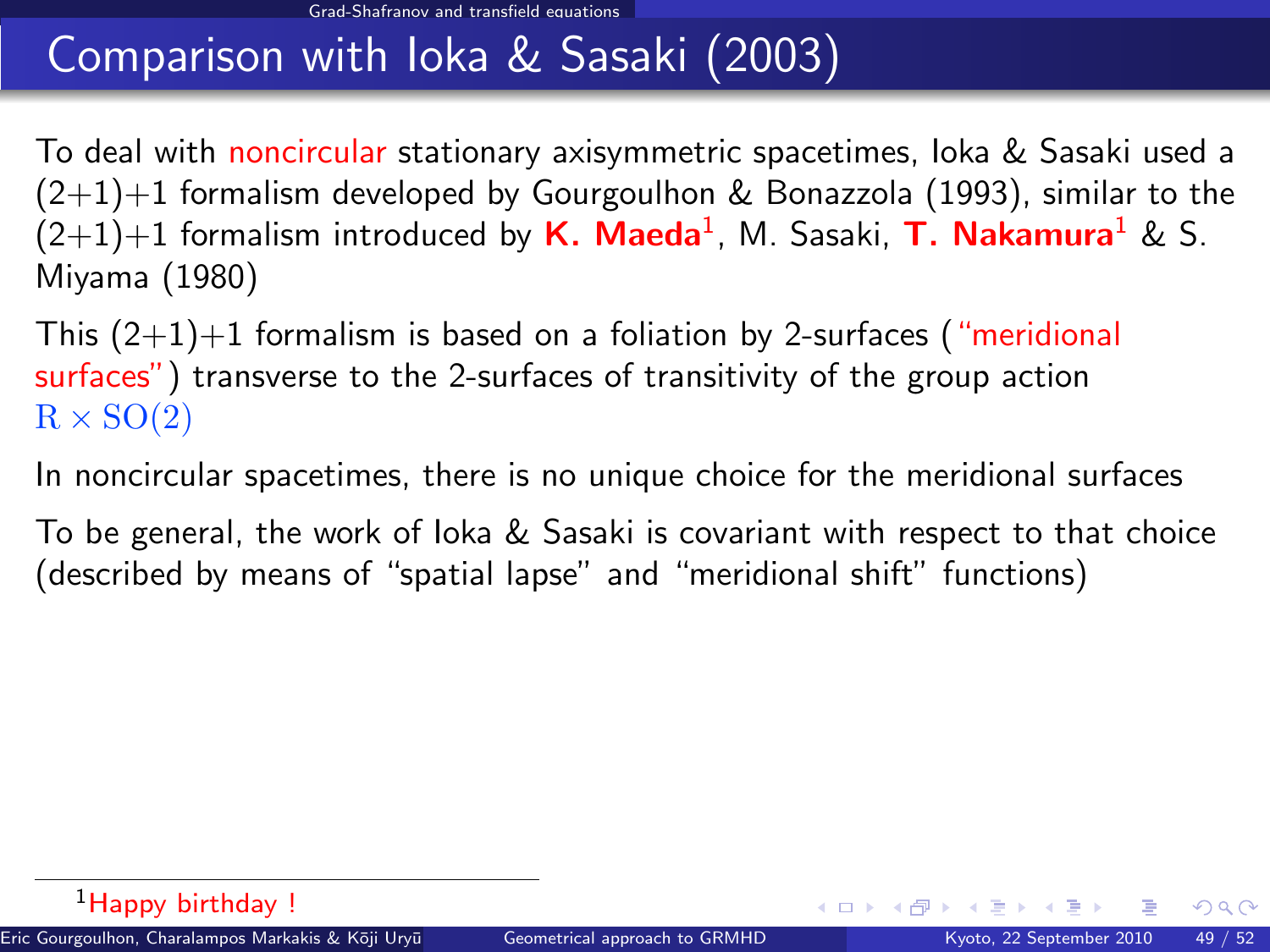# Comparison with Ioka & Sasaki (2003)

To deal with noncircular stationary axisymmetric spacetimes, Ioka & Sasaki used a  $(2+1)+1$  formalism developed by Gourgoulhon & Bonazzola (1993), similar to the  $(2{+}1){+}1$  formalism introduced by  $\boldsymbol{\mathsf{K}}.\; \boldsymbol{\mathsf{M}}$ aeda $^1$ , M. Sasaki,  $\boldsymbol{\mathsf{T}}.\; \boldsymbol{\mathsf{N}}$ akamura $^1$  & S. Miyama (1980)

This  $(2+1)+1$  formalism is based on a foliation by 2-surfaces ("meridional surfaces") transverse to the 2-surfaces of transitivity of the group action  $R \times SO(2)$ 

In noncircular spacetimes, there is no unique choice for the meridional surfaces

To be general, the work of loka  $&$  Sasaki is covariant with respect to that choice (described by means of "spatial lapse" and "meridional shift" functions)

In the geometrical approach adopted here, neither meridional surfaces have been introduced, nor any extra-structure apart from that induced by the two spacetime symmetries

 $QQ$ 

メロト メ御 トメ きょ メきょ

<sup>&</sup>lt;sup>1</sup>Happy birthday !

Eric Gourgoulhon, Charalampos Markakis & K¯oji Ury¯u () [Geometrical approach to GRMHD](#page-0-0) Kyoto, 22 September 2010 49 / 52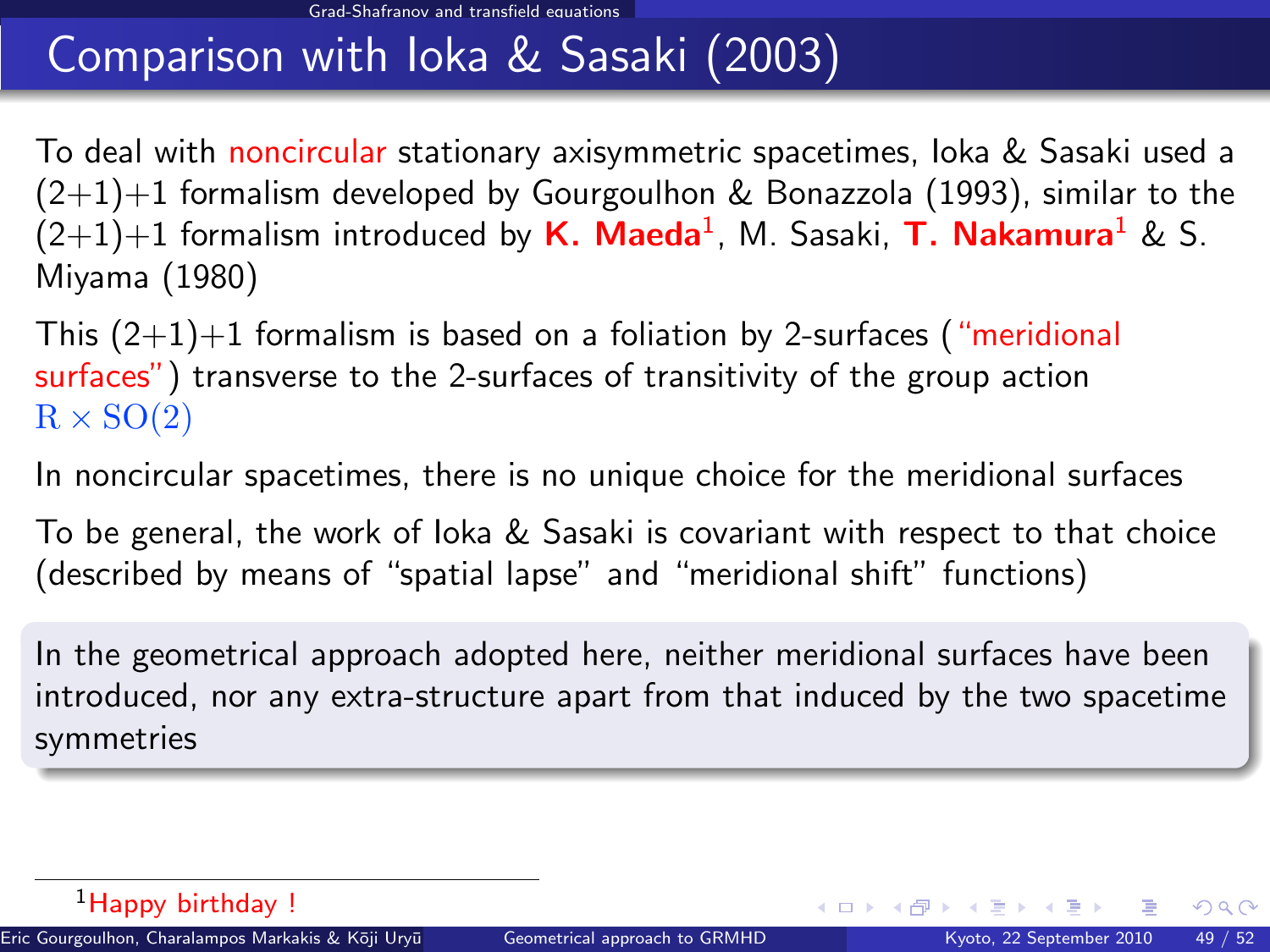# Comparison with Ioka & Sasaki (2003)

To deal with noncircular stationary axisymmetric spacetimes, Ioka & Sasaki used a  $(2+1)+1$  formalism developed by Gourgoulhon & Bonazzola (1993), similar to the  $(2{+}1){+}1$  formalism introduced by  $\boldsymbol{\mathsf{K}}.\; \boldsymbol{\mathsf{M}}$ aeda $^1$ , M. Sasaki,  $\boldsymbol{\mathsf{T}}.\; \boldsymbol{\mathsf{N}}$ akamura $^1$  & S. Miyama (1980)

This  $(2+1)+1$  formalism is based on a foliation by 2-surfaces ("meridional surfaces") transverse to the 2-surfaces of transitivity of the group action  $R \times SO(2)$ 

In noncircular spacetimes, there is no unique choice for the meridional surfaces

To be general, the work of Ioka & Sasaki is covariant with respect to that choice (described by means of "spatial lapse" and "meridional shift" functions)

In the geometrical approach adopted here, neither meridional surfaces have been introduced, nor any extra-structure apart from that induced by the two spacetime symmetries

Another difference: case of pure rotational flow and toroidal magnetic field not included in Ioka & Sasaki's treatment

<sup>1</sup>Happy birthday !

 $QQ$ 

メロト メ御 トメ きょ メきょ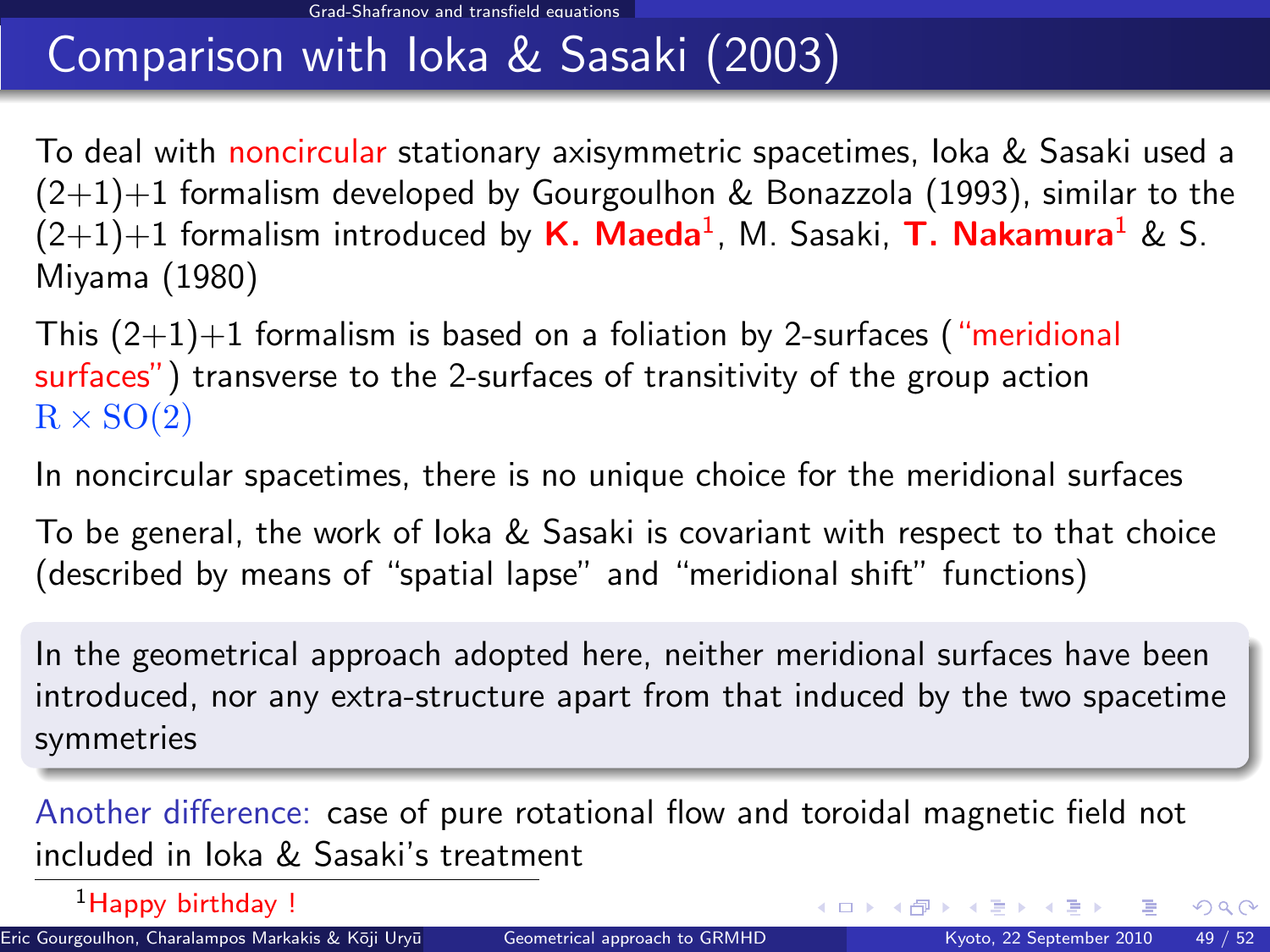- Ideal GRMHD is well amenable to a treatment based on exterior calculus.
- This simplifies calculations with respect to the traditional tensor calculus, notably via the massive use of Cartan's identity.
- For stationary and axisymmetric GRMHD, we have developed a systematic treatment based on such an approach. This provides some insight on previously introduced quantities and leads to the formulation of very general laws, recovering previous ones as subcases and obtaining new ones in some specific limits.

 $\Omega$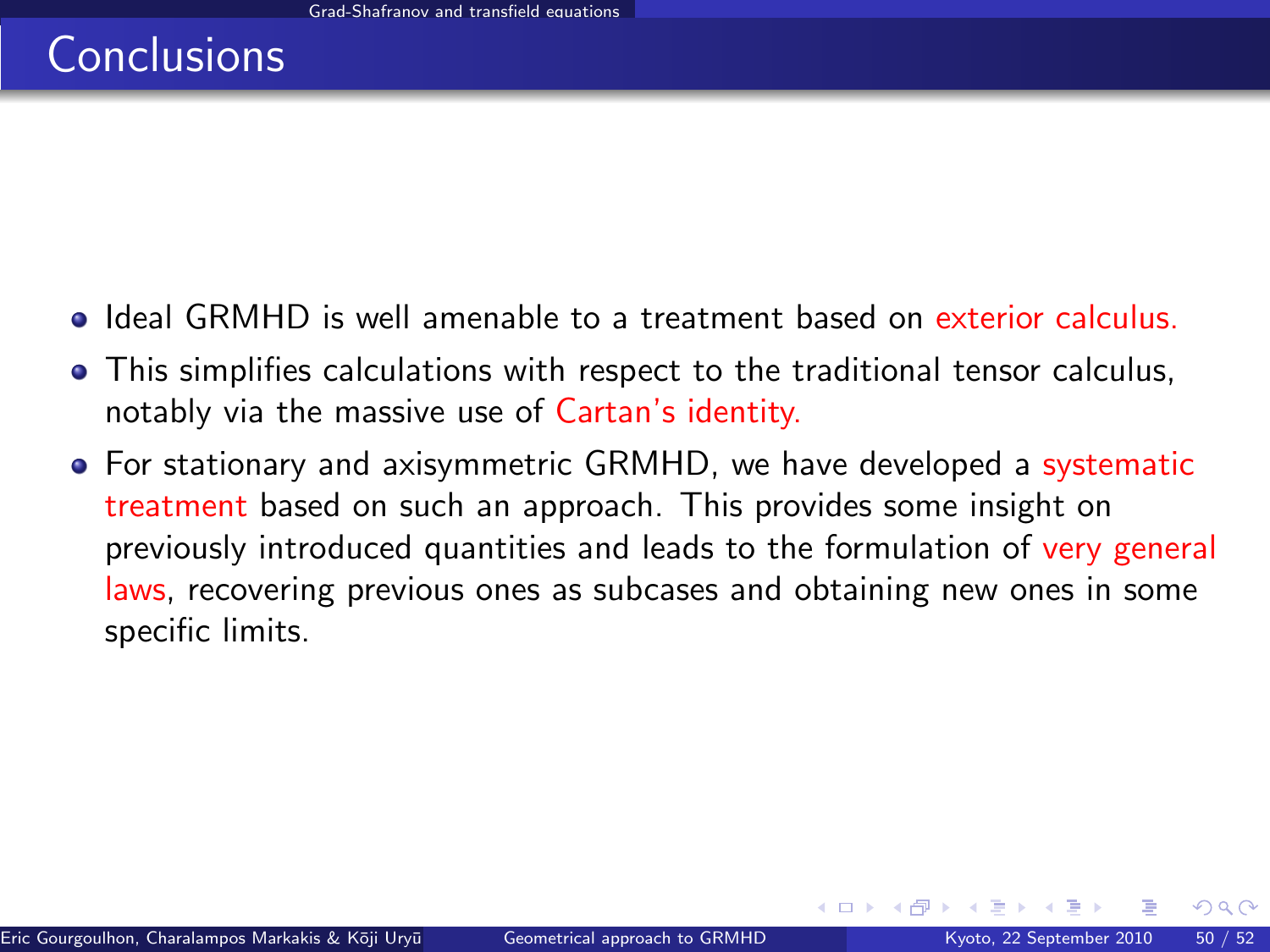#### A related work

#### GRMHD for neutron star-neutron star and neutron star-black hole binary systems on close circular orbits (helical symmetry)

# See poster no. 77 by Koji Uryu !

 $\Omega$ 

**←ロ ▶ ← イ 同 →**